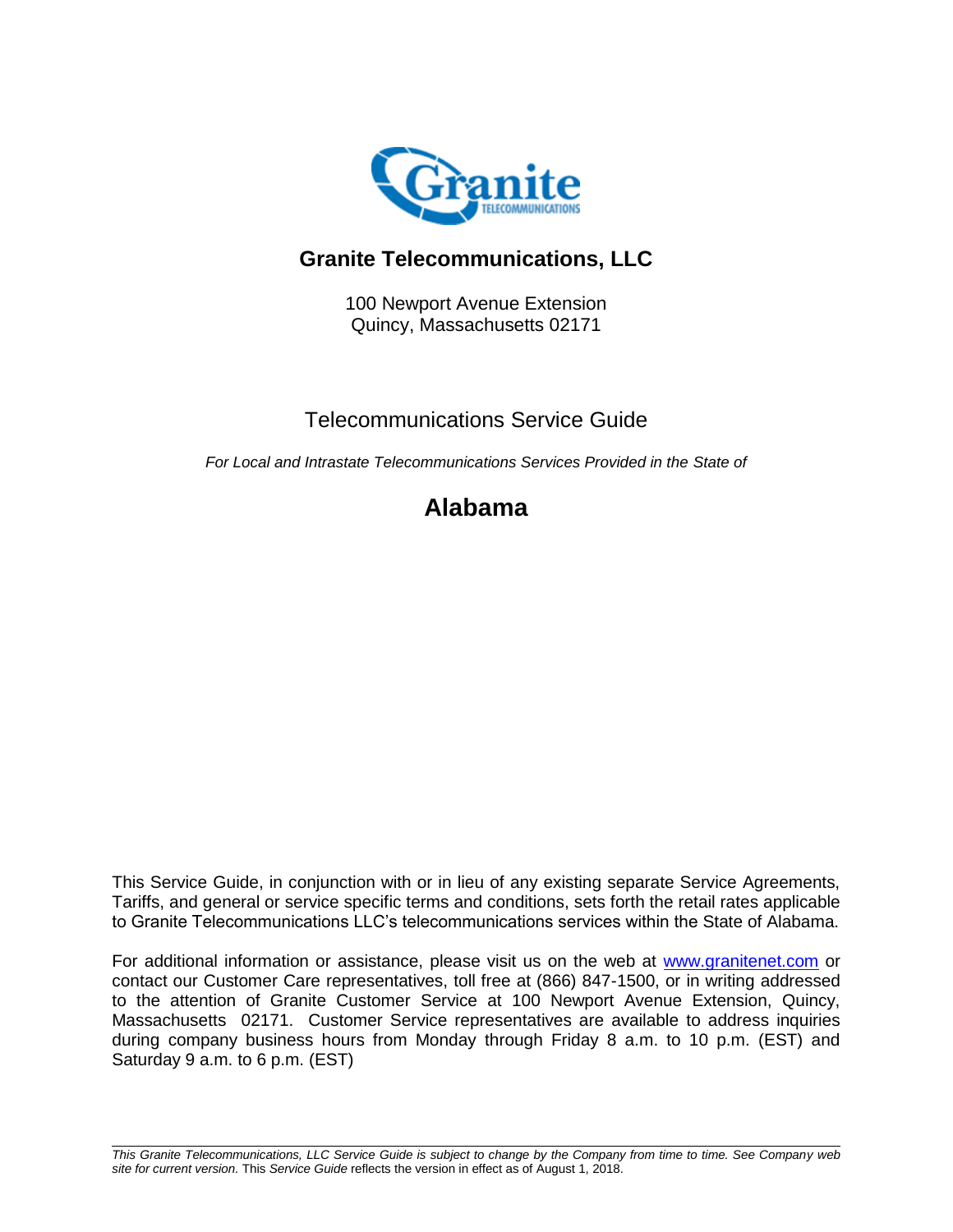

## **TABLE OF CONTENTS**

| 2.1.<br>2.2.<br>2.3.<br>2.4.<br>2.5.<br>2.6.<br>2.7.<br>2.8.<br>2.9.<br>2.13. Suspension, Termination or Modification of Service by Customer 25 |  |  |
|-------------------------------------------------------------------------------------------------------------------------------------------------|--|--|
|                                                                                                                                                 |  |  |
| 3.1.<br>3.2.                                                                                                                                    |  |  |
| 3.3.                                                                                                                                            |  |  |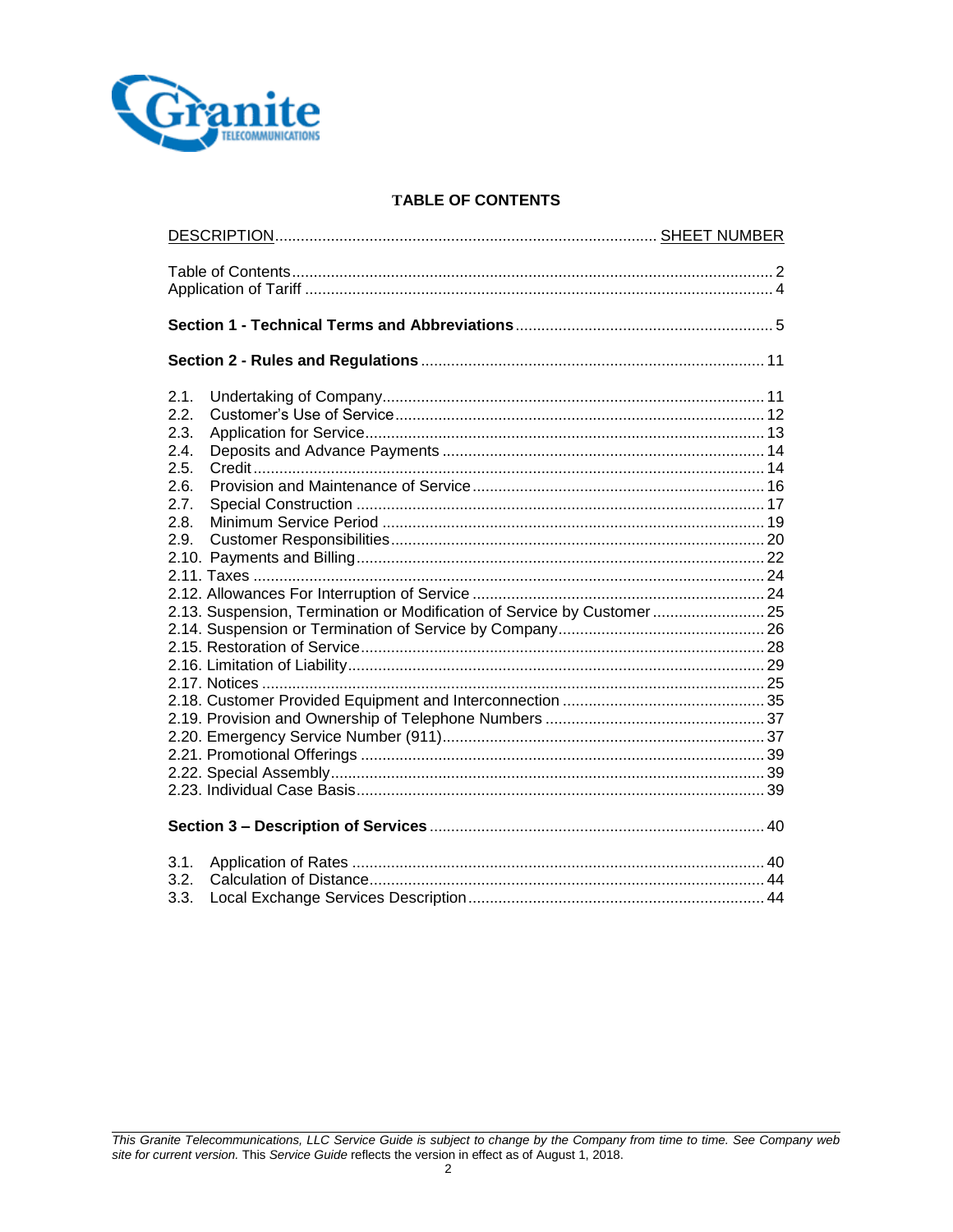

## **TABLE OF CONTENTS**

| 4.1.<br>4.2. |  |
|--------------|--|
|              |  |
| 5.4.         |  |
|              |  |
| 6.1<br>6.2   |  |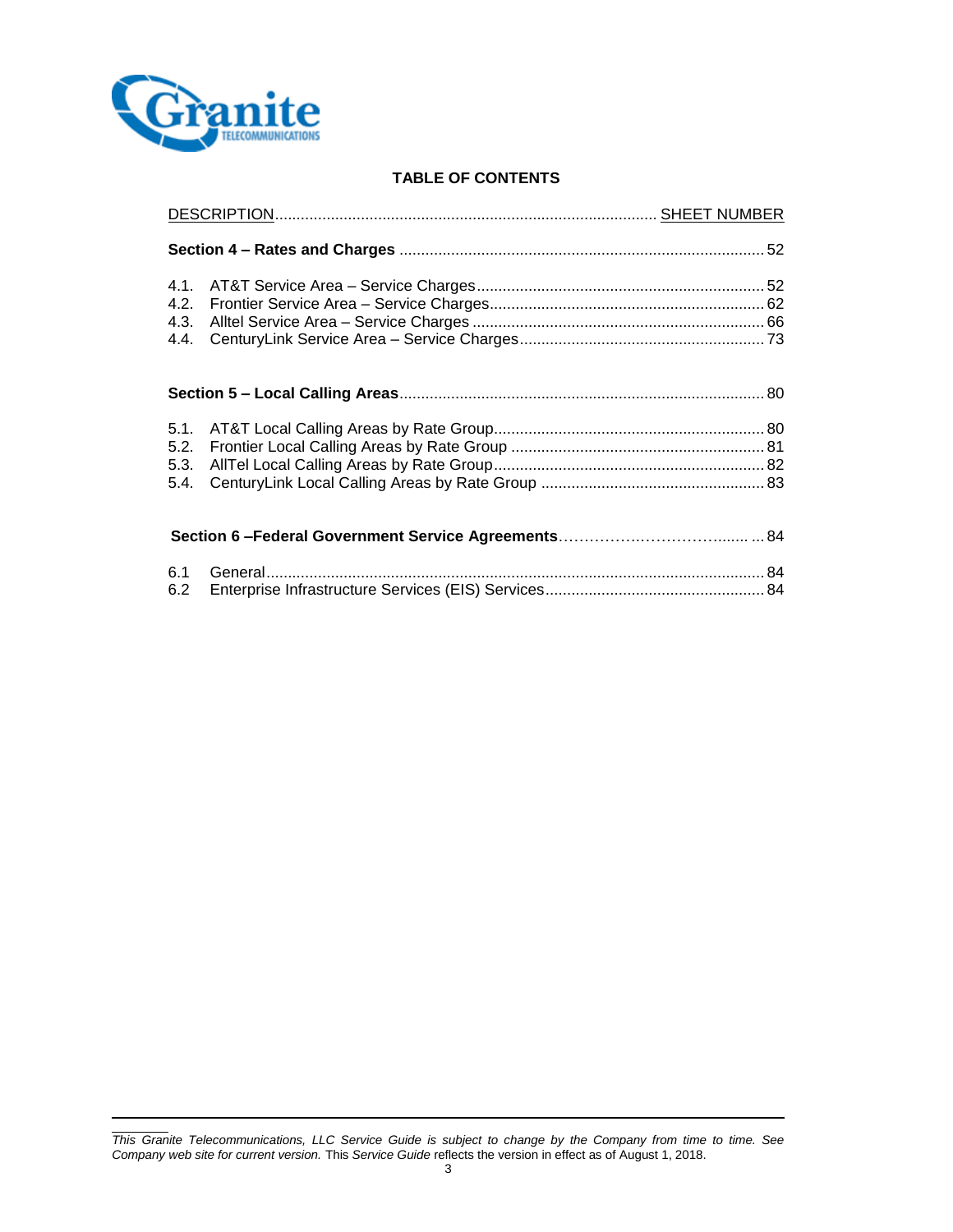

## **APPLICATION OF SERVICE GUIDE**

This Service Guide establishes the standard rates, terms, and conditions that apply to the provision and your use of Granite Telecommunications, LLC ("Granite" or "Company) retail local exchange and interexchange long distance telecommunications Services in the State of Alabama. Your verbal or written Service Order or any use by you of Granite's Service constitutes agreement by you to all of the rates, terms, and conditions set forth in this Service Guide, including any other documents specifically incorporated herein.

The provisions of this Service Guide apply only to retail intrastate telecommunications Services furnished by Granite and do not apply, unless otherwise specified, to any other services, including, without limitation, Information Services and other unregulated services offered by Granite. Except as expressly specified in this Service Guide with respect to particular Service plans ordered by Customers, the rates and charges set forth in this Service Guide do not cover lines, facilities, or services furnished to Customers by other carriers, including, without limitation, lines, facilities, or services that are used by Customers to access Granite's long distance Services or to complete calls to or from points beyond Granite's local network calling areas. Customers are solely responsible for obtaining any customer premises equipment and for establishing suitable agreements or other arrangements with other carriers that may be needed to access and use Granite's Services.

The provisions of this Service Guide, together with any Applicable Tariffs, establish the sole and exclusive rates, terms, conditions, and understandings pertaining to Granite's provision and Customer's use of Services ordered by Customer, and supersede all prior agreements, proposals, representations, and understandings, whether written or oral, with respect to such Services. No provisions of this Service Guide or any Applicable Tariff may be changed, waived, or otherwise amended, or modified in any manner except pursuant to a Written Contract document that has been duly executed by Granite for such purpose.

In the event of any conflict between the provisions of this Service Guide and any applicable Written Contract Tariff, such conflict will be resolved by giving preference, first, to the Applicable Written Contract Tariff provisions and, second, to this Service Guide.

The rates, rules, terms, and conditions contained in this Service Guide are subject to change at Granite's sole discretion. Customers will be notified of changes through bill messages or inserts or otherwise in accordance with Applicable Law and regulations prior to the date on which changes become effective. Changes will also be posted on Granite's website at http://www.granitenet.com/Legal. Your continued use of Granite's Service following any such changes constitutes your agreement to such changes.

This Service Guide is governed by and interpreted according to Applicable Laws and regulations of Alabama.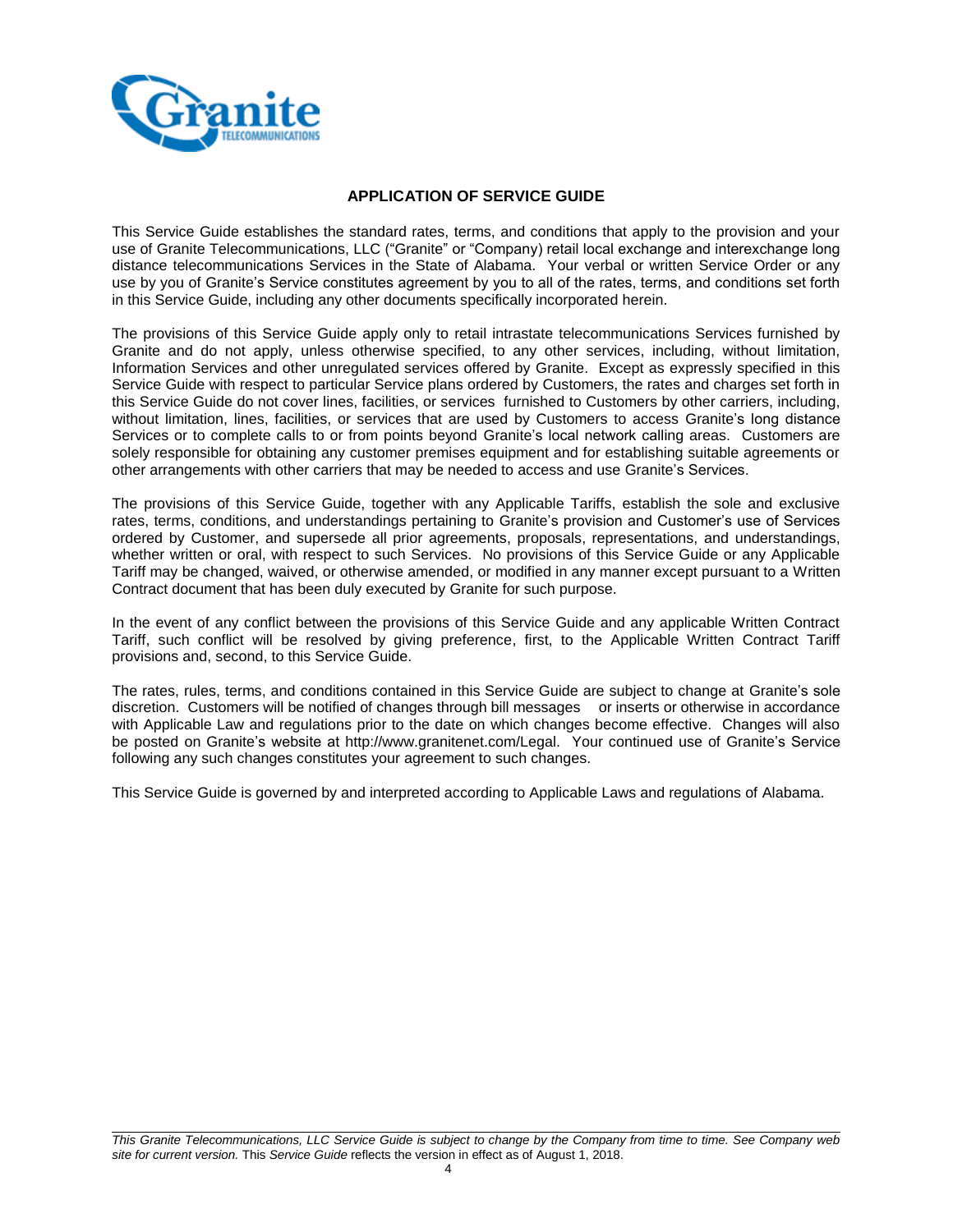

## **SECTION 1 - TECHNICAL TERMS AND ABBREVIATIONS**

Certain terms used generally throughout this Service Guide for Services of Company are defined below.

#### Authorized User:

A person, firm, corporation or other entity that either is authorized by the Customer to use Service or is placed in a position by the Customer, either through acts or omissions, to use Service.

## Business Service:

A Service that conforms to one or more of the following criteria:

- the Service is primarily for paid commercial, professional or institutional activity; or
- the Service is situated in a commercial, professional or institutional location, or other location serving primarily or substantially as a site of an activity for pay; or
- the Service number is listed as the principal or only number for a business in any telecommunications directory; or
- the Service is used to conduct promotions, solicitations, or market research for which compensation or reimbursement is paid or provided. However, such use of Service, without compensation or reimbursement, for a charitable or civic purpose will not constitute business use of Service unless other criteria apply.

## Called Station:

The terminating point of a call (i.e., the called number).

## Carrier:

A company authorized by the Alabama State Corporation Commission to provide telecommunications services.

## Channel:

A communications path between two or more points of termination.

## Collect Call:

A billing arrangement where a call is billed to the called station.

## Commission:

The Alabama Public Service Commission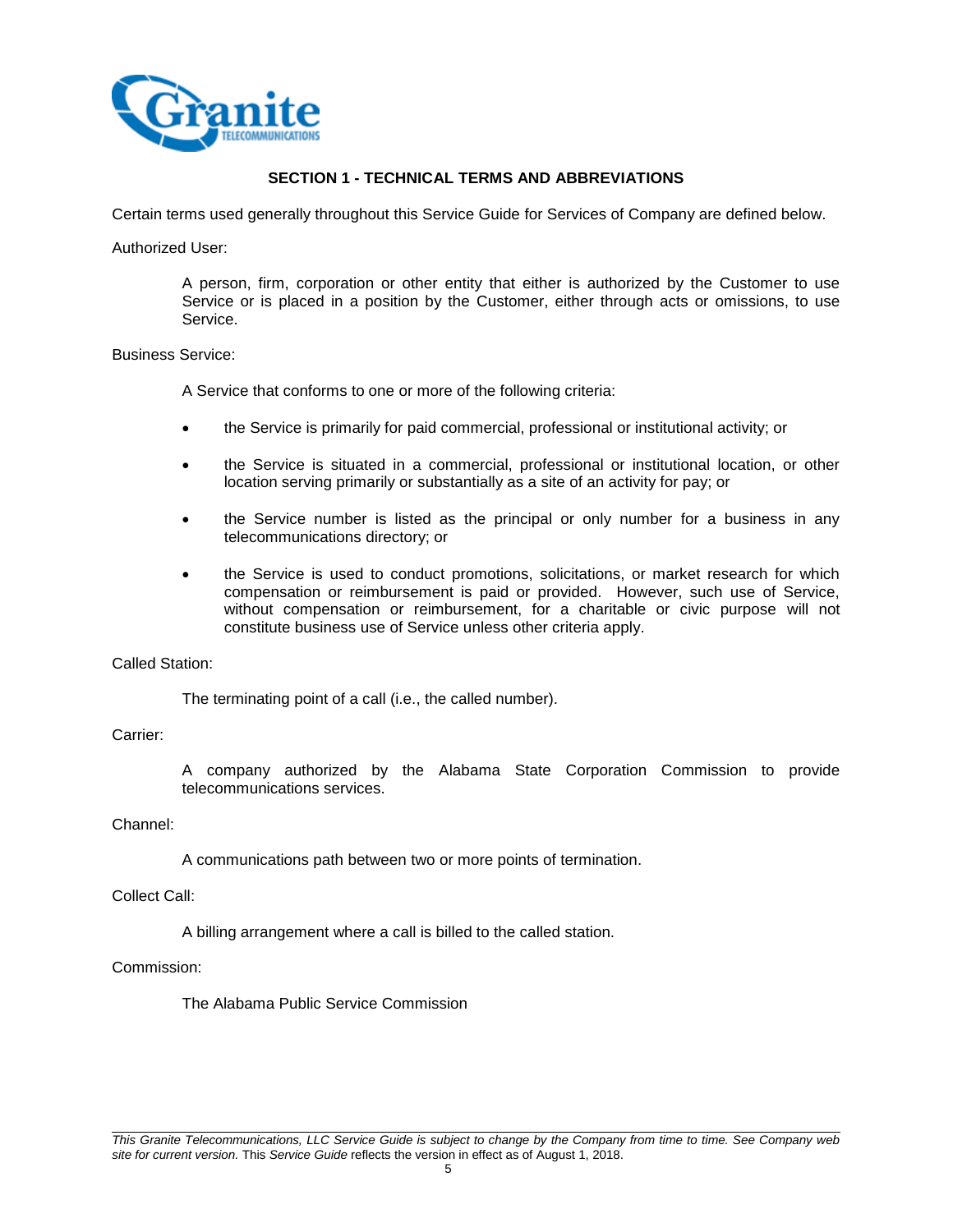

#### Company:

Granite Telecommunications, LLC

#### Contract:

A binding agreement between Customer and Company specifying terms, pricing, and other conditions of Service. A Contract for a particular Service is formed upon the Company's acceptance of a Service Order or the Customer's use of the Service provided by the Company. Except as otherwise provided in a Written document signed by the Company and the Customer, the provisions of this Service Guide, together with the applicable Service Order, constitute the Contract for the Service requested or used by the Customer.

#### Customer or Subscriber:

The person, firm, partnership, corporation, municipality, cooperative organization, governmental agency, etc., that is provided a Service and that is responsible for the payment of charges and compliance with the terms and conditions of this Service Guide and any Written Contract for Service.

## Customer Premises:

A location(s) designated by the Customer for the purposes of connecting to Company's Services.

#### Customer Premises Equipment (CPE):

Equipment located at the Customer's Premises for use with Company's Services.

## Disconnect or Disconnection:

The termination of a circuit connection between the Originating Station and the Called Station or Company's operator.

#### Emergency Number Service:

A telephone exchange communication service whereby a Public Safety Answering Point (PSAP) designated by the Customer may receive telephone calls dialed to the telephone number 911. The 911 Services includes lines and equipment necessary for transferring and dispatching public emergency telephone calls originated by persons within the telephone central offices areas arranged for 911 calling.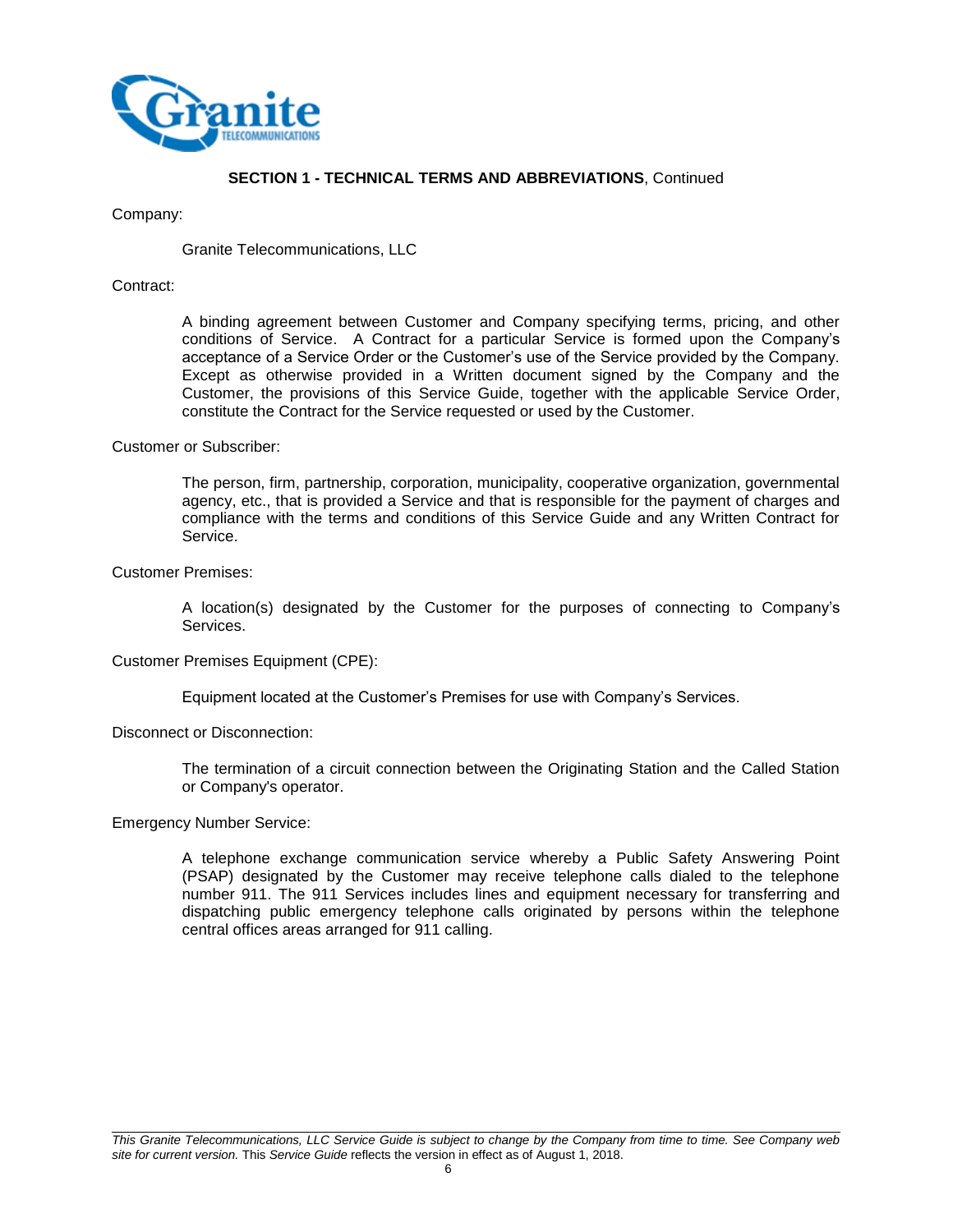

Facility:

Includes, in the aggregate or otherwise, but is not limited to, the following:

| channels             | lines       |
|----------------------|-------------|
| apparatus            | devices     |
| equipment            | accessories |
| communications paths | systems     |

which are provided by Company and utilized by it in the furnishing of telecommunications Services or which are provided by a Customer and used for telecommunications purposes.

#### Force Majeure:

Causes beyond Company's control, including but not limited to: acts of God, fire, flood explosion or other catastrophes; any law, order, regulation, direction, action or request of the United States Government, or of any other government, including state and local governments having or claiming jurisdiction over Company, or of any department, agency, commission, bureau, corporation, or other instrumentality of any one or more of these federal, state, or local governments, or of any civil or military authority; national emergencies; insurrection, riots, wars, unavailability of rights-of-way or materials; or strikes, lock-outs, work stoppages, fraudulent acts of a third party, or other labor difficulties.

#### Holidays:

New Year's Day, Memorial Day, Independence Day, Labor Day, Thanksgiving Day, Christmas Day, or any day which is a legally observed federal government holiday.

Individual Case Basis ("ICB"):

Aa Service arrangement in which the regulations, rates and charges are developed based on the specific circumstances of the Customer.

Interexchange Carrier (IXC):

A Long Distance Telecommunications service provider.

Interruption:

The inability to complete calls due to equipment malfunctions or human errors. Interruption shall not include, and no allowance shall be given for Service difficulties such as slow dial tone, Circuits busy or other network and/or switching capability shortages. Nor shall Interruption include the failure of any service or facilities provided by a Common Carrier or other entity other than the Company. Any Interruption allowance provided within this Service Guide by the Company shall not apply where Service is interrupted by the negligence or willful act of the Customer, or where the Company, pursuant to the terms of this Service Guide, terminates Service because of non-payment of bills, unlawful or improper use of the Company's facilities or service, or breach of the provisions of this Service Guide, or as required by applicable law.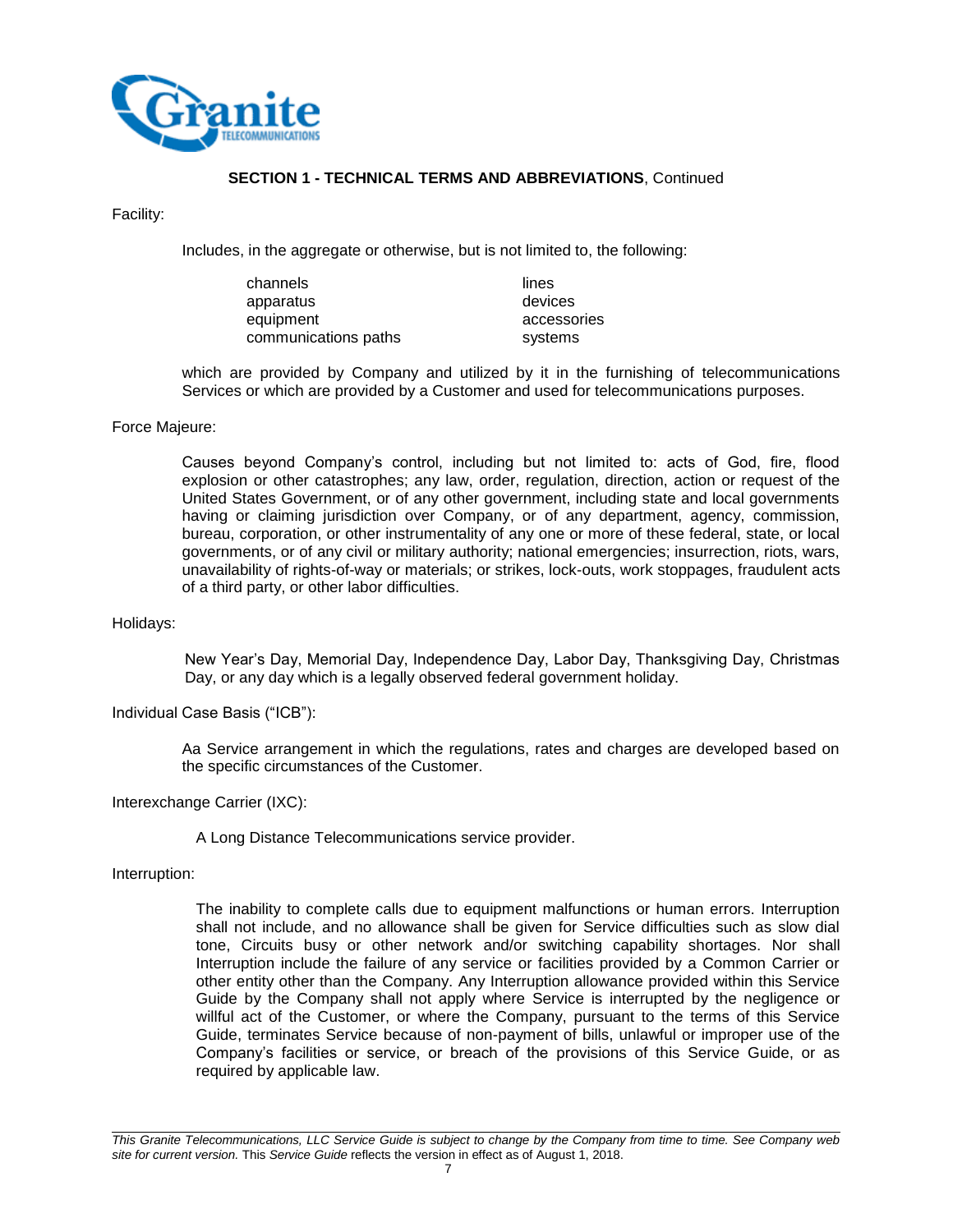

#### LATA:

Local Access and Transport Area ("LATA"). A geographic area established for the provision and administration of communications service. A LATA encompasses designated exchanges, which are grouped to serve common social, economic and other purposes.

## LATA:

Local Access and Transport Area ("LATA"). A geographic area established for the provision and administration of communications service. A LATA encompasses designated exchanges, which are grouped to serve common social, economic and other purposes.

Local Telephone or Local Exchange Service:

Public switched communication service between points within an Exchange Area

Long Distance Telecommunications ("Toll") Service:

Public switched communication service between points in different Exchange Areas.

Monthly Recurring Charges (MRC):

Monthly charges to the Customer for Services, that continue for the agreed upon duration of the service.

## Non-Recurring Charge (NRC):

A one-time charge assessed to initiate and establish a Service or in connection with other work performed by the Company.

## Measured Rate Service:

Measured rate service is a classification of Local Exchange Service in connection with which local exchange usage is calculated on a per-minute, time of day, and distance-called basis for the purpose of charging for the service. For this service the dial tone line is offered with a limited monthly usage option, with an Exchange Flat/Measured Rate monthly usage option or without a monthly usage option.

Message Rate Service:

Message rate service is a classification of Local Exchange Service in connection with which local exchange message usage is calculated in terms of message units for the purpose of charging for the service. For this service the dial tone line is offered with or without a limited monthly usage option.

#### Message Unit

A message unit is a unit of measurement by which the charges for certain local messages are ascertained. Each message is charged for at least one message unit except as otherwise specified.

*This Granite Telecommunications, LLC Service Guide is subject to change by the Company from time to time. See Company web site for current version.* This *Service Guide* reflects the version in effect as of August 1, 2018.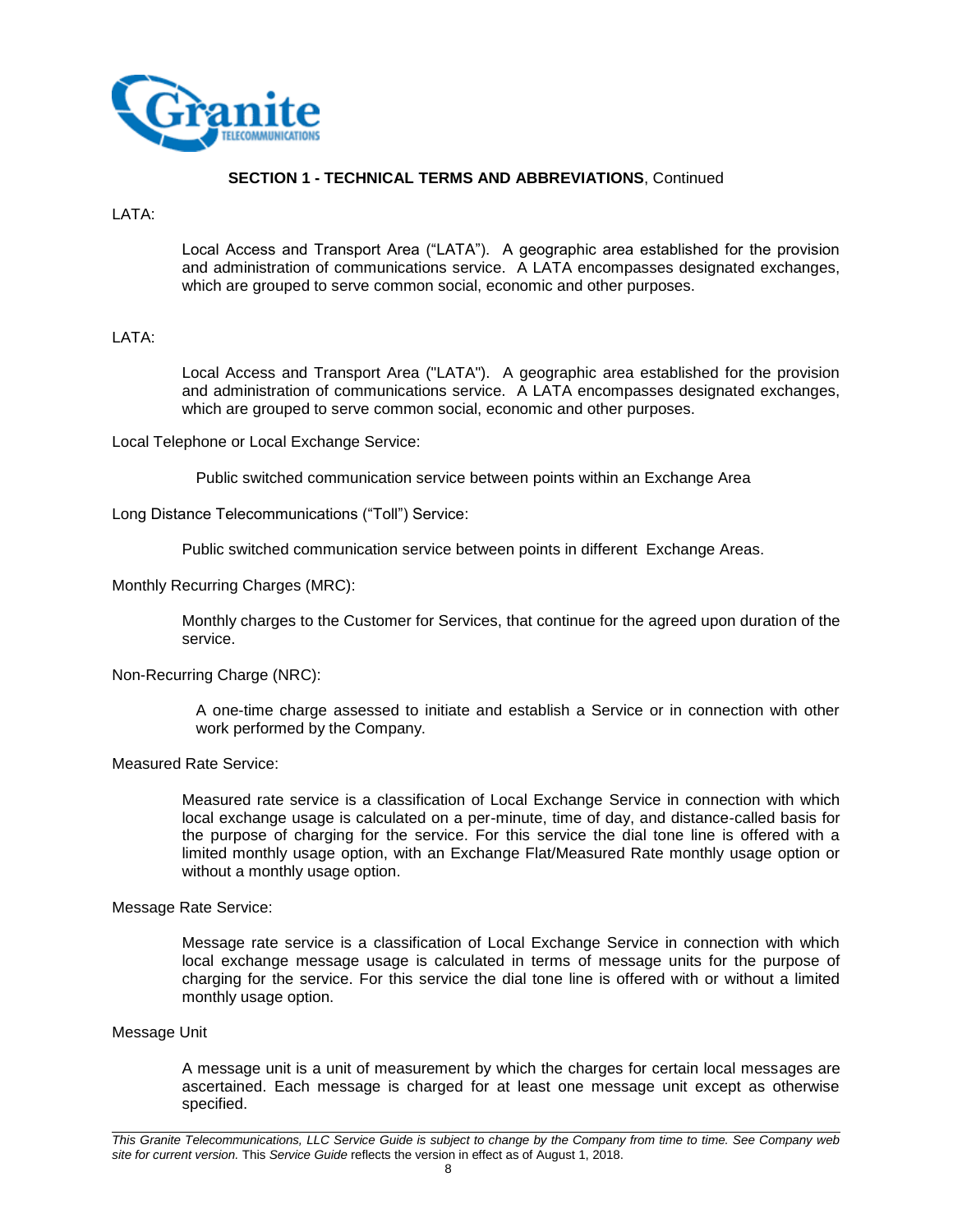

Network Interface Device (NID)

A device that readily permits the disconnection of all Customer Premises Wiring from the Company's network and provides access to the company network through an industry registered jack of a type provided for in 47 CFR Part 68 for testing purposes.

#### Premises:

A building or buildings or contiguous property, not separated by a public highway or right-ofway.

#### Public Safety Answering Point (PSAP)

The answering point for a 911 call. A PSAP may be designated as Primary or Secondary, which refer to the order in which calls are directed for answering. Primary PSAPs answer first; Secondary PSAPs receive calls on a transfer basis only. Any person dialing 911 from a telephone number that is used for local exchange telephone network access and arranged to provide 911 service will be automatically connected to the appropriate PSAP for that telephone.

#### Service(s):

The intrastate telecommunications Services that Company offers pursuant to this Service Guide.

#### Station:

Each telephone on a line where no telephone number associated with the line is provided on the same premises and in the same building; the first termination in station key equipment or a jack for use with a portable telephone.

#### Station-to-Station:

Any operator handled call where the person originating the call does not specify a particular person to be reached, or a particular station, room number, department, or office to be reached through a PBX attendant.

## Telecommunications Relay Service (TRS):

Enables deaf, hard-of-hearing or speech-impaired persons who use a text telephone or similar devices, to communicate freely with the hearing population not using text telephone and visa versa.

#### V & H Coordinates:

Geographic Points which define the originating and terminating points of a call in mathematical terms so that the airline mileage of the call may be determined. Call mileage is used for the purpose of rating calls.

#### White Pages Directory Listing:

A directory listing found in the local White Pages telephone directory.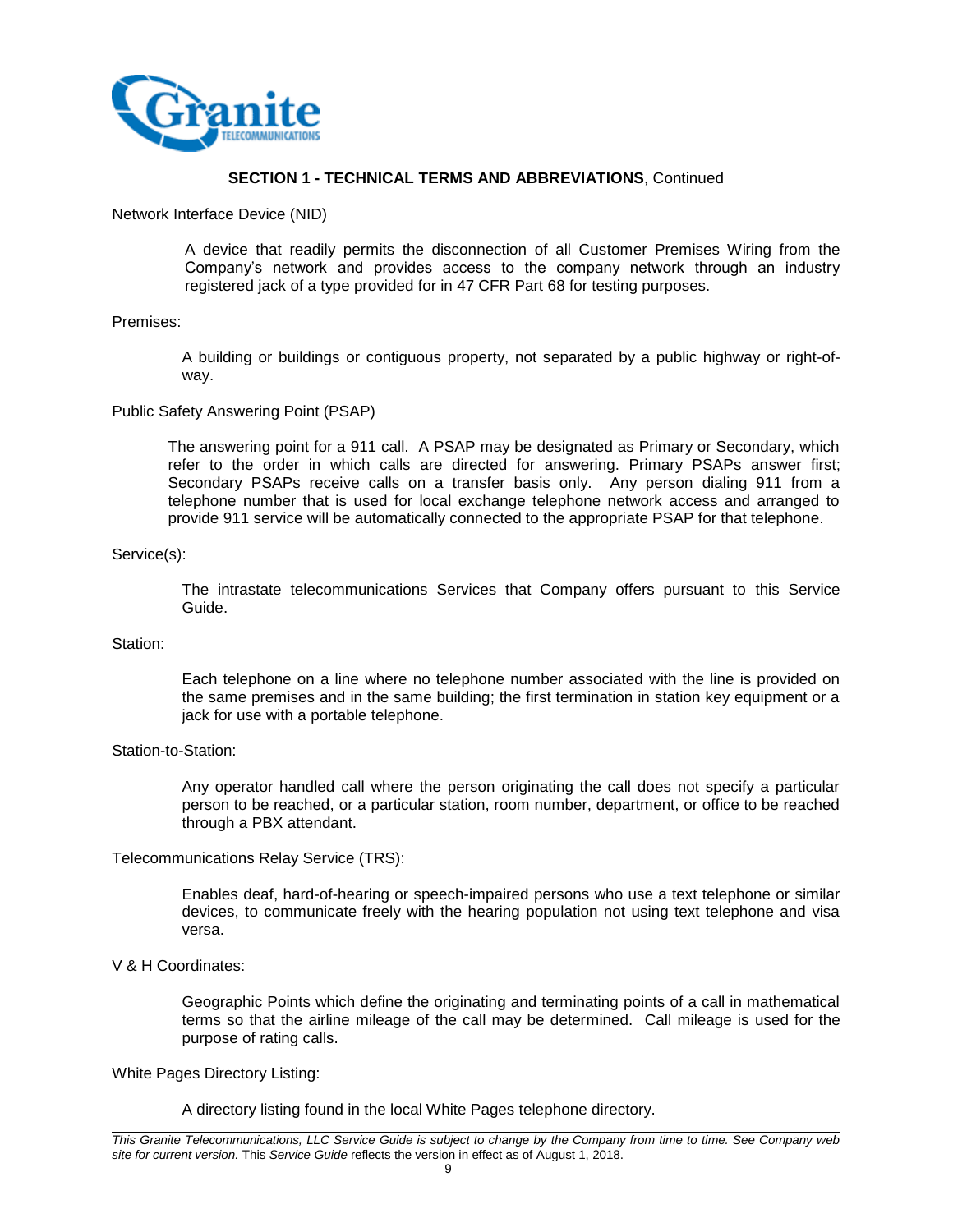

Written; In Writing:

Both "written" and "in –writing" describe materials intended to be read, either in hardcopy document form (including fax) or transmitted through electronic media. For purposes of these rules, whenever anything is required to be provided "in writing" or in "written" form (e.g., a disclosure, a notice, or a confirmation), the requirement may be satisfied through the use of electronic media if both the Company and Subscriber parties to the communication have agreed to do so. If they have not, a tangible, hardcopy document is required. (The Company's electronic communications with customers and agreements to use electronic communications must satisfy the requirements of the federal Electronic Signatures Act, 15 USCA §§ 7001 et seq. and/or state law, as applicable.)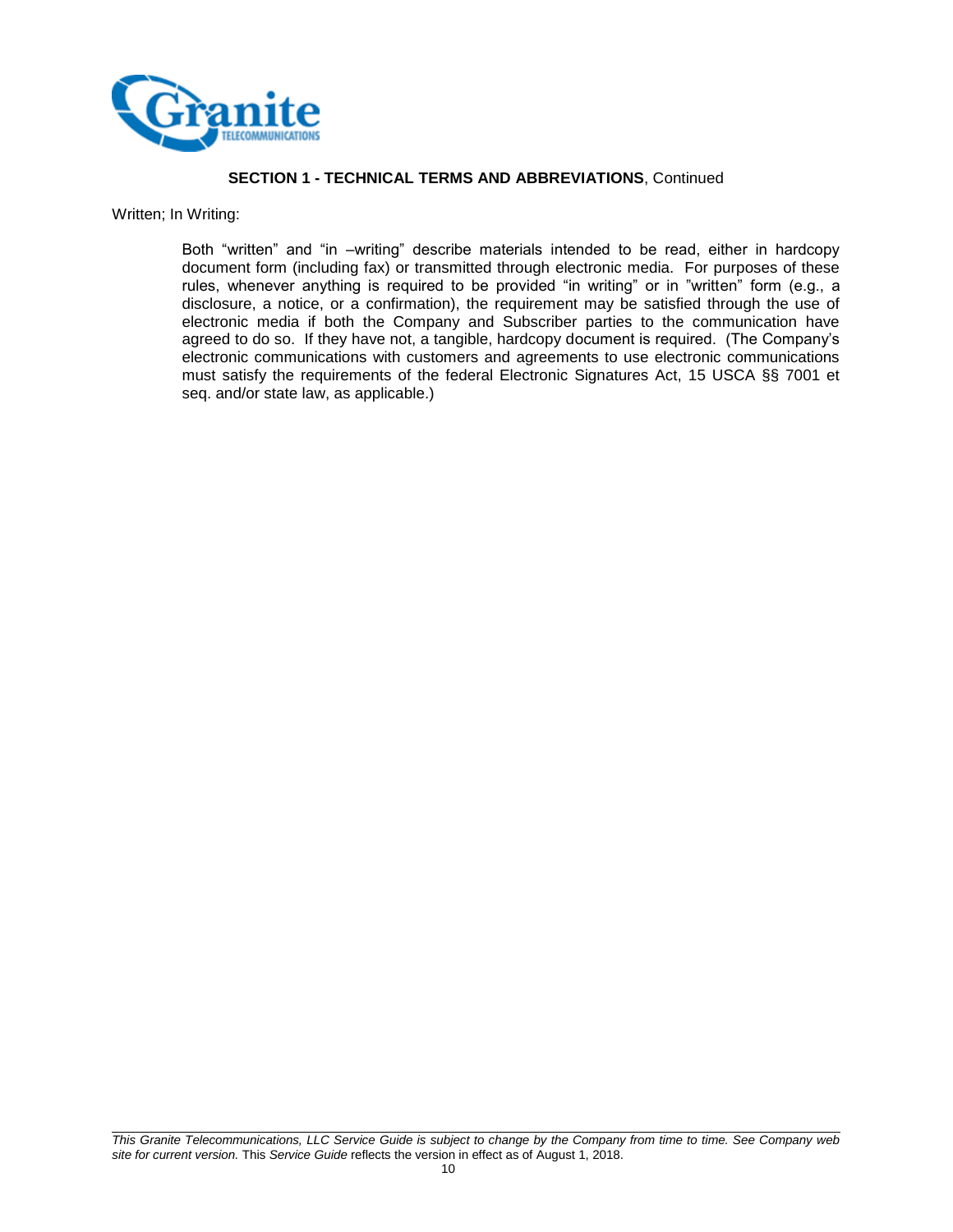

## **SECTION 2 - RULES AND REGULATIONS**

## **2.1. UNDERTAKING OF COMPANY**

- 2.1.1. Company undertakes to provide Services subject to the terms and conditions of this Service Guide.
- 2.1.2. Company's Services are furnished for telecommunications originating and/or terminating in any area within the State of Alabama.
- 2.1.3. Company offers Services to Customers for the transmission and reception of voice, data, and other types of communications.
- 2.1.4. Company does not transmit messages pursuant to this Service Guide, but its Services may be used for that purpose.
- 2.1.5. Company's Services are provided on a monthly basis unless otherwise provided, and are available twenty-four (24) hours per day, seven (7) days per week.
- 2.1.6. Company may, at Company's sole discretion, elect to employ third parties to perform any of its obligations under this Service Guide.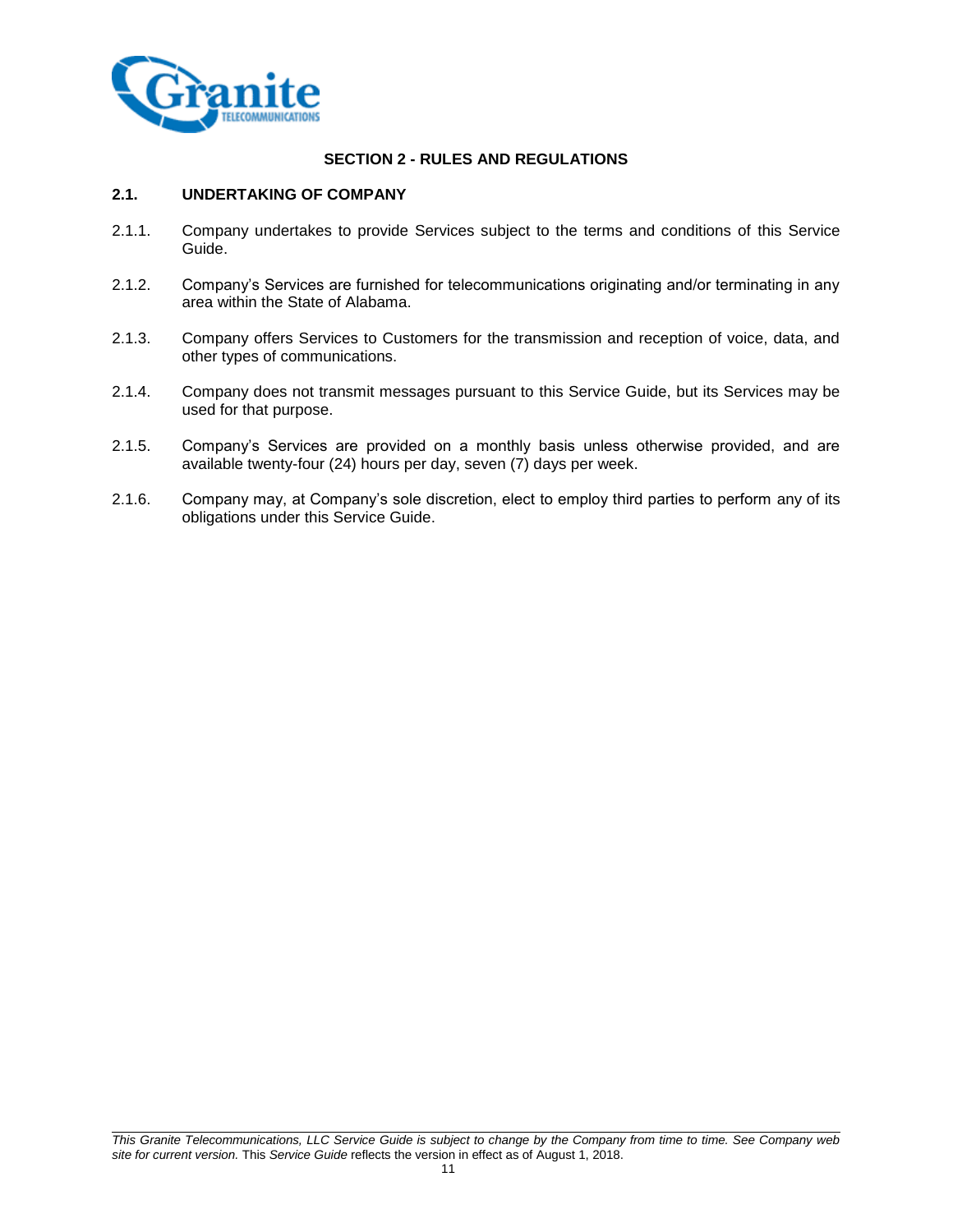

## **2.2. CUSTOMER'S USE OF SERVICE**

- 2.2.1. Service may be used for any lawful purpose consistent with this Service Guide and with the transmission and switching parameters of the telecommunications facilities utilized in the provision of Services.
- 2.2.2. Equipment Company provides or installs at the Customer's premises for use in connection with the Services Company offers may not be used for any other purpose other than for which Company provided it. Customer may not, and may not permit others to, rearrange, disconnect, remove, attempt to repair, or otherwise interfere with any of the Services or equipment installed by Company or Company's agent, except upon the consent of Company.
- 2.2.3. The Services Company offers may not be used for any unlawful purpose or for any use as to which the Customer has not obtained all governmental approvals, authorizations, licenses, consents and permits required to be obtained by Customer with respect thereto.
- 2.2.4. Service may not be used for any purpose for which the Customer receives any payment or other compensation, except when the Customer is a duly authorized and regulated common carrier, receives any payment or other compensation. This provision does not prohibit an arrangement between the Customer or Authorized User to share the cost of Service.
- 2.2.5. Service may not be used in any manner, which interferes with other persons in the use of their Service, prevents other persons from using their Service, otherwise impairs the quality of Service to other Customers, or impairs the privacy of any communications over any Service provided by Company. Company may require a Customer to shut down its transmission of signals if said transmission is causing interference to others.
- 2.2.6. Service may not be used in any manner so as to annoy, abuse, threaten, or harass other persons.
- 2.2.7. The use of Company's Services either without payment for Service or attempting to avoid payment for Service by fraudulent means or devices, schemes, false or invalid numbers, or false calling or credit cards is prohibited.
- 2.2.8. The use of Company's Services either without payment for Service or attempting to avoid payment for Service by fraudulent means or devices, schemes, false or invalid numbers, or false calling or credit cards is prohibited.
- 2.2.9. The Customer obtains no property right or interest in the use of any specific type of facility, Service, equipment, telephone number, process or code. All rights, titles and interests remain, at all times, solely with Company.
- 2.2.10. Customer's use of any resold service obtained from other service providers is also subject to any applicable restrictions in the underlying provider's publicly available tariffs.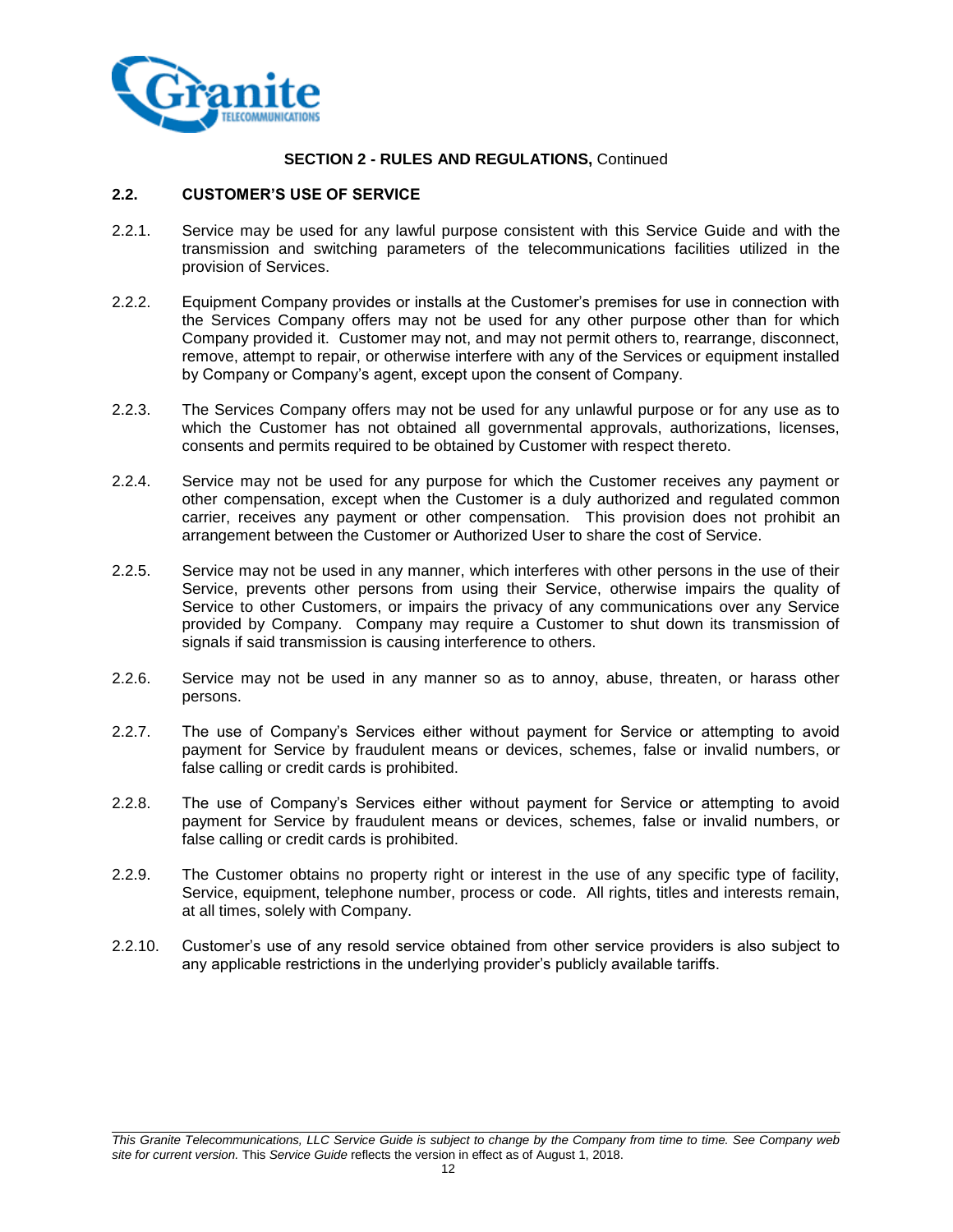

## **2.3. APPLICATION FOR SERVICE**

- 2.3.1. A Customer desiring to obtain Service may be required to complete the appropriate service order form and submit the service order in compliance with Company subscription requirements as may be established from time to time.
- 2.3.2. The name(s) of the Customer(s) desiring to use the Service must be set forth in the application for Service.
- 2.3.3. Company reserves the right to refuse an application for Service made by a present or former Customer who is indebted to Company for Service previously rendered pursuant to this Service Guide until the indebtedness is satisfied. Company may also refuse an application when, in Company's sole discretion, provision of Service is precluded under Section 2.6.1.
- 2.3.4. Request for Service under this Service Guide will authorize Company to conduct a credit search on the Customer. Company reserves the right to refuse Service on the basis of credit history and to refuse further Service due to late payment or nonpayment by the Customer.
- 2.3.5. Where the Customer cancels an application for Service, a cancellation charge will apply as specified in the Cancellation or Modification of Service by Customer Section of this Service Guide.
- 2.3.6. Company may require an applicant for Service, who intends to use Company's offerings for resale and/or for shared use, to file a letter with Company confirming that the applicant's use of Company's offerings complies with relevant laws and Commission regulations, policies, orders, and decisions.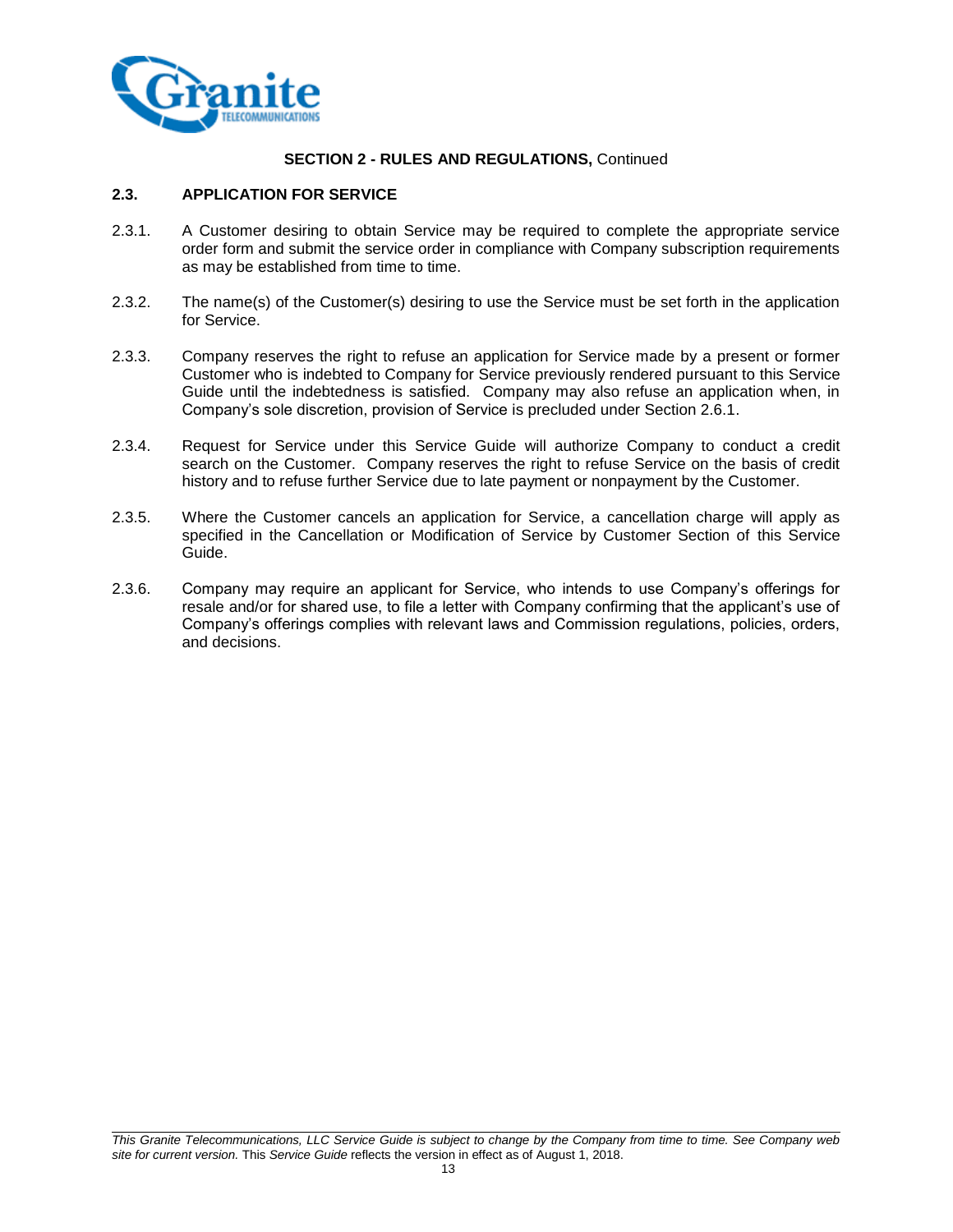

## **2.4. DEPOSITS AND ADVANCE PAYMENTS**

#### 2.4.1. Company will not collect deposits.

2.4.2. To safeguard its interests, Company may require a Customer to make an advance payment before Services are furnished. The advance payment will not exceed an amount equal to the nonrecurring charge(s) and one (1) month's recurring charges for the Service. In addition, where special construction is involved, the advance payment may also include an amount equal to the estimated nonrecurring charges for the special construction and recurring charges for a period to be set between Company and the Customer (if any). The advance payment will be credited to the Customer's initial bill.

## **2.5. CREDIT**

2.5.1. Company, in order to ensure payment of its charges for Service or for loss of or damage to Company property, will require Applicants and Customers to establish and maintain credit. The establishment or re-establishment of credit as provided in this Section does not relieve an applicant or Customer from compliance with other provisions of this Service Guide as to the payment of bills and in no way modifies the Sections regarding disconnection and termination of Service for failure to pay bills due for Service furnished. If an applicant for Service is unable to provide satisfactory credit information, Company may refuse to provide Service.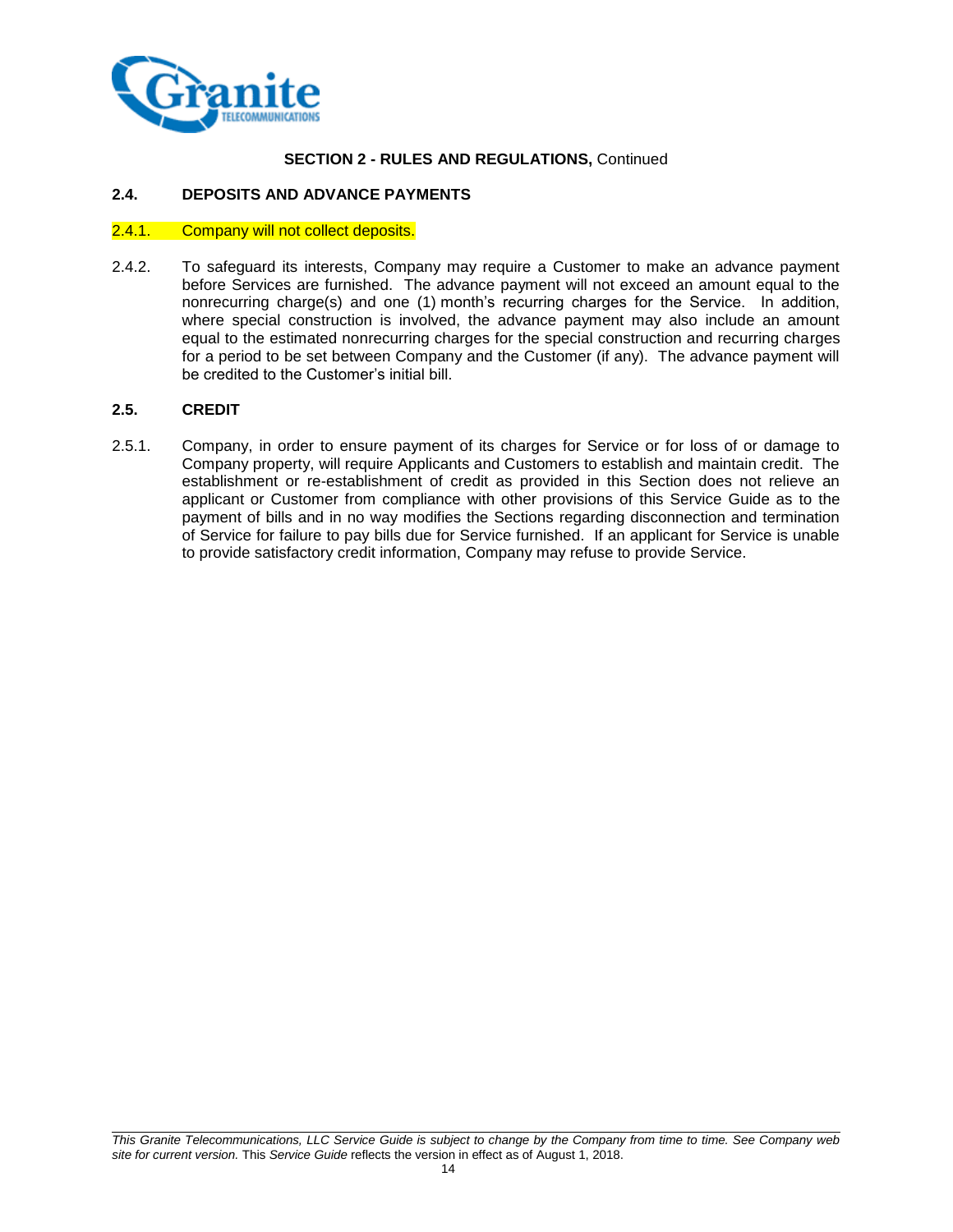

## **2.6. PROVISION AND MAINTENANCE OF SERVICE**

- 2.6.1. Company will use reasonable efforts to make Service available to Customers on or before a particular date, subject to the provisions and compliance by the Customer within the provisions of this Service Guide. The lack of facilities or other operational impediments, including regulatory approvals, may preclude or delay provision of Service (a) in a particular location or to a particular Customer and/or (b) at any promised performance level. Actual transmission speeds and service characteristics of a Service may vary from those expected by the Customer due to such factors as the length and gauge of the line and other operational characteristics of the equipment and facilities used.
- 2.6.2. At the request of the Customer, installation or maintenance may be performed outside of Company's regular business hours or in hazardous locations. In such cases, charges based on cost of the actual labor, material or other costs incurred by or charged by Company will apply. If installation or maintenance is started during regular business hours, but, at the Customer's request, extends beyond regular business hours into time periods including, but not limited to, weekends, holidays, and/or night hours, additional charges may apply.
- 2.6.3. Company will have control over the installation, rearrangement, repair, maintenance, and disconnection of all network elements owned or otherwise obtained to ensure the required level of Service. Company may substitute, change or rearrange any equipment or facility at any time and from time to time, but will not thereby alter the technical parameters of the Service provided to the Customer.
- 2.6.4. Company will use reasonable efforts to maintain the Service that it furnishes to the Customer. Company may make such tests, adjustments and inspections as may be necessary to maintain Company's Services and equipment in satisfactory operating condition. When Company makes tests, adjustments and inspections that will interrupt the Customer's service, a reasonable notice and/or release will be made to or obtained from the Customer before such interruption.
- 2.6.5. Company may, upon reasonable notice, make such tests and inspections as may be necessary to determine whether the terms and conditions of this Service Guide are being complied with in the installation, operation or maintenance of the Customer's or Company's facilities or equipment. If the protective requirements of Customer-provided equipment are not being complied with, Company may take such action as it deems necessary to protect its Services, equipment and personnel. Company will notify the Customer promptly if there is any need for further corrective action. Within ten (10) days of receiving this notice, the Customer must take such action. If the Customer fails to do this, Company may take whatever additional action is deemed necessary, including the suspension of Service to protect its Services, equipment and personnel from harm.
- 2.6.6. Service will continue to be provided until cancelled by the Customer. Customers may cancel service at any time via verbal or written notice.
- 2.6.7. Company may refuse to permit collect calling, calling card, third number billing which it determines to be fraudulent and/or may limit the use of these billing options or Services.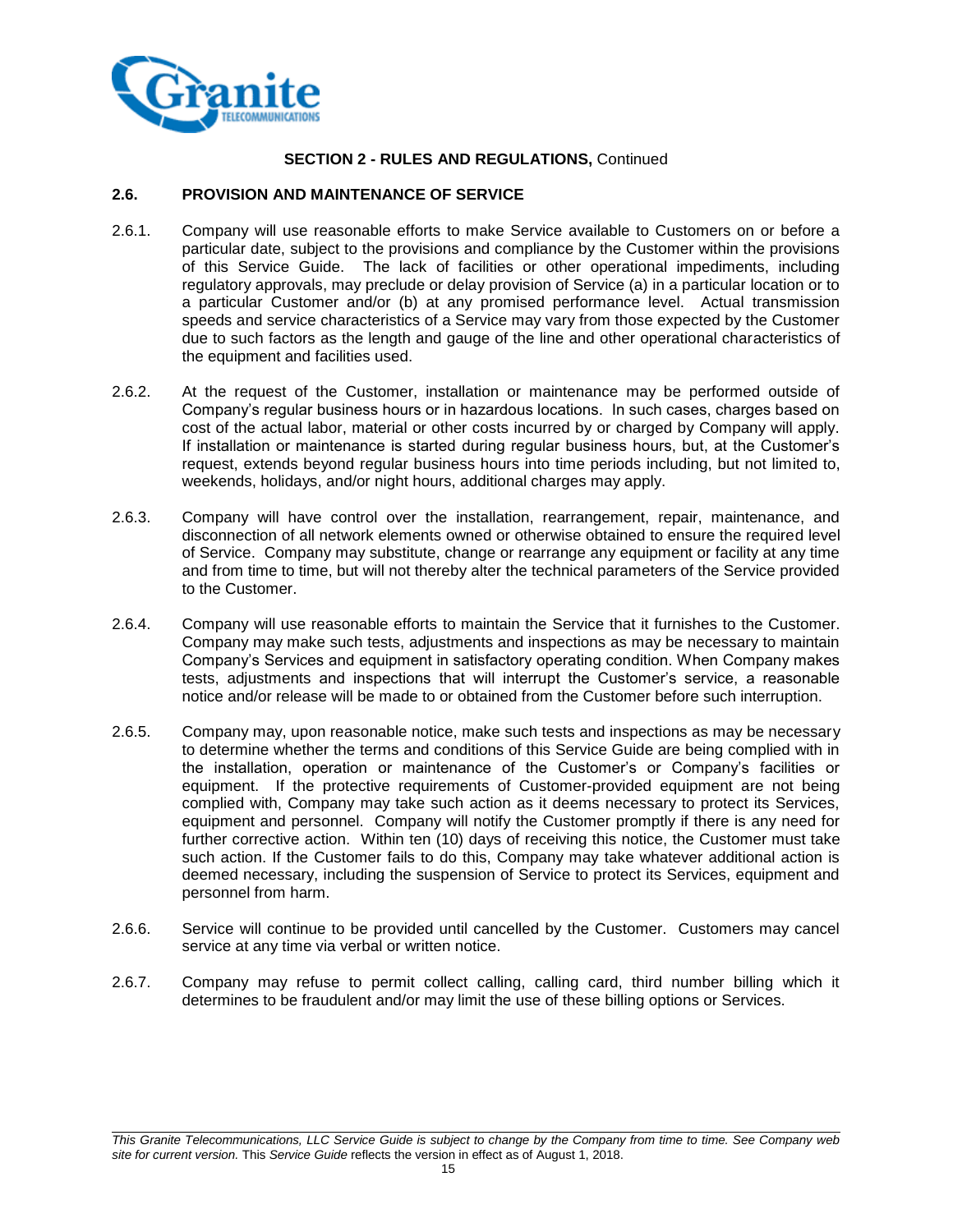

## **2.7. SPECIAL CONSTRUCTION**

- 2.7.1. Subject to the agreement of the Company and to all of the regulations contained in the Tariffs of the Company, special construction and special arrangements may be undertaken on a reasonable efforts basis at the request of the Customer. Special arrangements include any service or facility relating to a regulated telecommunications not otherwise specified under tariff, or for the provision of service on an expedited basis or in some other manner different from the normal tariff conditions. Special construction is that construction undertaken:
	- A. where facilities are not presently available, and there is no other requirement for the facilities so constructed;
	- B. of a type other than that which the Company would normally utilize in the furnishing of its services;
	- C. over a route other than that which the Company would normally utilize in the furnishing of its services;
	- D. in a quantity greater than that which the Company would normally construct;
	- E. on an expedited basis;
	- F. on a temporary basis until permanent facilities are available;
	- G. involving abnormal costs; or
	- H. in advance of its normal construction.

#### 2.7.2. Basis for Charges

Where the Company furnishes a facility or service on a special construction basis, charges will be based on the costs incurred by the Company, including (1) nonrecurring type charges; (2) recurring type charges, (3) termination liabilities, or (4) combinations thereof, plus an administrative fee minus any credit for reuse or salvage. The agreement for special construction will ordinarily include a minimum service commitment based upon the estimated service life of the facilities provided.

Where the Company furnishes a service for which a rate or charge is not specified in the Company's tariffs, charges will be based on the costs incurred by the Company and may include, (1) nonrecurring type charges; (2) recurring type charges, (3) termination liabilities; or (4) combinations thereof.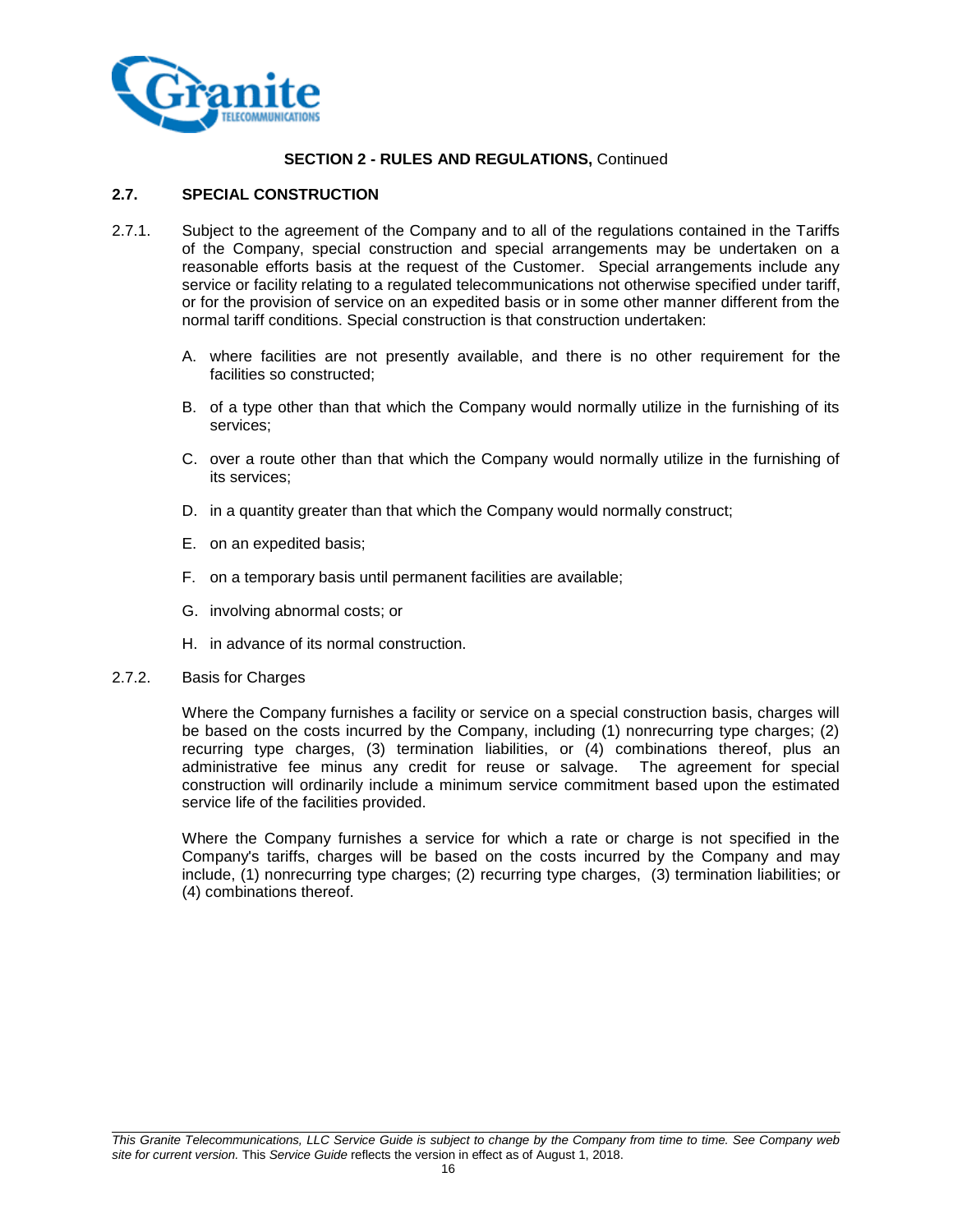

## **2.7. SPECIAL CONSTRUCTION**, Continued

2.7.3. Basis for Cost Computation

The costs referred to in this Section may include one or more of the following items to the extent they are applicable:

- A. installed costs of the facilities to be provided including estimated costs for the rearrangements of existing facilities. Installed costs include the cost of:
	- 1. equipment and materials provided or used,
	- 2. engineering, labor and supervision,
	- 3. transportation,
	- 4. rights of way, and
	- 5. any other item chargeable to the capital account.
- B. annual charges including the following:
	- 1. cost of maintenance;
	- 2. depreciation on the estimated installed cost of any facilities provided, based on the anticipated useful service life of the facilities with an appropriate allowance for the estimated net salvage;
	- 3. administration, taxes and uncollectible revenue on the basis of reasonable average costs for these items;
	- 4. any other identifiable costs related to the facilities provided; and
	- 5. an amount for return and contingencies.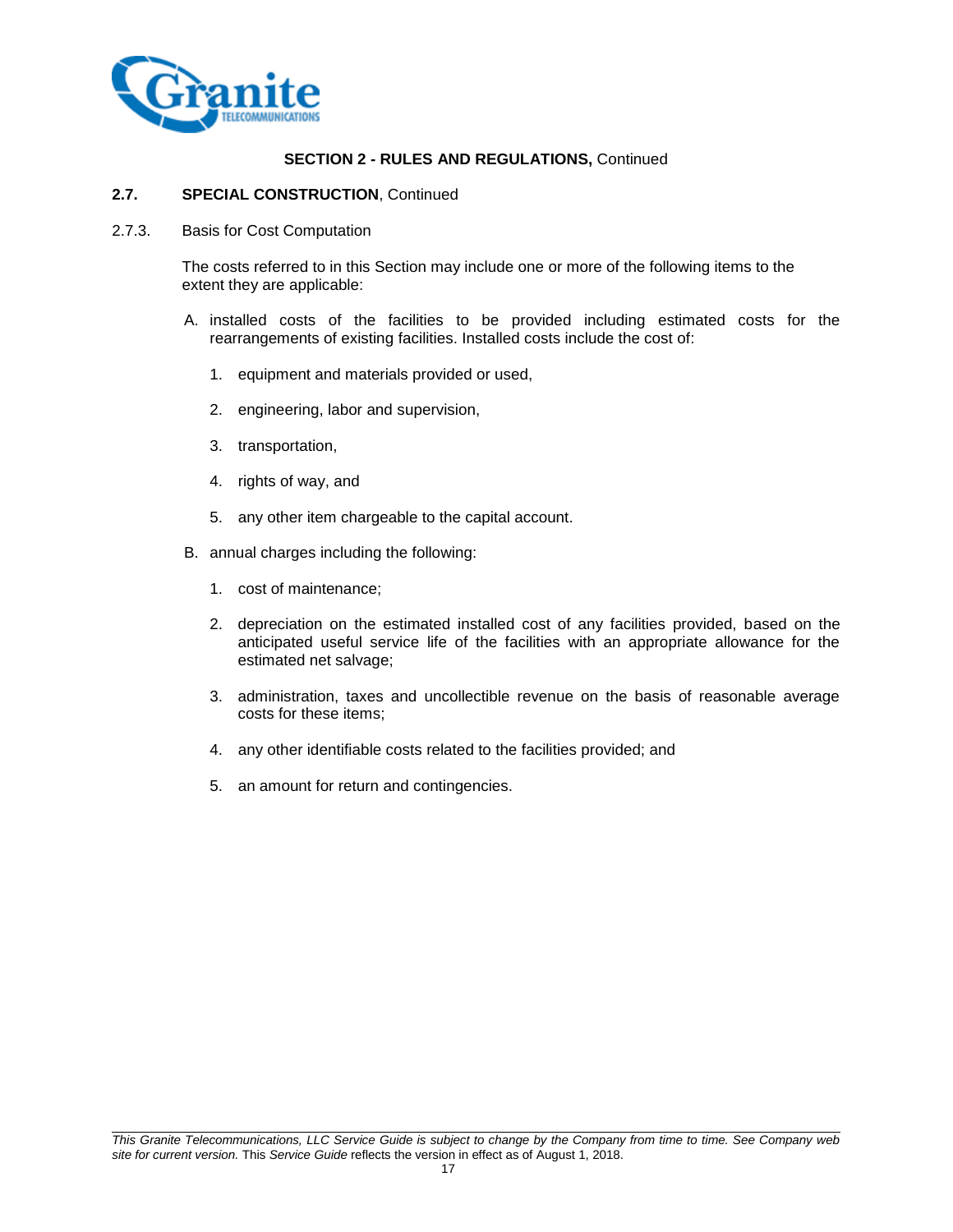

## **2.7. SPECIAL CONSTRUCTION**, Continued

## 2.7.4 Termination Liability

To the extent that there is no other requirement for use by the Company, the Customer may have a termination liability for facilities specially constructed at the request of the Customer, if and only if such liability is clearly stated in a written agreement between the Company and the Customer.

- A. The maximum termination liability is equal to the total cost of the special facility as determined herein, adjusted to reflect the re-determined estimate net salvage, including any reuse of the facilities provided.
- B. The maximum termination liability shall be divided by the original term of service contracted for by the Customer (rounded up to the next whole number of months) to determine the monthly liability. The Customer's termination liability shall be equal to this monthly amount multiplied by the remaining unexpired term of service (rounded up to the next whole number of months), discounted to present value at six percent (6%), plus applicable taxes.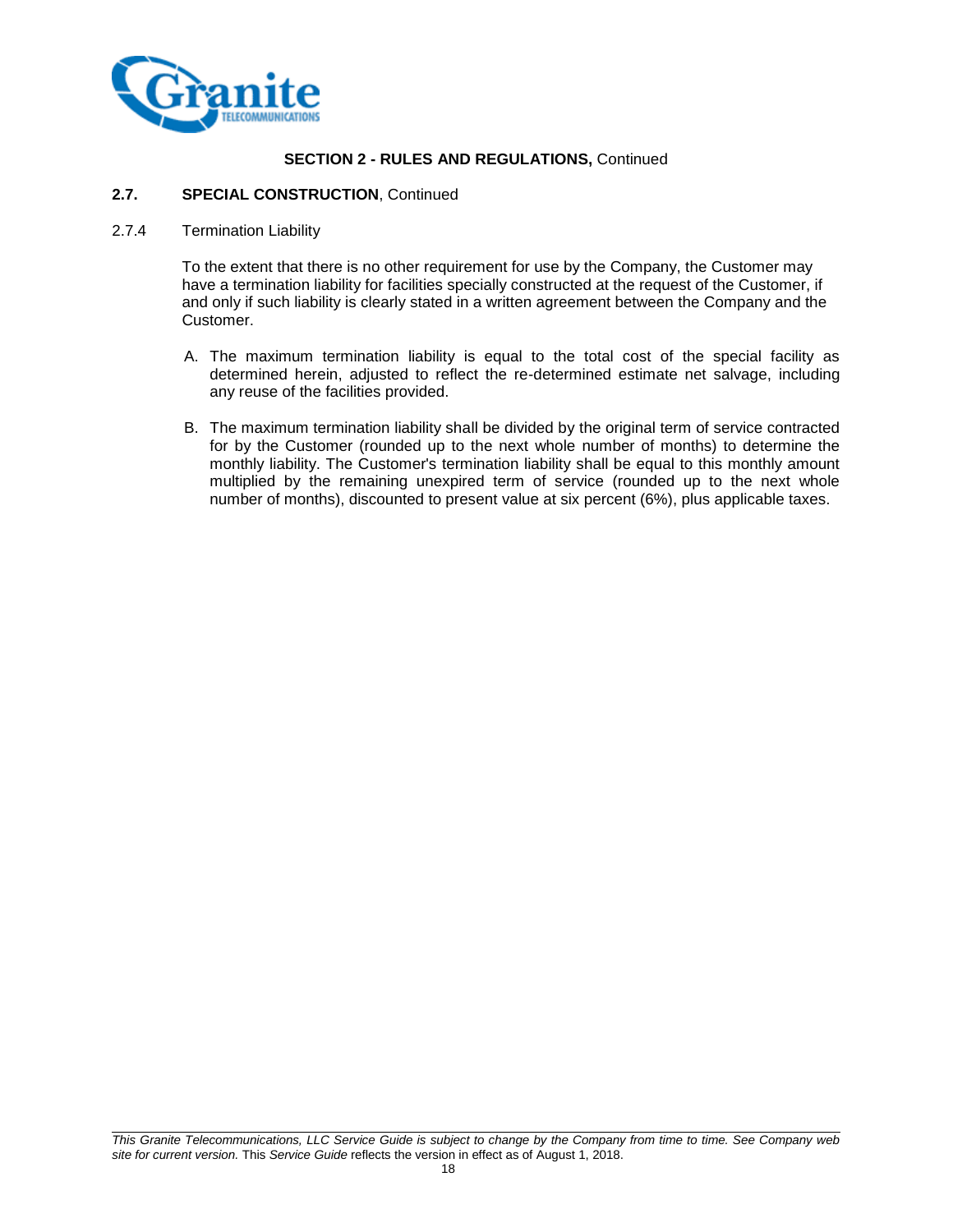

## **2.8 MINIMUM SERVICE PERIOD**

- 2.8.1 The minimum Service period is one month (30 days), with the first thirty (30) days being the initial minimum Service period. The Customer must pay the regular tariffed rate for Service for the minimum period of Service if service is disconnected during the initial minimum Service period. If a Customer disconnects Service after the initial minimum Service period has ended, then the Customer will be billed pro rata for services rendered. When the Service is moved within the same building, to another building on the same Premises, or to a different Premises entirely, the period of Service at each location is accumulated to calculate if the Customer has met the minimum Service period obligation.
- 2.8.2 If Service is terminated before the end of the minimum period of Service as a result of condemnation of property, damage to property requiring the Premises to be abandoned, or by the death of the Customer, the Customer is not obligated to pay for Service for the remainder of the minimum period.
- 2.8.3 If Service is transferred to a new Customer at the same Premises during the first month of Service, the new Customer assumes responsibility to meet the remainder of the minimum Service period requirements. For Services not taken over by the new Customer, the original Customer is responsible for the remaining payment for the minimum Service period obligation in accordance with the terms under which the Service was originally furnished.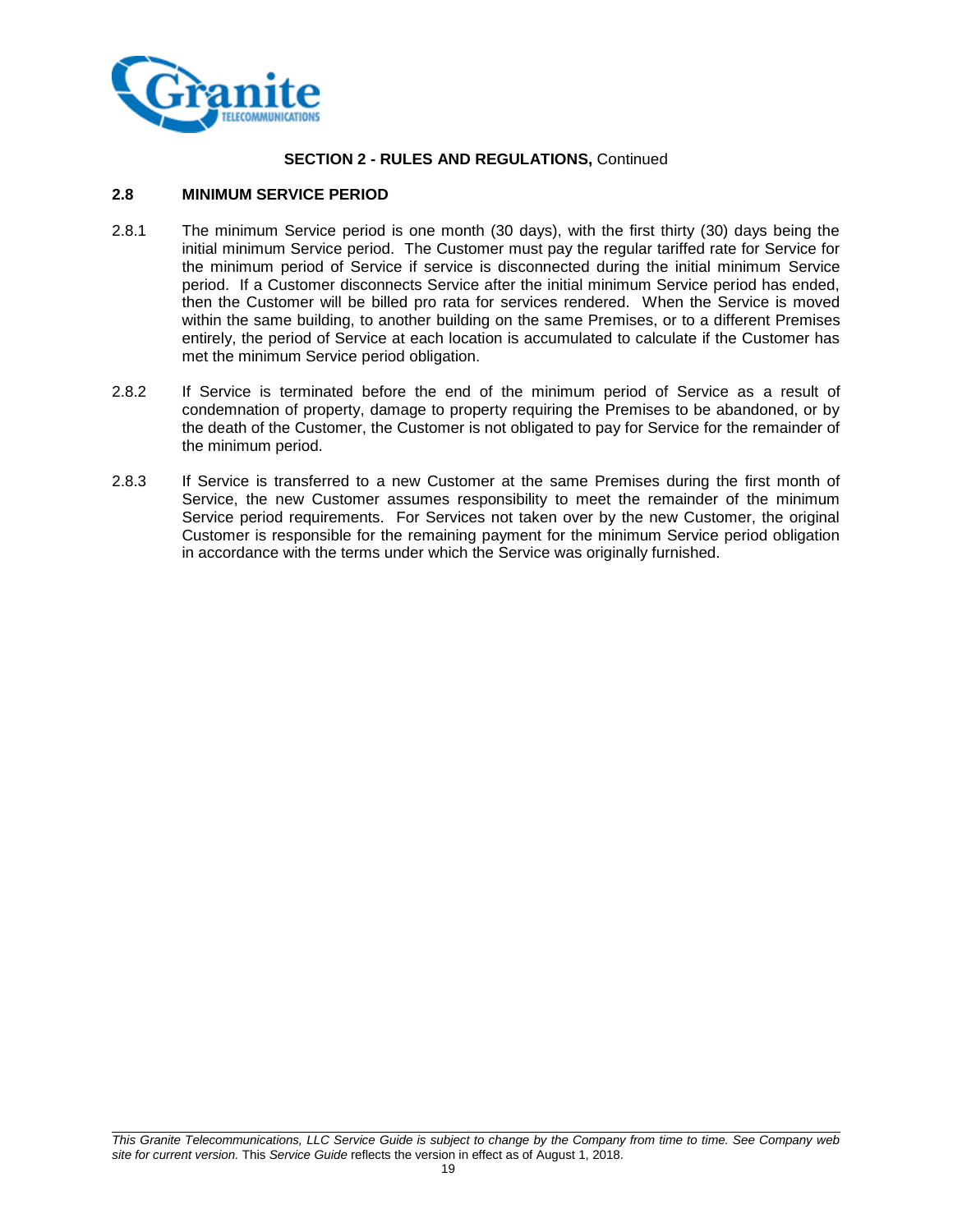

## **2.9. CUSTOMER RESPONSIBILITIES**

- 2.9.1 The Customer is responsible for the payment of all charges for Service furnished to the Customer and for all additional charges for calls the Customer elects to continue making.
- 2.9.2 The Customer is responsible for compliance with applicable regulations set forth in this Service Guide.
- 2.9.3 Upon Company request, the Customer must verify the name(s) of Authorized Users allowed to request and use the Customer's Service.
- 2.9.4. Customer will return to Company within five (5) days of termination of Service all Companyprovided equipment. All returned equipment must be in the same condition as when delivered to the Customer by Company. Upon demand, Customer will reimburse Company for any costs incurred by Company due to Customer's failure to comply with this Section.
- 2.9.5. Customer is responsible for the payment of any bills for Services and for the resolution of any disputes or discrepancies with Company. Company has no responsibility with respect to billings, charges or disputes related to services used by Customer which are not included in Services herein including, without limitation, any local, regional and long distance services not provided by Company.
- 2.9.6 The Customer is responsible for establishing identity as often as is necessary during the course of the call or when seeking credits from Company.
- 2.9.7 The Customer must make arrangements or obtain permission for safe, reasonable and continuous access and right-of-way for Company employees or agents of Company to enter the Premises of the Customer or any Authorized User of the Customer at any reasonable hour for the purpose of performing Company's obligations under this Service Guide.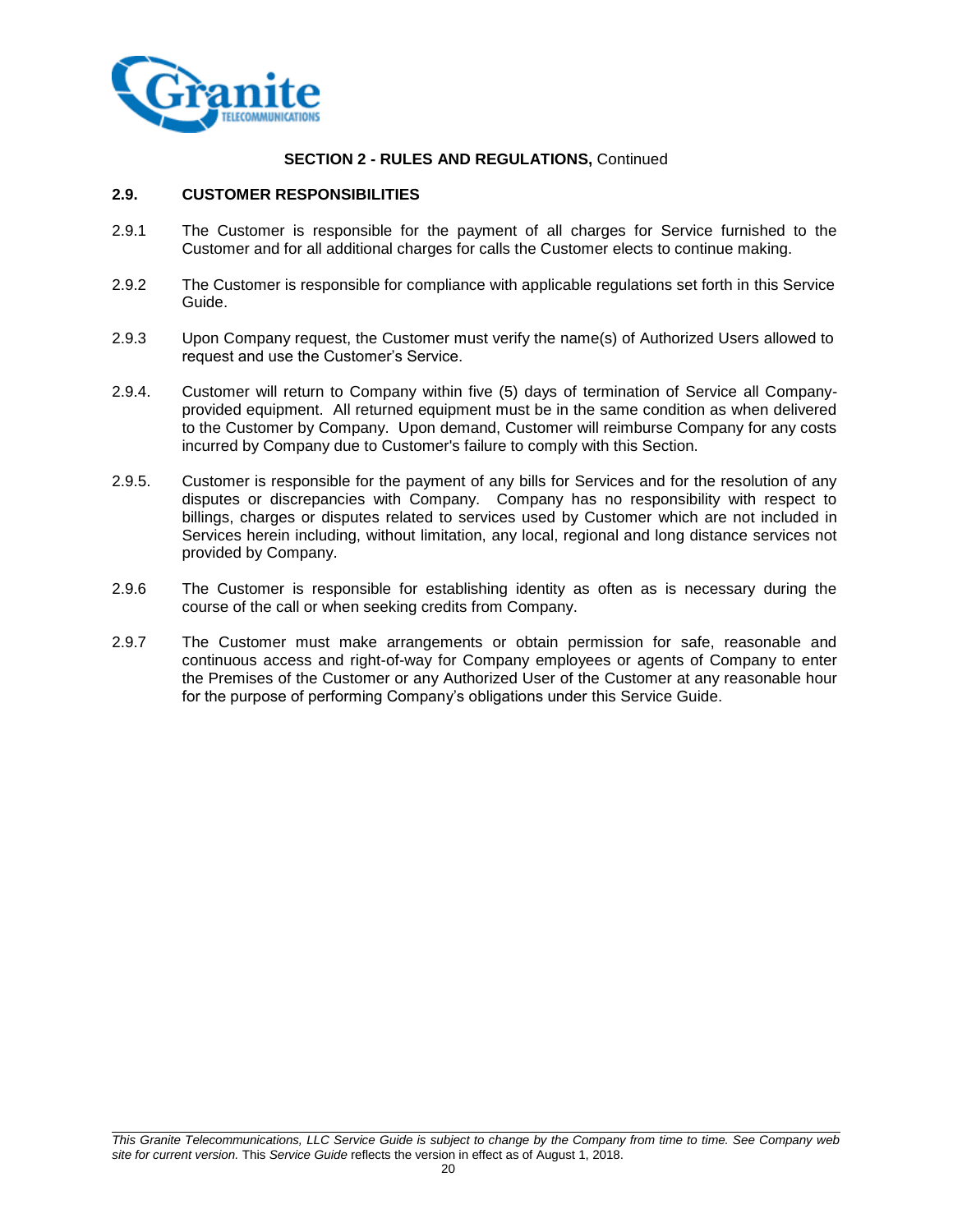

## **2.9. CUSTOMER RESPONSIBILITIES**, Continued

- 2.9.8. The Customer is responsible for the payment of (a) Service charges as set forth herein and (b) charges for visits by Company's agents or employees to the Premises of the Customer or Authorized User when the Service difficulty or trouble report results from the use of Services and equipment by the Customer or Authorized User.
- 2.9.9. Customer will, at Customer's expense, provide reasonable space, power, and level of heating and air conditioning, and otherwise maintain the proper environment to operate Company's Service at Customer's or Authorized User's premises.
- 2.9.10. The Customer may not, without prior written consent of Company, which consent shall not be unreasonably withheld, assign, transfer, or in any other manner dispose of, any of its rights, privileges, or obligations under this Service Guide, and any attempt to make such an assignment, transfer, disposition without consent will be null and void.
- 2.9.11 A Customer or Authorized User may not represent in any way that the relationship between Customer or Authorized User and Company is anything other than one of customer and supplier, respectively. Nothing in this Service Guide gives Customer or Authorized Users any authority to bind or otherwise incur liability on behalf of Company. Nothing in this Service Guide constitutes an endorsement by Company of any activity, service or product of Customer or Authorized Users.
- 2.9.12 The Customer is responsible for any damages, including usage charges that the Customer may incur as a result of the unauthorized use of its communications equipment. The unauthorized use of the Customer's communications equipment includes, but is not limited to, the placement of calls from the Customer's Premises and the placement of calls through Customer-controlled or Customer-provisioned equipment that are transmitted or carried over Company's network without the authorization of the Customer.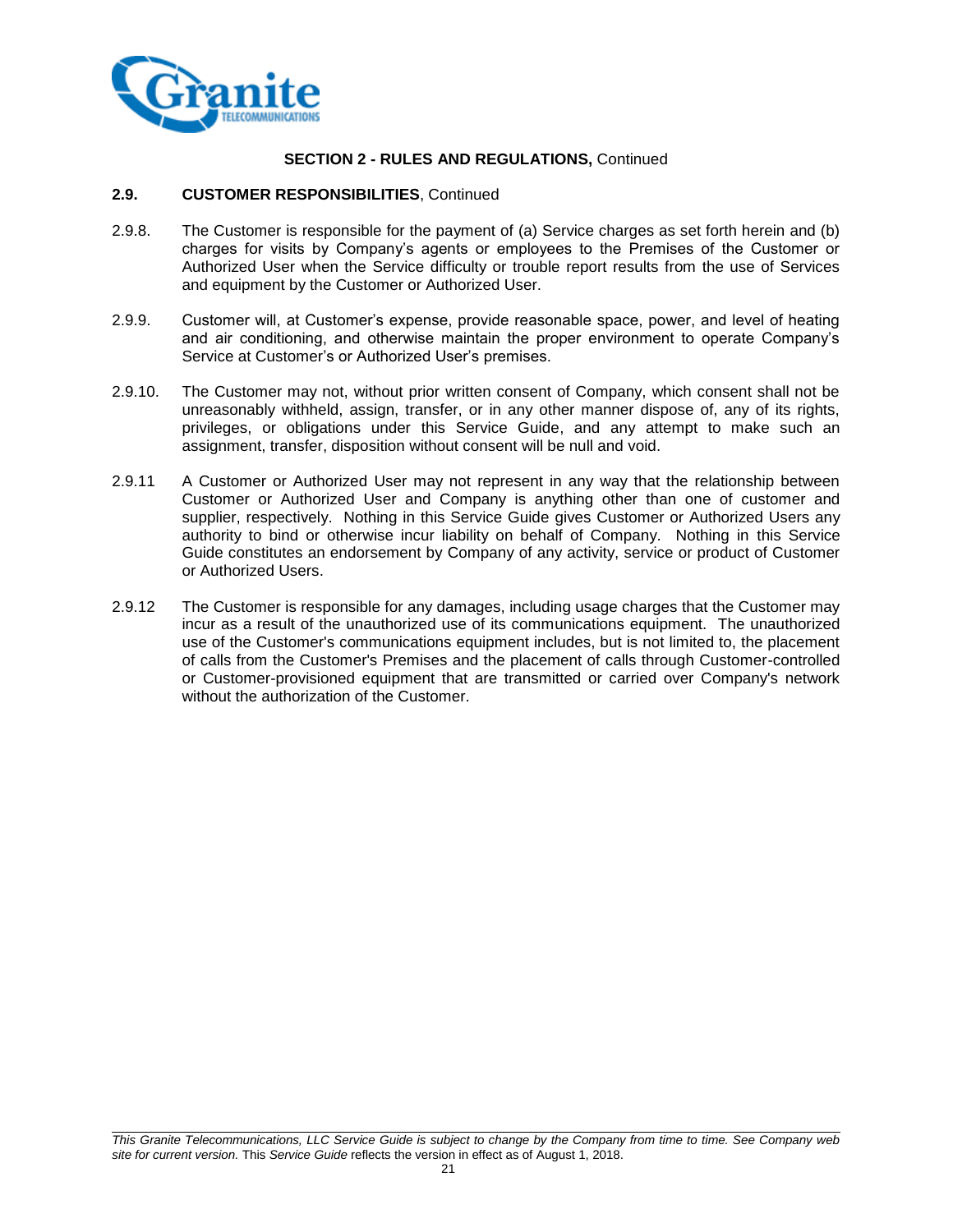

## **2.10. PAYMENTS AND BILLING**

- 2.10.1. Service is provided and recurring Service charges billed on a monthly (30 day) basis. The billing date is dependent on the billing cycle assigned to the Customer.
- 2.10.2. Non-recurring charges and charges based on actual usage are billed monthly in arrears.
- 2.10.3. If any portion of the payment is not received by the Company, or if any portion of the payment is received by the Company in funds that are not immediately available, within twenty (20) days of the mail date on the bill, then a late payment penalty shall be due the Company. The late payment penalty shall be that portion of the payment not received by the date due minus any charge billed as local taxes multiplied by 1.5 percent.
- 2.10.4. A Customer will not be liable for any late payment charge applicable to a disputed portion of that Customer's bill, so long as the Customer pays the undisputed portion of the bill and enters into bona fide negotiations to resolve the dispute on a timely basis, pursuant to Section 2.10.10.
- 2.10.5. Checks presented in payment for Services and subsequently returned to Company by the Customer's financial institution for "Non-Sufficient Funds" or other reasons will incur a \$20.00 nonrecurring charge per Customer per check.
- 2.10.6. A Customer will be placed on a "cash only" basis upon receipt of two (2) returned checks within a twelve (12)-month period of time. "Cash only" is herein defined as cashier's checks, U.S. currency, or money orders.
- 2.10.7. Receipt of a subsequently dishonored negotiable instrument in response to a notice of discontinuance will not constitute payment of a Customer's account, and Company will not be required to issue additional notice prior to discontinuance. However, three (3) banking days must be allowed for redemption of such instrument.
- 2.10.8. Billing disputes should be addressed to Company's Customer service organization via a tollfree telephone numbers, 866.847.1500 or 866.847.5500.Customer service representatives are available at 866.847.1500 from 9:00 a.m. to 6:00 p.m. Eastern Time. Messages may be left for Customer services from 6:01 p.m. to 8:59 a.m. Eastern Time, which will be answered on the next business day, unless in the event of an emergency which threatens Customer service. Twenty-four hour customer service is available at 866.847.5500.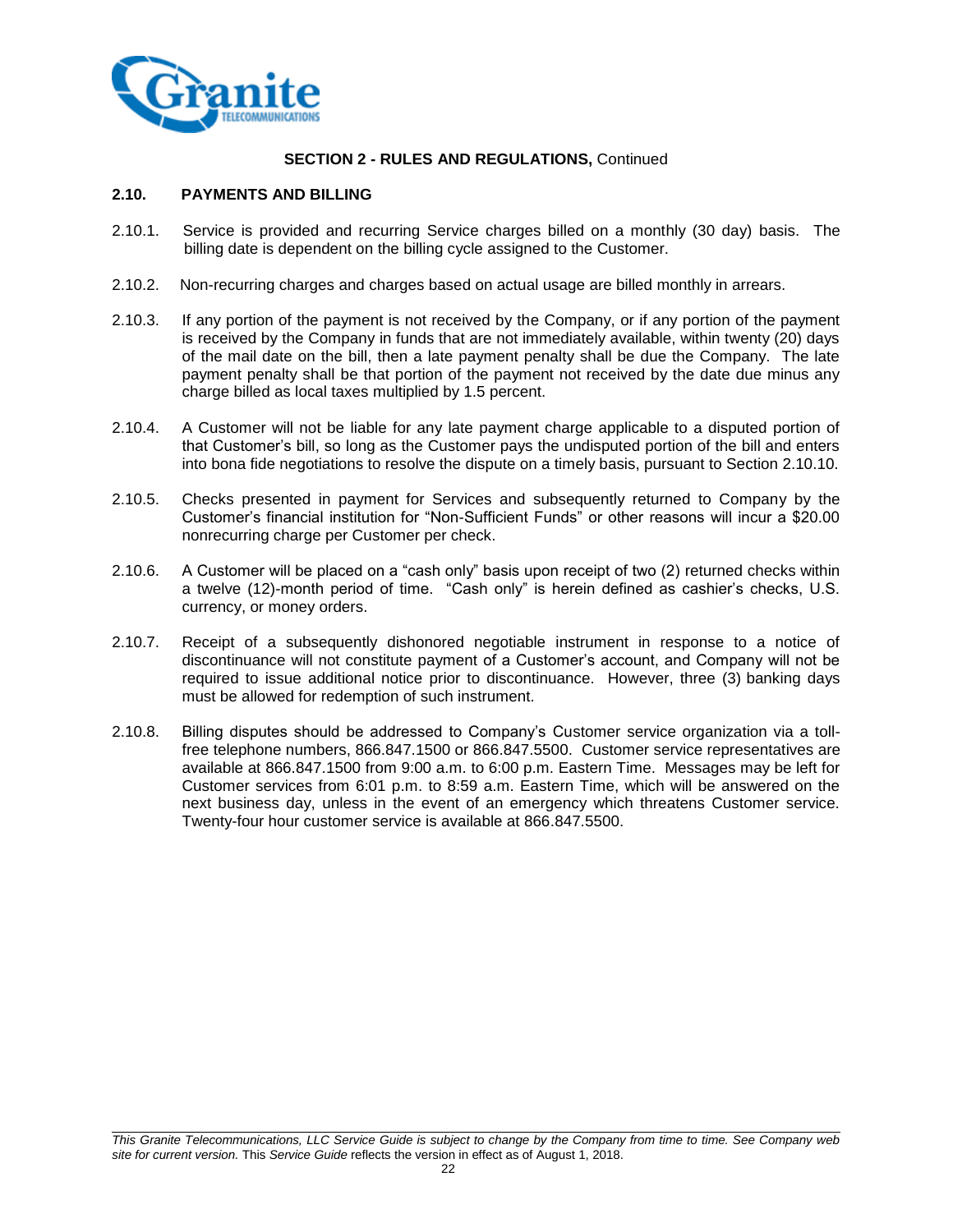

#### **2.10. PAYMENTS AND BILLING,** Continued

- 2.10.9. In case of a billing dispute between Customer and Company as to the correct amount of a bill, which cannot be adjusted with mutual satisfaction, Customer may enter the following arrangement:
	- A. First, Customer requests, and Company will comply with the request, an Investigation and review of the disputed amount. Customer must pay the undisputed portion of the bill by the Due By Date shown on the bill.
	- B. The Customer may pay the disputed portion of the bill by the Due By Date shown on the bill. However, Service will not be subject to termination if the disputed amount is not paid during the pendency of the investigation.
	- C. If there is still disagreement after the investigation and review by a manager of Company, Customer may appeal to Commission for its investigation and decision.
	- D. After the investigation and review are completed by Company as noted in subsection A. above, and the dispute is resolved indicating that the disputed amount is due and payable to the Company, the disputed amount becomes due and payable at once. In order to avoid disconnection of Service, the disputed amount must be paid within seven (7) calendar days after the date Company notifies Customer that the investigation and review are completed, the dispute has been resolved and that such payment must be made or Service will be suspended or terminated. However, the Service will not be terminated prior to the Due By Date shown on the bill. Failure to pay non-regulated or competitive services charges will not result in disconnection of local exchange Service.
	- I. The address and telephone number of the Commission are:

Consumer Services Department Alabama Public Service Commission 100 N Union St, RSA Union Montgomery, Alabama 36104 Telephone number: 800.392.8050 On Line: http://www.psc.state.al.us/ComplaintForm/ComplaintForm.htm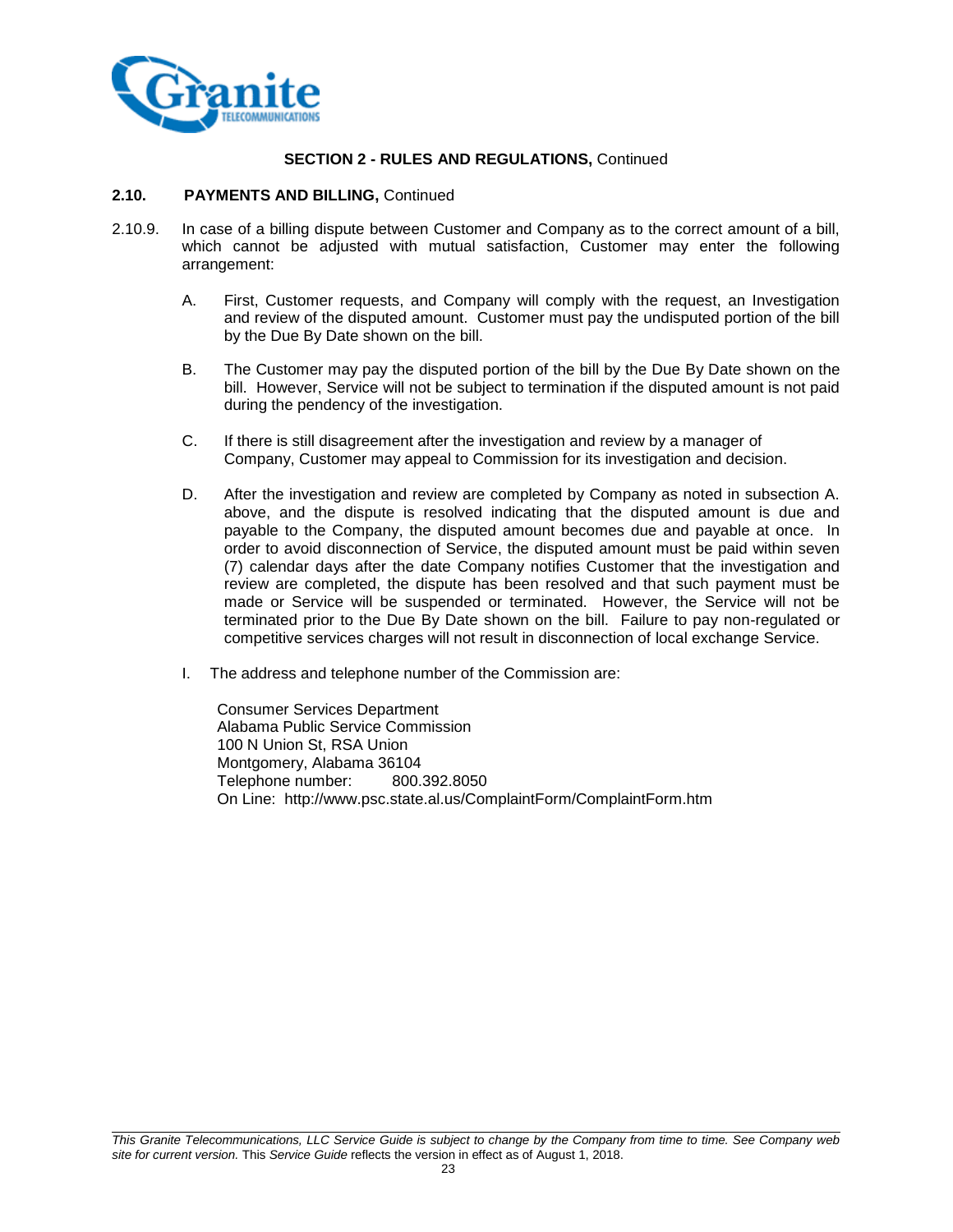

## **2.11. TAXES**

Customer must pay, without limitation, all sales, use, gross receipts, excise, access, bypass, 911, Telecommunications Relay Service, rights-of-way, and other local, state and federal taxes, charges, fees, and surcharges, however designated, imposed on or based upon the provision, sale or use of the Services (excluding taxes on Company's net income). Such taxes and fees will be separately stated on the applicable invoice.

## **2.12. ALLOWANCES FOR INTERRUPTION OF SERVICE**

- 2.12.1 For the purpose of applying this provision, the word "interruption" means the inability to access Service due to equipment malfunction or human errors. "Interruption" does not include, and no allowance will be given for, Service difficulties such as slow access, circuits busy or other network and/or switching capacity shortages.
- 2.12.2. Credit allowances will be given in accordance to this Section 2.12. for interruptions of Service which are not due to Company's testing or adjusting (when proper notice and release is obtained), to the negligence of the Customer, or to the failure of channels, equipment and/or communications equipment provided by the Customer or another Carrier, and are subject to the general limitation of liability provisions set forth in Section 2.16. Customer must notify Company of any interruptions of Service. Before giving such notice, the Customer must ascertain that the trouble is not caused by any action or omission of the Customer, and not otherwise within the Customer's control.
- 2.12.3. For purposes of computing a credit under Section 2.12. every month is considered to have 720 hours. No credit will be allowed for an interruption of a continuous duration of less than two hours. Company will credit the Customer for an interruption of two (2) hours or more at the rate of 1/720th of the monthly charge for the Service affected for each hour or major fraction thereof that the interruption continues.

Credit formula: Credit - (A/720) X B

- A outage time in hours
- B total monthly charge for affected Service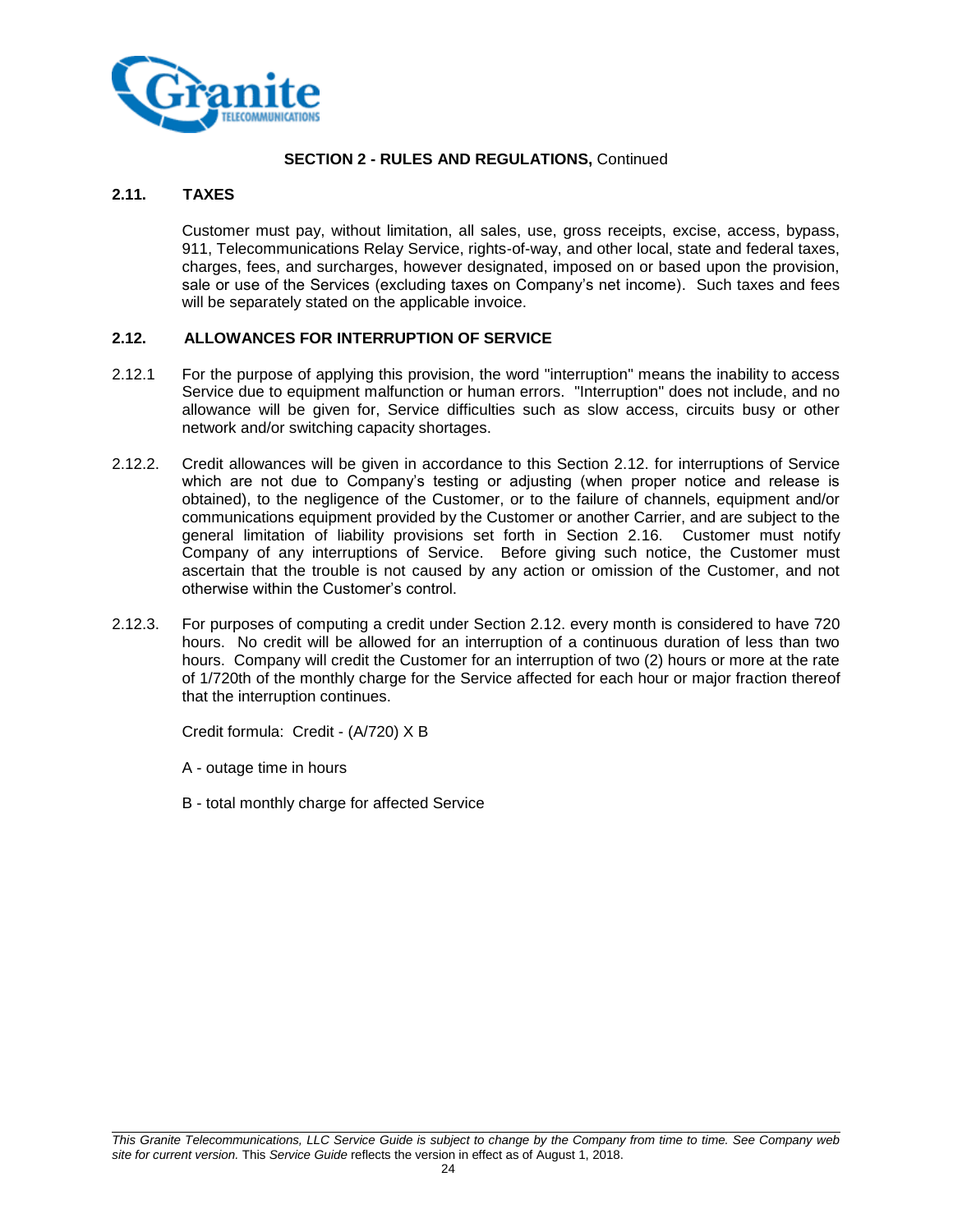

## **2.13. SUSPENSION, TERMINATION OR MODIFICATION OF SERVICE BY CUSTOMER**

- 2.13.1. Customers may suspend or terminate Service by providing written or verbal notice to Company prior to suspension or termination. Notice must specify the date on which Service is to be suspended or terminated.
- 2.13.2. The Customer remains responsible for all Service charges until the day and time on which Service is actually suspended or terminated.
- 2.13.3. If Customer terminates Service before Company completes installation of the Service and at the time of termination Company has incurred any expense in installing Services or preparing to install Service that it would not otherwise have incurred, a charge equal to the cost Company incurred will apply. In no case will this charge exceed the charge for the minimum period of Services ordered, including installation charges and Non-Recurring charges and all amounts others may charge Company that would have been chargeable to the Customer had Service been initiated.
- 2.13.4. If the Customer terminates Service after Company has completed installation, the charge set forth in Section 2.12.3. will apply to the extent Company has not yet recovered the costs described in Section 2.12.3. In addition, the minimum Service period obligations described in Section 2.8. will apply regardless of whether Service has been initiated and the charges due under Section 2.8. apply.
- 2.13.5. In the case of a Customer-initiated modification of Service, charges for the subsequent order are in addition to the costs incurred before the Customer changed the original order.
- 2.13.6. Customers must pay the Line Restoration charge set forth in Section 4 of this Service Guide prior to restoration of Service suspended at Customer's request.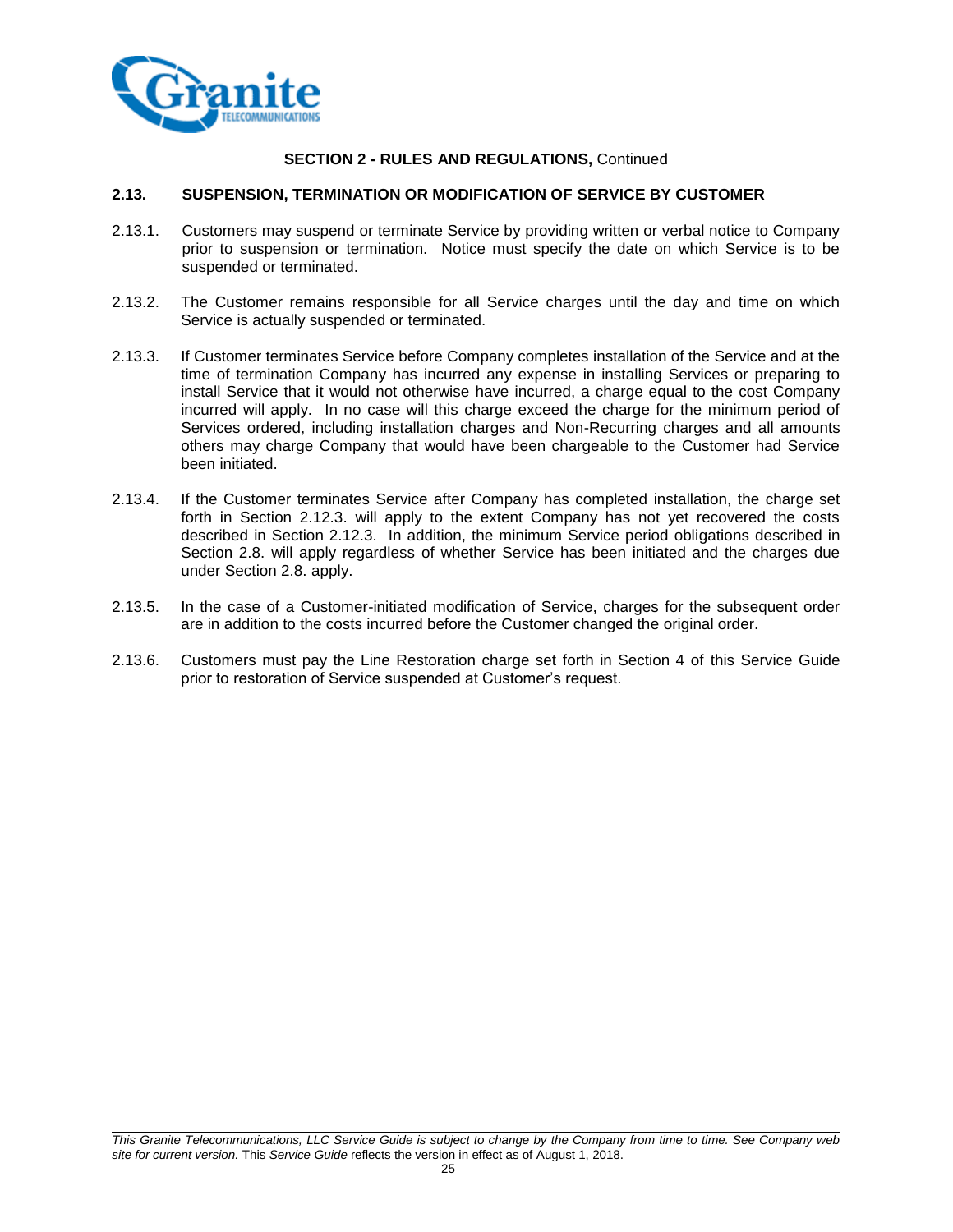

#### **2.14. SUSPENSION OR TERMINATION OF SERVICE BY COMPANY**

- 2.14.1 Company may, without incurring liability, refuse, suspend or terminate the Service for any of the following reasons, provided that the Company shall issue ten (10) days written notice to the Customer via first-class mail prior to termination of Service.
	- A. If there is a condition determined in Company's sole discretion to be hazardous to the Customer, to other Customers of Company, to Company's equipment, to the public or to employees or agents of Company;
	- B. If Company deems refusal of Service, suspension or disconnection necessary to protect itself or third parties against fraud or to otherwise protect its personnel, agents, facilities or Services;
	- C. For non-compliance with and/or violation of any State or municipal law, ordinance or regulation pertaining to Service;
	- D. For use of Company's Services for any purpose other than that described in the application;
	- E. In the event of Customer use of equipment in such a manner as to adversely affect Company's equipment or the Service to others;
	- F. In the event of tampering with the equipment furnished and owned by Company;
	- G. In the event of abuse or fraudulent use of Service;
		- 1. Abuse or fraudulent use of Service includes:
			- a. The use of Service or facilities of the Company to transmit a message or to locate a person or otherwise to give or obtain information, without payment of an applicable charge;
			- b. The obtaining, or attempting to obtain, or assisting another to obtain or to attempt to obtain Service, by rearranging, tampering with, or making connection with any facilities of the Company, or by any trick, scheme, false representation, or false credit device, or by or through any other fraudulent means or device whatsoever, with intent to avoid the payment, in whole or in part, of the established charge for such Service.
	- H. In the event that the Customer abandons Service;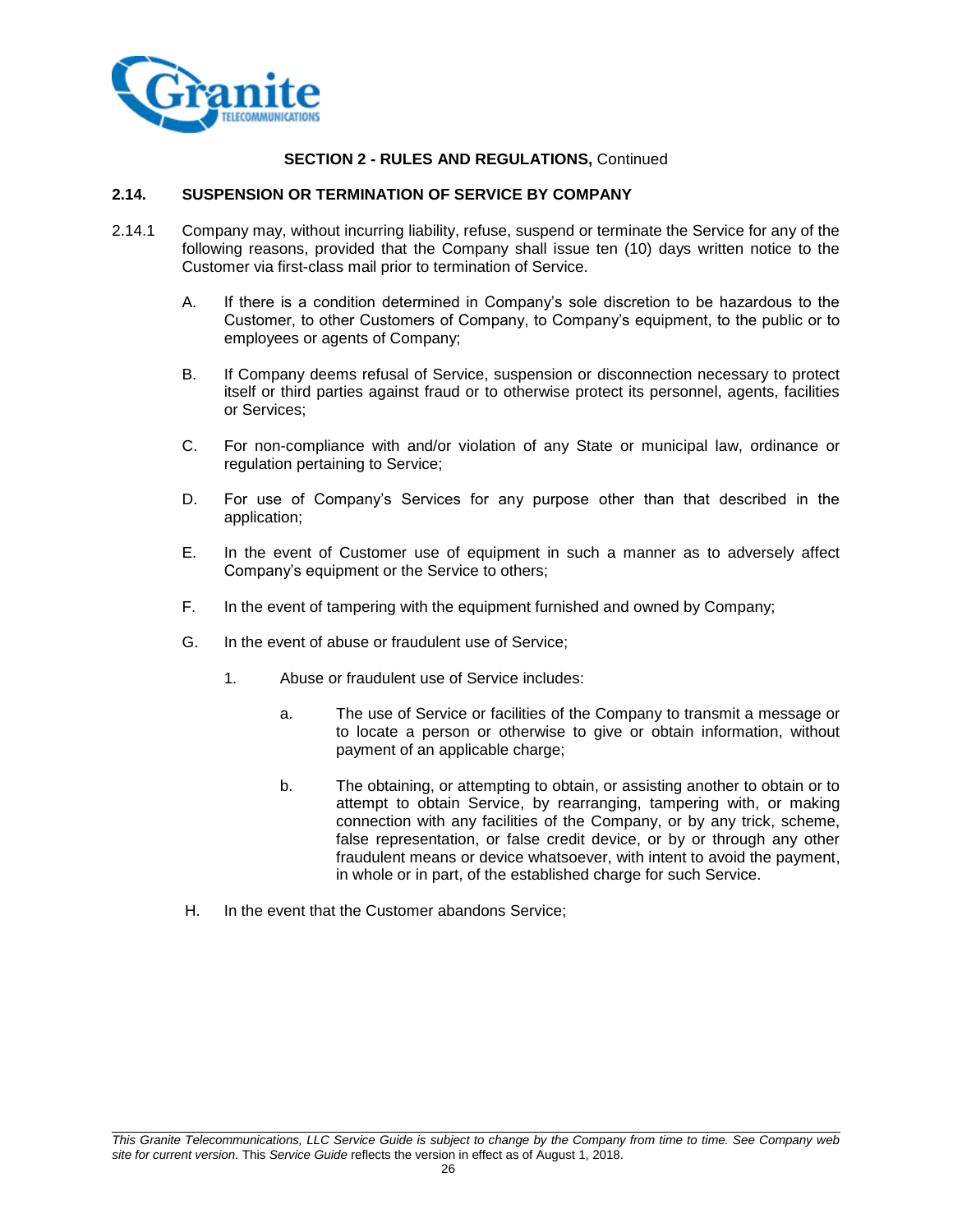

## **2.14. SUSPENSION OR TERMINATION OF SERVICE BY COMPANY**, Continued

- 2.14.1., Continued
	- I. For use of foul or profane language over the Service;
	- J. For impersonation of another person with fraudulent intent over the Service;
	- K. For nonpayment of any deposit required by the Company;
	- L. For violation of this Service Guide, except as provided in Section 2.14.1., including without limitation, non-payment of bills for Service, refusal to provide Company with either a deposit or advance payment, or failure to meet Company's credit requirements; or
	- M. For failure of the Customer to make proper application for Service including, without limitation, the provision of false information; or
	- N. When necessary for Company to comply with any order or request of any governmental authority having jurisdiction.
- 2.14.2. The Company may continue suspension of service until all charges due have been paid and all violations have ceased. During the period of such suspension all monthly charges apply. Should the Customer comply with the Company's instructions during the suspension period, the Customer must pay the Suspended Service Restoration charge set forth in Section 4 of this Service Guide in addition to all applicable monthly service charges. The Company may terminate the service without suspension of service or following suspension of service, and disconnect and remove any of its equipment from the Customer's premises. If service is terminated after a suspension, the date of termination is considered to be the date service was suspended.
- 2.14.3. A Customer's local exchange service may only be disconnected for non-payment of noncompetitive tariffed services regulated by the Commission. Local exchange service may not be disconnected for non-payment of toll services, voice mail, Internet, paging, charges not billed on behalf of the Company and federally imposed customer charges and taxes.
- 2.14.4 The termination of Service(s) by Company pursuant to this section does not relieve the Customer of any obligations to pay Company for charges due and owing for Service(s) furnished up to the time of termination. A Customer whose Service has been terminated by the Company also must pay the Service Restoration Charges set forth in Section 4 of this Service Guide. The remedies set forth herein are not exclusive, and Company is at all times entitled to all the rights available to it under law or equity.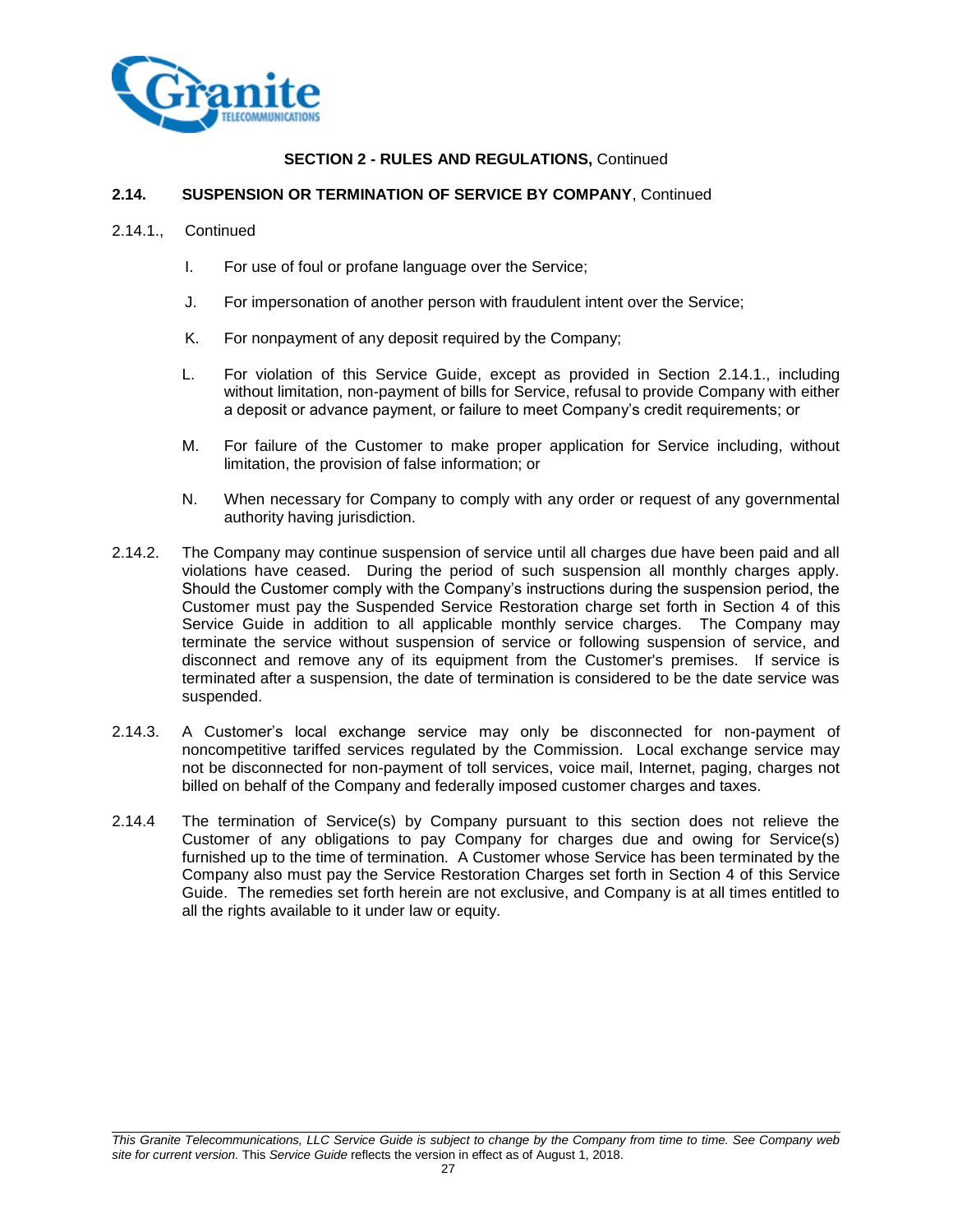

## **2.15. RESTORATION OF SERVICE**

- 2.15.1. The use and restoration of Service in emergencies may be in accordance with part 64, Subpart D of the Federal Communications Commission's Rules and Regulations which specifies the priority system for such activities.
- 2.15.2. When a Customer's Service has been terminated in accordance with this Service Guide and the Service has been terminated through the completion of a Company service order, Service will be restored only upon the basis of application for new Service.
- 2.15.3. A Customer whose Service has been terminated by the Company also must pay the Service Restoration Charge before Service is restored.
- 2.15.4. A Customer whose Service has been terminated is required to pay the Service Connection Charge before Service is restored.
- 2.15.5. A Customer whose Service has been terminated for failure to establish credit or for nonpayment of bills will be required to pay the unpaid balance due and the Service Restoration Charge set forth in Section 4 of this Service Guide before Service is restored.
- 2.15.6. Whenever Service has been terminated for fraudulent or other unlawful use, Company may, before restoring Service, require the Customer to make, at its own expense, all changes in facilities or equipment necessary to eliminate such fraudulent or otherwise unlawful uses and to pay an amount reasonably estimated as the loss in revenues resulting from such fraudulent use.
- 2.15.7. A Customer whose Service has been suspended by the Company must pay the Suspended Service Restoration Charge set forth in Section 4 of this Service Guide in addition to all applicable monthly service charges due and owing during the period of suspension.
- 2.15.8. A Customer whose Service has been suspended at the Customer's request must pay the Line Restoration charge set forth in Section 4 of this Service Guide prior to restoration of Service.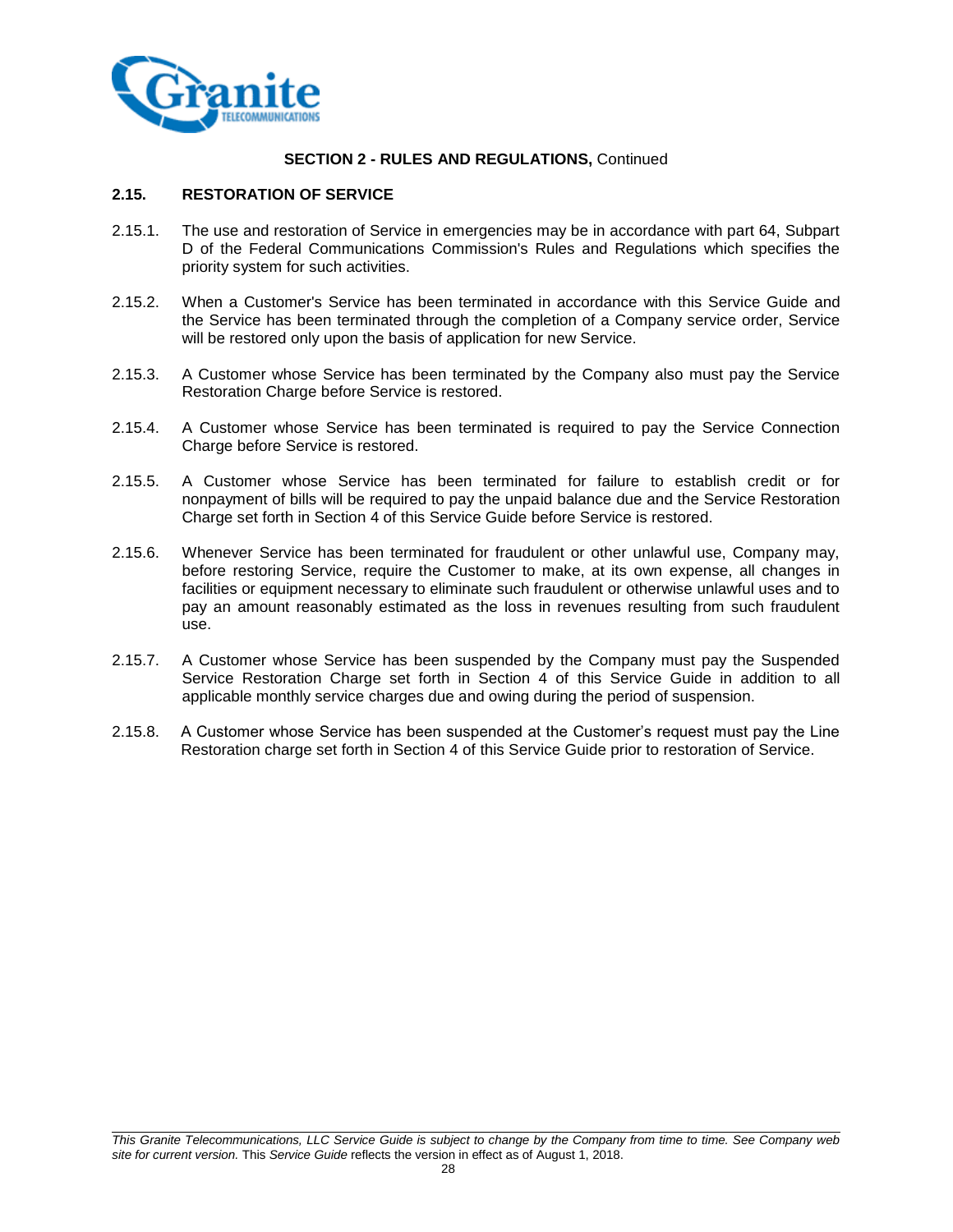

## **2.16. LIMITATION OF LIABILITY**

- 2.16.1. Company will not be liable to the Customer or Authorized User for, and the Customer and any Authorized User, jointly and severally, will indemnify, defend and hold harmless Company from any allegation, claim, loss, damage, liability, defect, cost or expense resulting from or involving:
	- A. Libel, slander, or invasion of privacy from material, data, information or other content transmitted over Company's facilities;
	- B. Patent or trademark infringement or other infringement of intellectual property rights including, but not limited to, copyrights, trademarks, and trade secrets, arising from (1) combining (or using in connection with) Company-provided Services and equipment with any facilities, services functions, or products provided by the Customer or Authorized User or (2) use of Services, functions, or products which Company furnished in a manner Company did not contemplate and over which Company exercises no control. In the event that any such infringing use is enjoined, the Customer or Authorized User at its expense, will obtain immediately a dismissal or stay of such injunction, obtain a license or other agreement so as to extinguish the claim in infringement, terminate the claimed infringing use, or modify such combination so as to avoid any such infringement;
	- C. A breach in the privacy or security of communications transmitted over Company's facilities;
	- D. Acts, mistakes, omission, interruptions delays, errors or defects in transmission over Company's facilities or equipment;
	- E. Injuries to persons or property from voltages or currents transmitted over Companyprovided facilities caused by Customer-provided equipment or Premises wire;
	- F. The disconnection of Service for failure to pay the charges billed to Customer, including but not limited to, any direct, indirect, incidental, special consequential, exemplary or punitive damages, so long as such disconnection of Service complied with the applicable rules and regulations;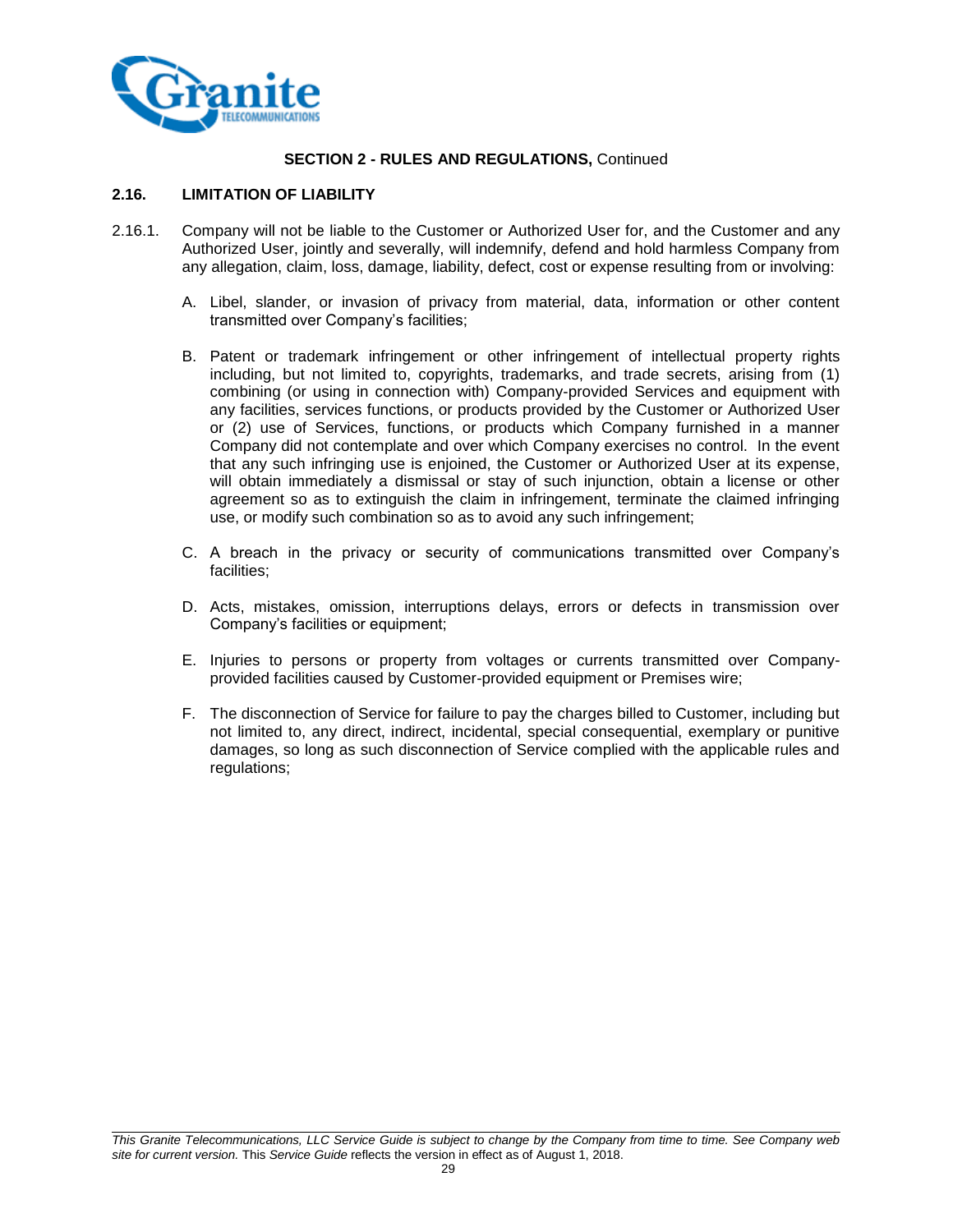

#### **2.16. LIMITATION OF LIABILITY,** Continued

#### 2.16.1. Continued

- G. Violations of the obligations of the Customer under this Service Guide;
- H. Defacement of or damage to Customer Premises, facilities or equipment resulting from the furnishing of Service or equipment on such Premises or the installation, maintenance, repair or removal thereof, unless such defacement or damage is caused by willful misconduct of Company's agents or employees;
- I. The interruption of a call to any party or any other person in conjunction with use of the Busy Line Verification and Interrupt Service as set forth in this Service Guide;
- J. Any lost, destruction or damage to property of the Customer, the Customer's agent, distributors, or any third party, or the death of or injury to persons, including, but not limited to, employees or invitees of either Company or the Customer, to the extent caused by or resulting from the negligent or intentional act or omission of Company, Customer, Authorized User or their employees, agents representatives or invitees;
- K. Any delay or failure of performance or equipment due to a Force Majeure condition or any unlawful acts of Company's agents and employees if committed beyond the scope of their agency or employment;
- L. Misrepresentation of, or the failure to disclose, the lawful rates and charges published in the Tariff, so long as Company has complied with any applicable rules and regulation related thereto;
- M. Fees Company delivered to a jurisdiction in question and not returned to Company as provided in the Taxes Section of this Service Guide;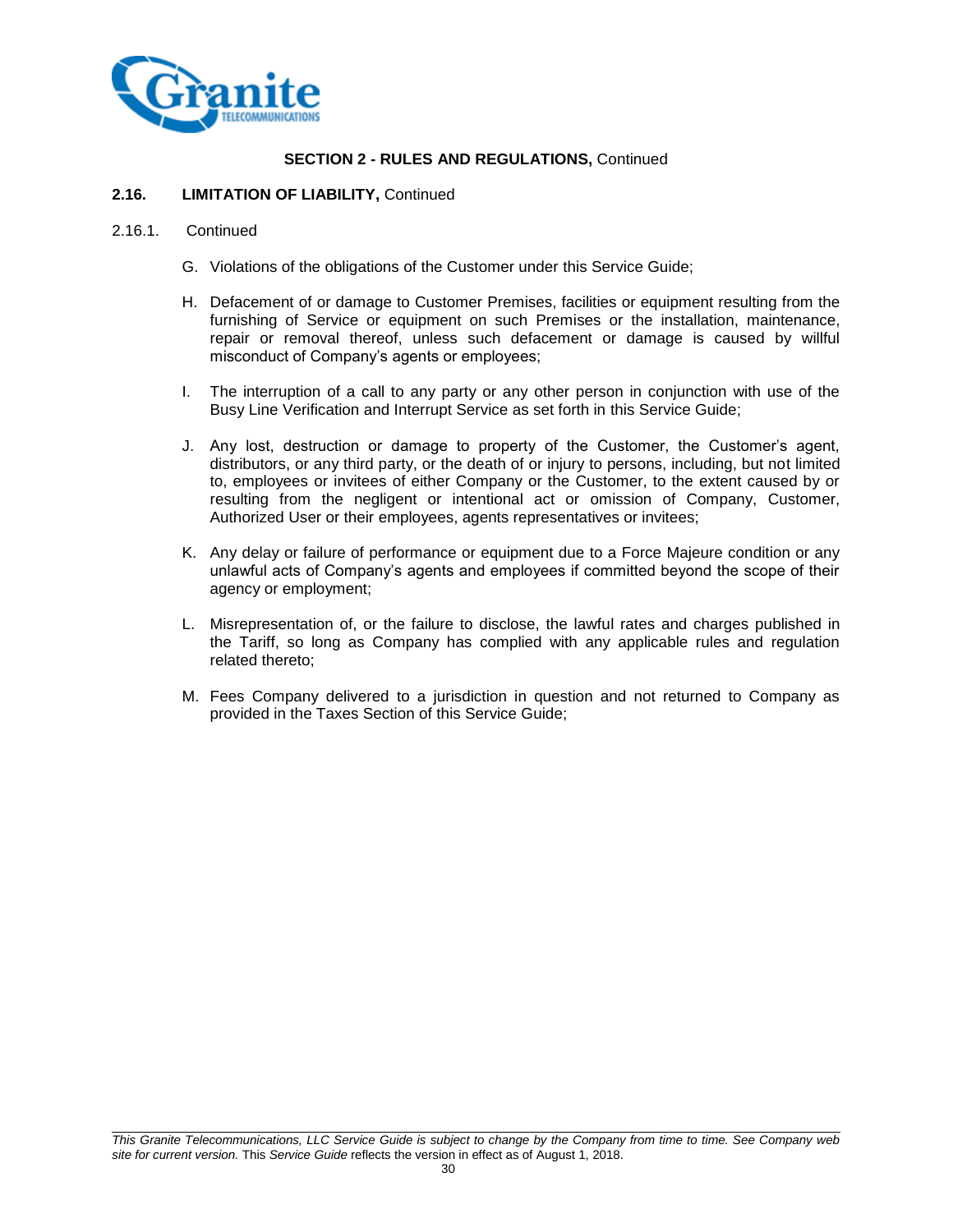

#### **2.16. LIMITATION OF LIABILITY,** Continued

#### 2.16.1. Continued

- N. Any act, mistake, omission fraudulent act of a third party, interruption, delay error, or defect caused by or contributed to by:
	- 1. Another company or Carrier, or its agents or employees, when the facilities or equipment of the other company of Carrier are used for or with the Service Company offers. This included the provision of a signaling system or other database by another company;
	- 2. The Customer, or any third party acting as its agent, in connection with Companyprovided or Customer-provided facilities or equipment, including, but not limited, the Customer's failure to take all necessary steps to obtain, install and maintain all necessary equipment, materials and supplies for interconnecting the terminal equipment or communications system of the Customer to Company's network; or
	- 3. A third party.
- O. Any failures, errors malfunctions or omissions of Caller ID Blocking whether or not arising from or relating to any ordinary negligence or other conduct by Company; or
- P. Any unauthorized use of the Service provided to Customer.
- 2.16.2. The liability of Company for damages arising out of the furnishing of, or failing to furnish, its Services, including but not limited to mistakes, omission, disconnections, interruptions, delays, acts of a third party, errors, defects, or representations, whether caused by acts or omissions is limited to the extension of allowances for interruption as set forth in this Service Guide. Such allowances for interruptions are the sole remedy of the Customer and the sole liability of Company. Company will not be liable for any direct, indirect, incidental, special, consequential, exemplary or punitive damages to Customer as a result of any Company Service, equipment or facilities, or the acts or omissions, acts of a third party, or the acts or omissions of Company, its employees or agents.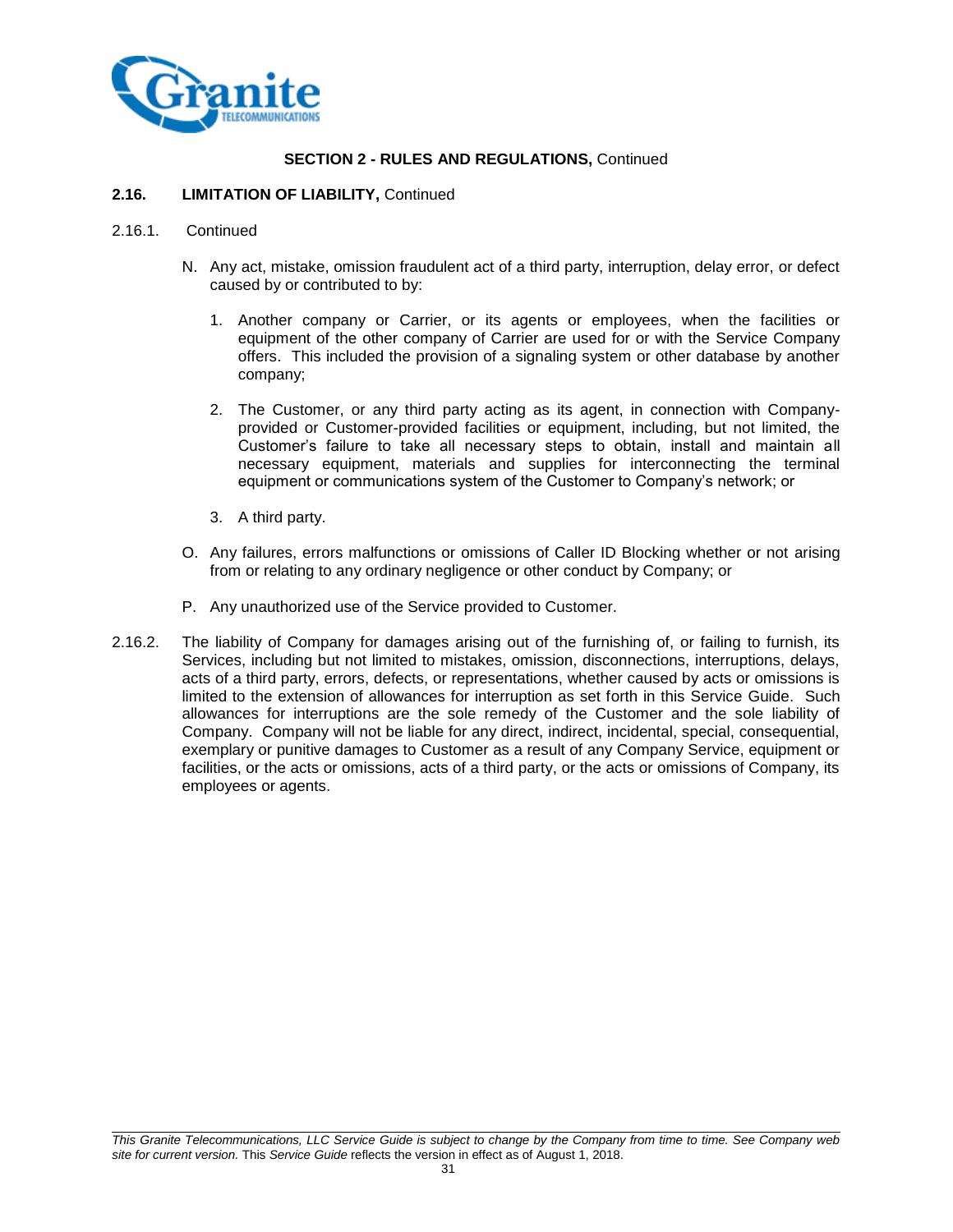

#### **2.16. LIMITATION OF LIABILITY,** Continued

- 2.16.3. The liability of Company's suppliers and vendors for damages arising out of the furnishing of, or failing to furnish, their services, including but not limited to mistakes, omissions, interruptions, delays, errors, defects, or representations, whether caused by acts or omissions of such suppliers and vendors shall be limited to the extension of allowances for interruptions as set for in this Service Guide. The extension of such allowances for interruptions will be the sole remedy of the Customer and the sole liability of Company's supplier and vendors. Company's suppliers and vendors will not be liable for any direct, indirect, incidental, special, consequential, exemplary or punitive damages to Customer, as a result of any service, equipment or facilities, or the acts or omissions, of Company's suppliers and vendors, or the employees or agents of Company's suppliers and vendors.
- 2.16.4. The entire liability of Company for any claim, loss, damage or expense from any cause whatsoever will in no event exceed sums actually paid to Company by the Customer for the specific Services giving rise to the claim, and no action or proceeding against Company may be commenced more than one (1) year after the Service is rendered.
- 2.16.5. THE SERVICES ARE PROVIDED ON AN "AS IS" AND "AS AVAILABLE" BASIS. COMPANY EXPRESSLY DISCLAIMS ALL WARRANTIES OF ANY KIND, WHETHER EXPRESS OR IMPLIED, INCLUDING BUT NOT LIMITED TO THE IMPLIED WARRANTIES OF MERCHANTABILITY, ACCURACY, FITNESS FOR A PARTICULAR PURPOSE AND NONINFRINGEMENT. COMPANY MAKES NO WARRANTY THAT SERVICE WILL BE UNINTERRUPTED, TIMELY, SECURE OR ERROR FREE OR MEET ANY PARTICULAR PERFORMANCE LEVEL; NOR DOES COMPANY MAKE ANY WARRANTY AS TO THE RESULTS THAT MAY BE OBTAINED THROUGH THE SERVICES OR THAT ANY DEFECT IN THE SERVICE WILL BE CORRECTED.
- 2.16.6. The liability of Company for errors in billing that result in overpayment by the Customer will be limited to a credit equal to the dollar amount erroneously billed or, in the even that payment has been made and Service has been discontinued, to a refund of the amount erroneously billed.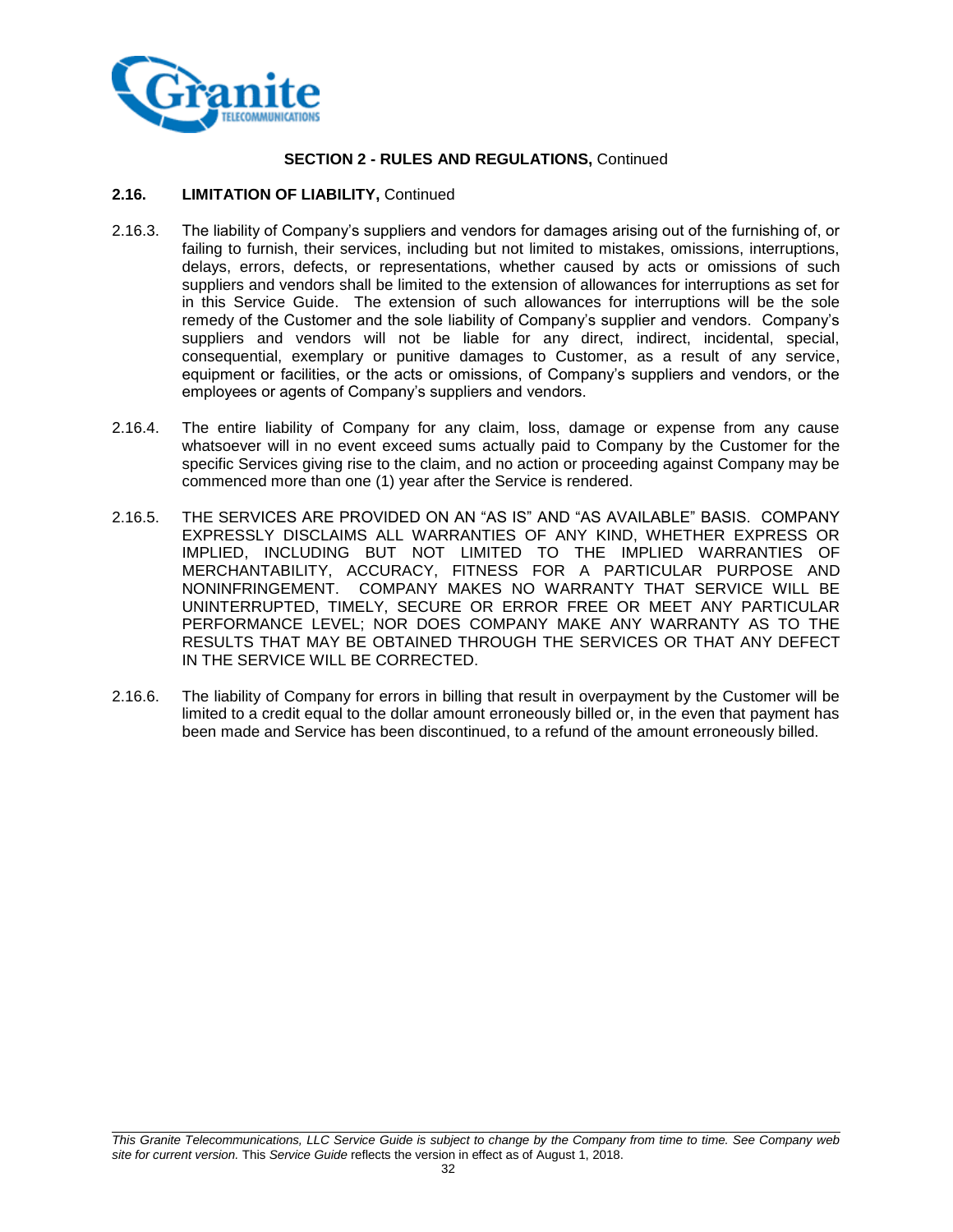

## **2.16. LIMITATION OF LIABILITY,** Continued

- 2.16.7. With respect to Emergency Number 911 Service:
	- A. This Service is offered solely as an aid in handling assistance calls in connection with fire, police and other emergencies. Company is not responsible for any losses, claims, demands, suits or any liability whatsoever, whether suffered, made, instituted or asserted by the Customer, or by any other party or person, for any personal injury to or death of any person or persons, or for any loss, damage or destruction of any property, whether owned by the Customer or others, caused or claimed to have been caused by: (1) mistakes, omissions, interruptions, delays, errors or other defects in the provision of this Service; or (2) installation, operation, failure to operate, maintenance, removal, presence, condition, location or use of any equipment and facilities furnishing this Service.
	- B. Neither is Company responsible for any infringement or invasion of the right of privacy of any person or persons, caused or claimed to have been caused, directly or indirectly, by the installation, operation, failure to operate, maintenance, removal, presence, condition, occasion or use of Emergency 911 Service features and the equipment associated therewith, or by any Services furnished by Company, including, but not limited to, the identification of the telephone number, address or name associated with the telephone used by the party or parties accessing Emergency 911 Service, and which arises out of the negligence or other wrongful act of Company, the Customer, its users, agencies or municipalities, or the employees or agents of any one of them.
- 2.16.8. With respect to Directory Listing Service:
	- A. In the absence of gross negligence or willful misconduct, Company has no liability for damages arising from errors, mistakes in or omissions of directory listings, or errors, mistakes or omissions of listings obtainable from the directory assistance operator, including errors in the reporting thereof.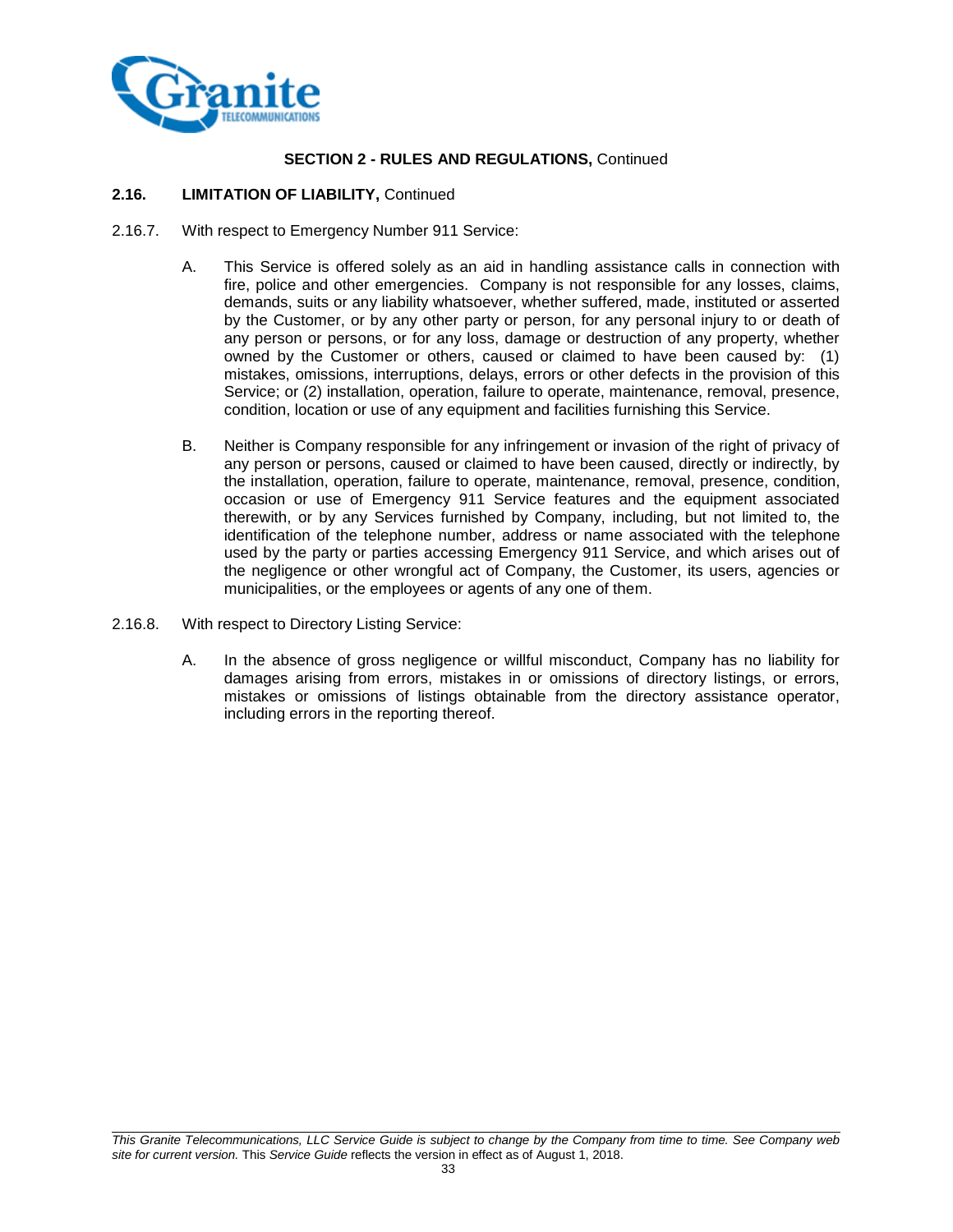

#### **2.16. LIMITATION OF LIABILITY,** Continued

- 2.16.8. With respect to Directory Listing Service, Continued
	- B. Company's liability arising from errors or omissions in directory listings will be limited to the amount of actual impairment to the Customer's Service and in no event will exceed one-half (1/2) the amount of the fixed monthly charges applicable to Service affected during the period covered by the directory in which the error or omission occurs.
	- C. As part of providing any private listing or semi-private listing Services, Company will not be liable for failure or refusal to complete any call to such telephone when the call is not placed by dialing a number which includes the number of the party called. Company will try to prevent the disclosure of unpublished listings, but will not be liable in any manner should such a number be divulged.
	- D. When a Customer with a non-published telephone number places a call to the Emergency 911 Service, Company will release the name and address of the calling party, where such information can be determined, to the appropriate local governmental authority responsible for the Emergency 911 Service. By subscribing to Service under this Service Guide, the Customer agrees to the release of such information under the above provision.
- 2.16.9. Company will not be liable for any refusals or failures to provide or delays in commencing Service to any Customer pursuant to Section 2.6.1 or for any failure to provide or maintain Service at any particular performance level.
- 2.16.10. Company makes no warranty or representation of any kind whatsoever with respect to installations it provides for use in an explosive atmosphere. The Customer indemnifies and holds Company harmless from any and all loss, claims, demands, suits, or other action, or any liability whatsoever, whether suffered, made, instituted, or asserted by any entity or person(s), and for any loss, damage, or destruction of any property, whether owned by the Customer or others, caused or claimed to have been caused directly or indirectly by the installation, operation, failure to operate, maintenance, removal, presence, condition, location, or use of any installation so provided. Company reserves the right to require each Customer to sign an agreement acknowledging acceptance of the provisions of this Section as a condition precedent to such installations.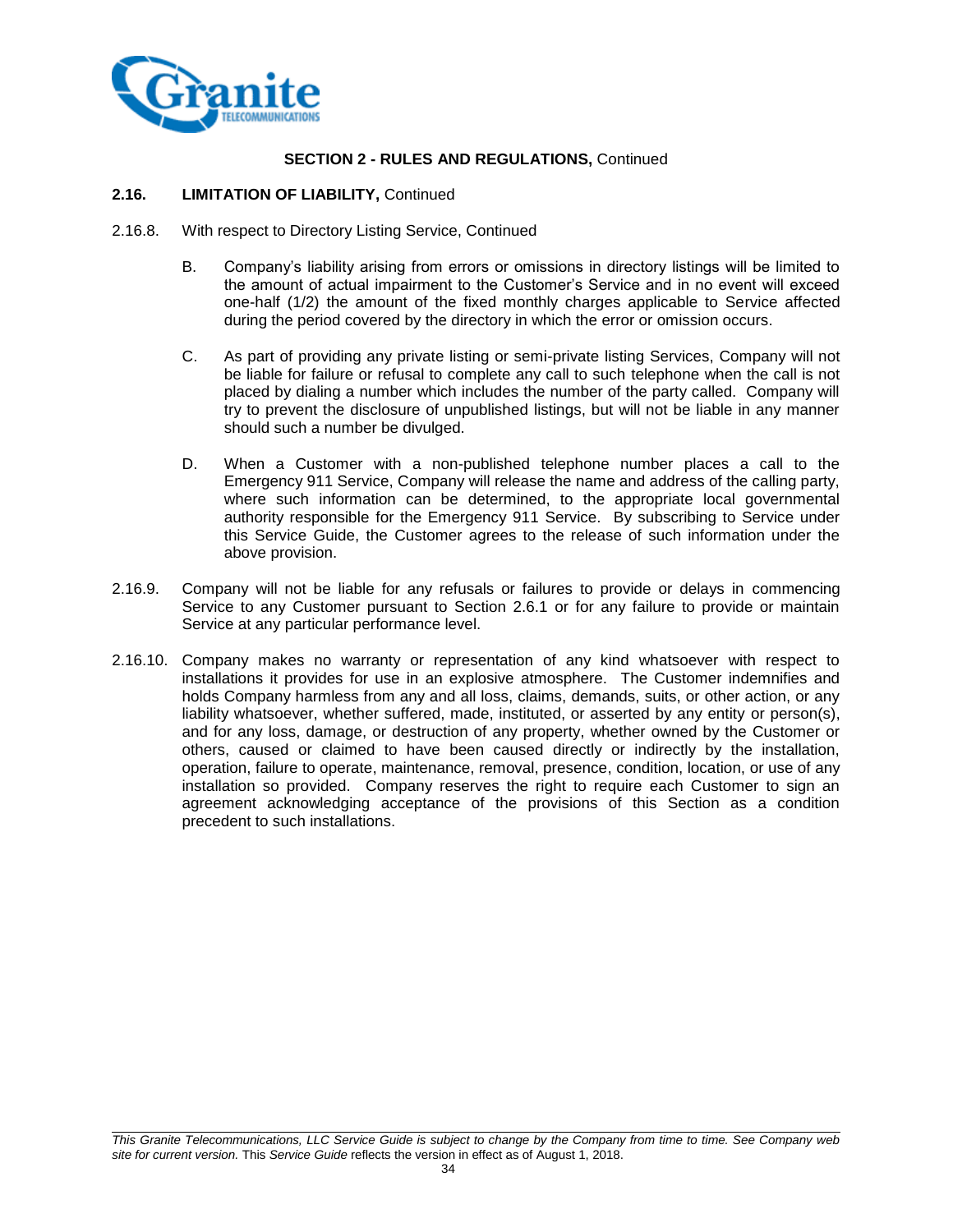

## **2.17. NOTICES**

Any notice Company may give to a Customer will be deemed properly given when delivered, if delivered in person, or when deposited with the U.S. Postal Service, postage prepaid, addressed to the Customer's billing address. Any notice the Customer may give Company will be deemed properly given when delivered, if delivered in person, or when deposited with the U.S. Postal Service, postage prepaid, addressed to Company at the address provided in the most recently revised tariff pages.

## **2.18. CUSTOMER PROVIDED EQUIPMENT AND INTERCONNECTION**

- 2.18.1 Customer-provided equipment on the Premises of Customer or Authorized User, the operating personnel there, and the electric power consumed by such equipment must be provided by and maintained at the expense of the Customer or Authorized User. Conformance of Customerprovided equipment with Part 68 of the FCC Rules is the responsibility of Customer.
- 2.18.2 Customer or Authorized User must ensure that Customer-provided equipment connected to Company equipment and facilities is compatible with such equipment and facilities. The magnitude and character of the voltages and currents impressed on Company-provided equipment and wiring by the connection, operation, or maintenance of such equipment and wiring must be such as not to cause damage to Company-provided equipment and wiring or injury to Company's employees or to other persons. Any additional protective equipment required to prevent such damage or injury may be provided by Company at Customer's expense.
- 2.18.3. Company will not be responsible for the installation, operation or maintenance of any Customer-provided communications equipment. Where Customer-provided equipment is connected to the facilities and equipment furnished under this Service Guide, the responsibility of Company will be limited to the furnishing of Service, facilities and equipment offered pursuant to this Service Guide. Beyond this responsibility, Company will not be responsible for:
	- A. the transmission of signals by Customer-provided equipment or for the quality of, or defects in, such transmission;
	- B. the reception of signals by Customer-provided equipment; or
	- C. network control signaling when performed by Customer-provided network control signaling equipment.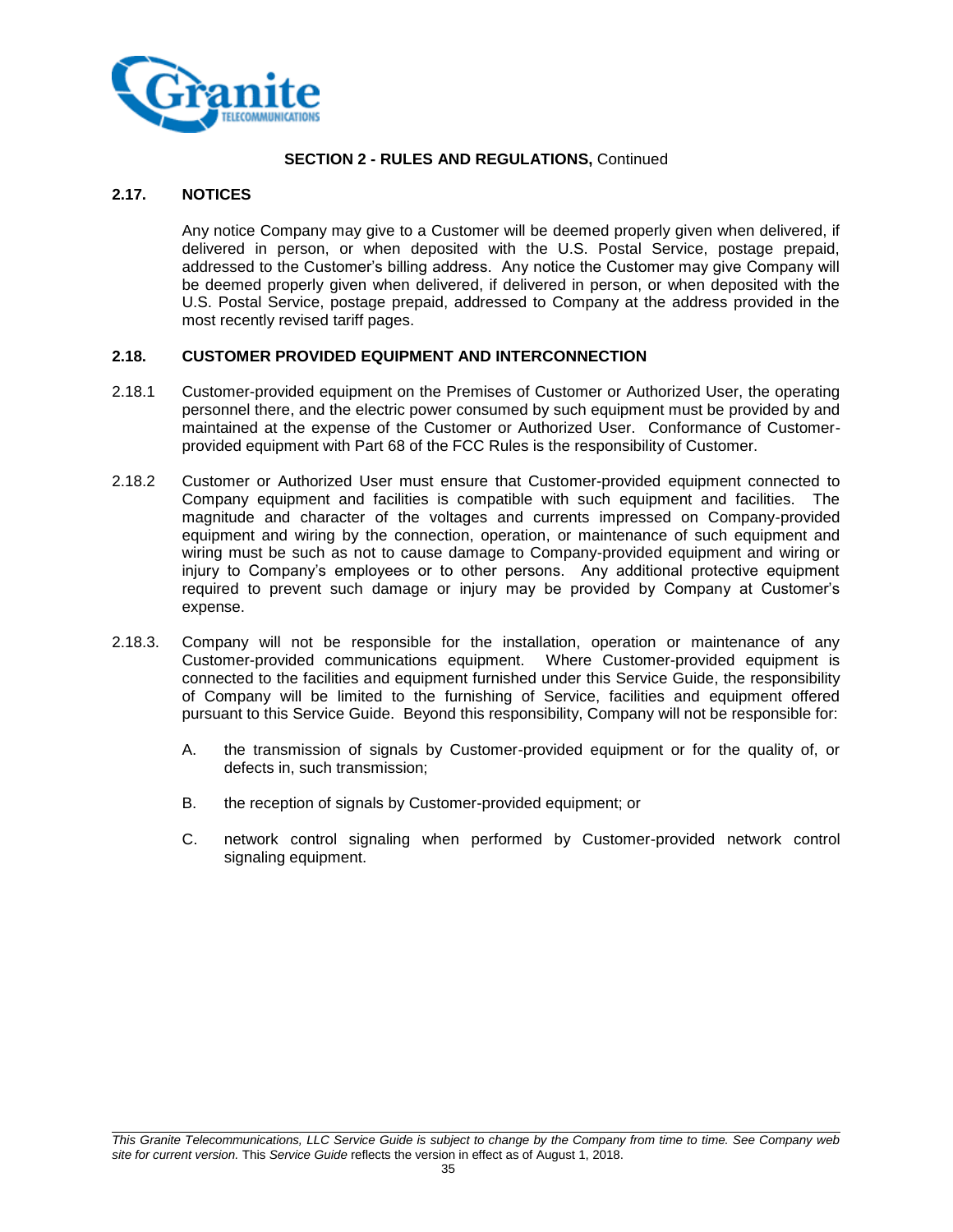

#### **2.18. CUSTOMER PROVIDED EQUIPMENT AND INTERCONNECTION,** Continued

- 2.18.4. The Customer must secure all licenses, permits, rights-of-way and other arrangements necessary for interconnection with Company. In addition, the Customer must ensure that its equipment and/or system or that of its Authorized User or agent(s) is properly interfaced with Company's Service and the signals emitted into Company s network are of the proper mode, band-width, power, data speed and signal level for the intended use of the Customer. If the Customer or its Authorized User or agent(s) fails to properly maintain and operate its equipment and/or system, Company may, upon written request, require the use of protective equipment at the Customer s expense.
- 2.18.5. Interconnection between the facilities or services of other carriers is governed by the applicable terms and conditions of the other carriers' tariffs.
- 2.18.6. Service furnished by Company may be interconnected with services or facilities of other authorized carriers and with private systems, subject to the technical limitations established by Company. Any special interface of equipment or facilities necessary to achieve compatibility between the facilities of Company and other participating carriers must be provided at the Customer's expense.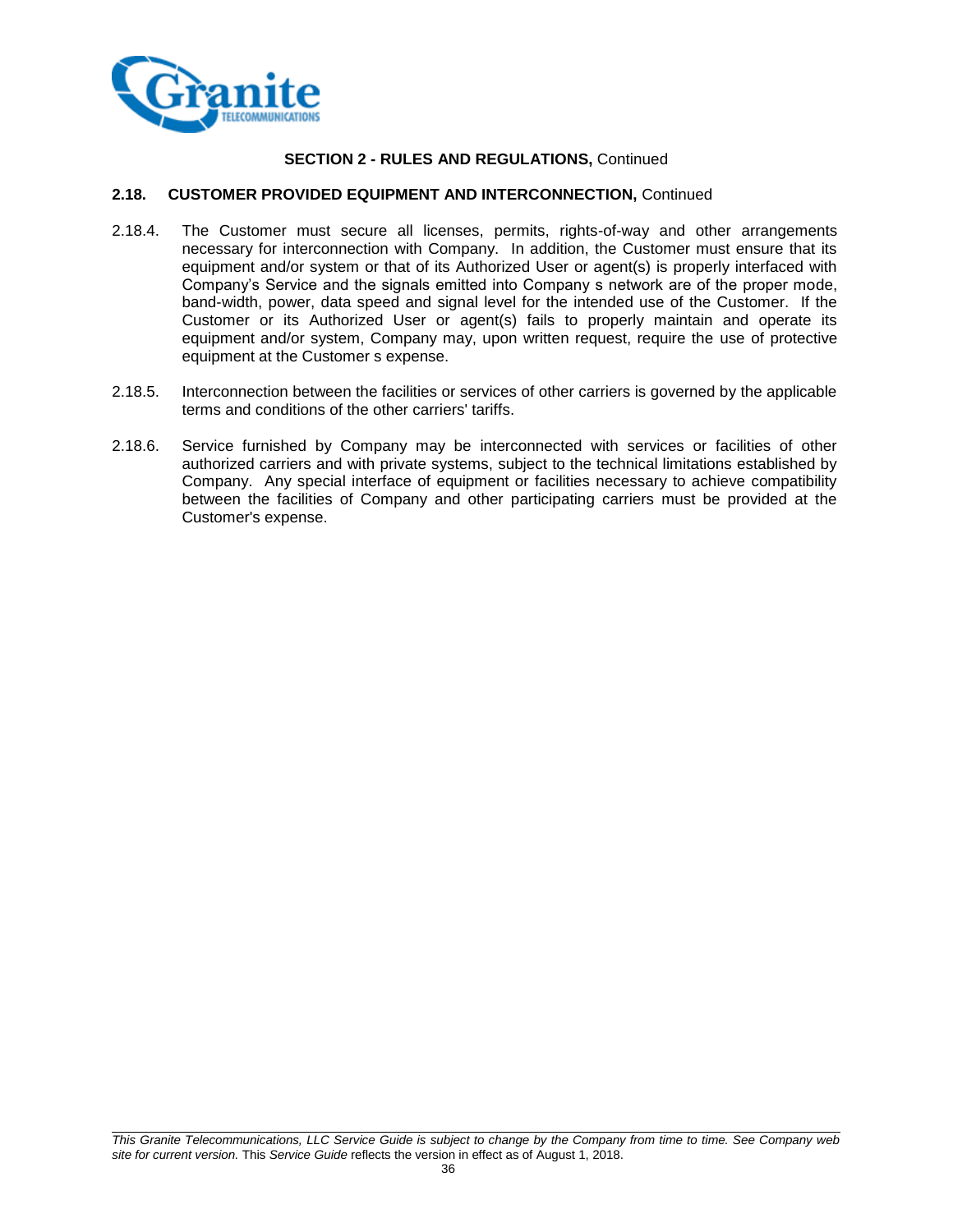

# **SECTION 2 - RULES AND REGULATIONS,** Continued

#### **2.19. PROVISION AND OWNERSHIP OF TELEPHONE NUMBERS**

2.19.1 The Customer has no property right in any telephone number or any right to continuance of Service through any particular serving office. Company may change a telephone number or a serving office designation, or both, of a Customer if required for engineering or technical reasons or whenever Company deems it desirable in the conduct of its business to do so.

#### **2.20. EMERGENCY NUMBER SERVICE (911)**

- 2.20.1. All terms and conditions set forth in this Section are applicable to Emergency Number Service as defined in this Service Guide.
- 2.20.2. Emergency Number Service allows customers to reach appropriate emergency services including police, fire and medical services. The telephone user who dials the 911 number will not be charged for the call.
- 2.20.3. Emergency Number Service may be classified as one of two types: Basic service or Enhanced Service. Basic Emergency Number Service provides for routing all 911 calls originated by telephones having telephone numbers beginning with a given central office prefix code or codes to a single Public Service Answering Point (PSAP) that is prepared to receive those calls. Enhanced Emergency Number Service provides certain features such as selective routing of 911 calls to a specific PSAP that is selected from the various PSAP serving Customers within that central office area. Basic and Enhanced Emergency Number Service are one-way services limited to the provision and use of the digits "9-1-1" as the Universal Emergency Telephone Number code.
- 2.20.4. For Emergency Number Service, the incumbent local exchange carrier, municipality, or government agency(ies) designated as responsible for the control and staffing of the emergency report center is referred to as the "Agency".
- 2.20.5. This Service Guide does not provide for the inspection or constant monitoring of facilities to discover errors, defects or malfunctions in Emergency Number Service, nor does the Company undertake such responsibility.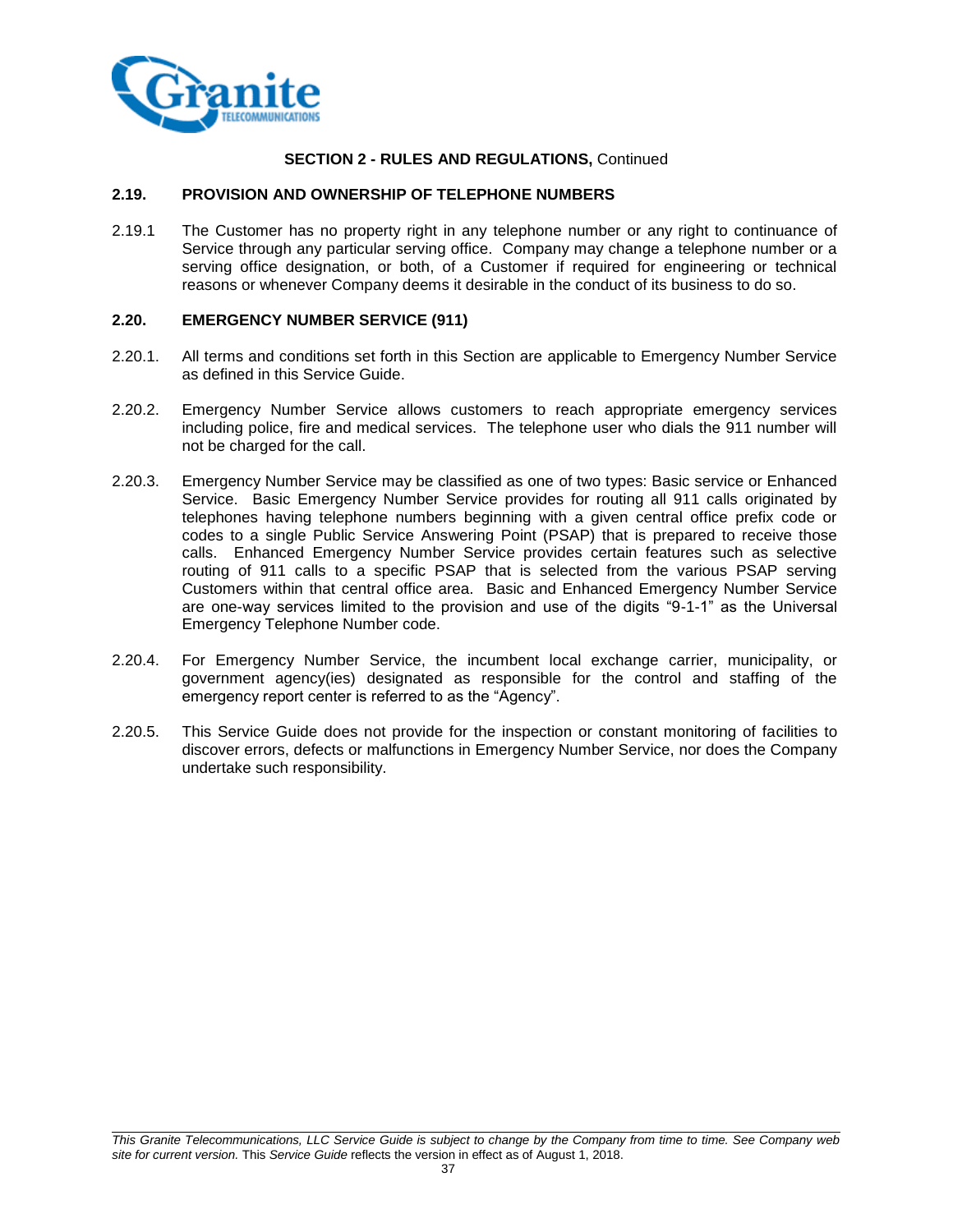

#### **SECTION 2 - RULES AND REGULATIONS,** Continued

#### **2.20 EMERGENCY NUMBER SERVICE (911)**, Continued

- 2.20.6. Emergency Number Service information, consisting of the names, addresses and telephone numbers of all telephone customers, is confidential. The Company will release such information periodically for the update of their systems.
- 2.20.7. The Emergency Number Service calling party, by dialing 911, waives the privacy afforded by non-listed and non-published service to the extent that the telephone number (ANI) and address (ALI) associated with the originating station location are furnished to the PSAP, on a call by call basis, after an Emergency 911 call has been received.
- 2.20.8. Service boundaries of the Company and political subdivision boundaries may not coincide. In the event that the Agency does not subscribe to Selective Routing, it must make arrangements to handle all Emergency Number Service calls that originate from telephones served by Central offices in the local service areas (i.e., exchange) whether or not the calling telephone is situated on property within the geographical boundaries of the Agency's public safety jurisdiction.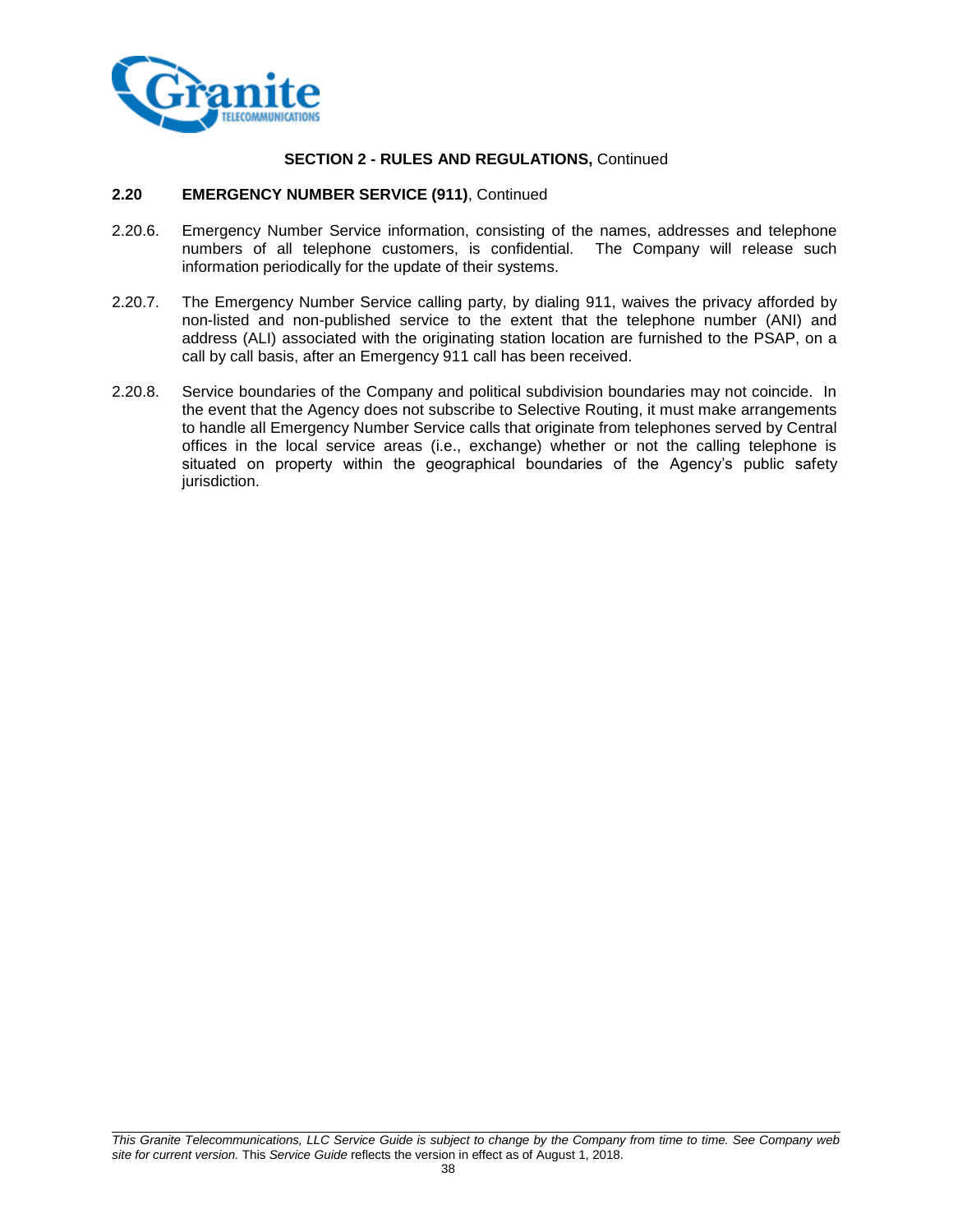

#### **SECTION 2 - RULES AND REGULATIONS,** Continued

#### **2.21. PROMOTIONAL OFFERINGS**

Company may make promotional offerings of its tariffed services which may include reducing or waiving applicable charges for the promoted Service. No individual promotional offering will exceed six (6) months in duration, and any promotional offering will be extended on a nondiscriminatory basis to any customer similarly classified who requests the specific offer.

The Company will submit its Promotions by letter to the Commission Staff outlining the promotion, listing the tariffed item being promoted, and the promotion's start and end dates in lieu of filing language in the tariff.

#### **2.22. SPECIAL ASSEMBLY**

The Company may provide a unique intrastate service arrangement for a Customer where no tariffed service exists for the service. The unique service can be provided via a Special Assembly.

The Company will maintain records of its Special Assembly contracts for Commission review as conditions or circumstances may require.

#### **2.23. INDIVIDUAL CASE BASIS (ICB) ARRANGEMENTS**

Arrangements will be developed on a case-by-case basis in response to a bona fide request from a Customer or prospective Customer to develop a competitive bid for a service offered under this Service Guide. Rates quoted in response to such competitive requests may be different than those specified for such services in this Service Guide. ICB rates will be offered to the Customer in writing and on a non-discriminatory basis. The Company will maintain records of its ICBs for Commission review as conditions or circumstances may require.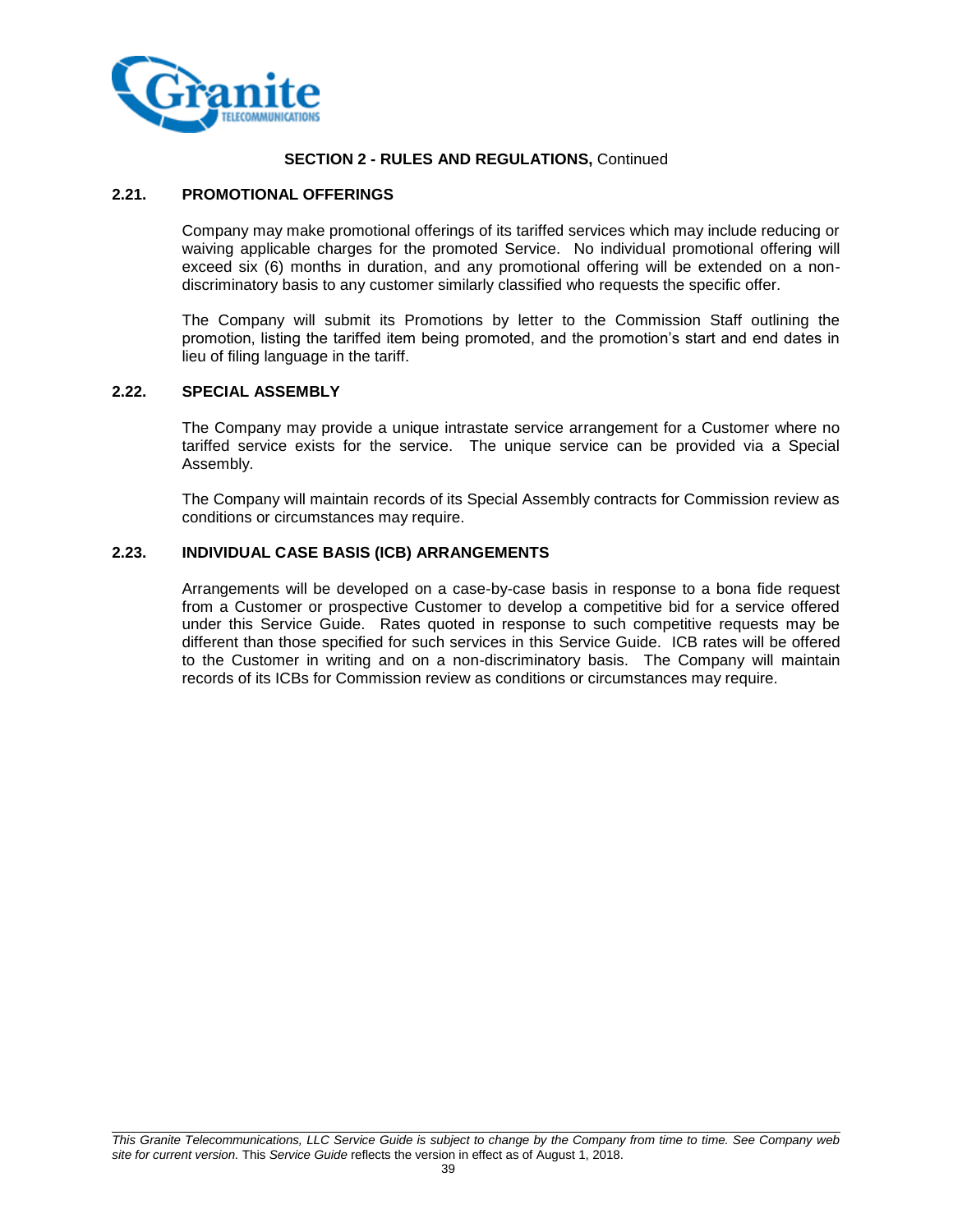

# **SECTION 3 - DESCRIPTION OF SERVICE**

# **3.1. APPLICATION OF RATES**

- 3.1.1. Timing of Calls
	- A. The Customer's usage charge is based on the actual usage of Company's Service. Usage begins when the receiver of the called number is answered. The moment of the called party's answer and termination is determined by hardware supervision in which the distant local telephone company sends or ends an supervision signal to Company's switch or the software utilizing audio tone detection. The timing of the call occurs when the called party answers and terminated when either party hangs up.
	- B. The minimum call duration for billing purposes is one minute with one minute billing increments thereafter.
	- C. Any portion of an applicable increment, after the appropriate minimum time for the call, will be rounded upward to the next increment. Calls less than the minimum length will be rounded to the minimum length.
	- D. There is no billing for incomplete calls.
- 3.1.2. Service Areas
	- A. Company's local exchange Service area is set forth in Section 5 of this Service Guide.
	- B. Company's description of service area in no way compels Company to provide any Service in an area where facilities or other extenuating factors limit Company's ability to provide Service.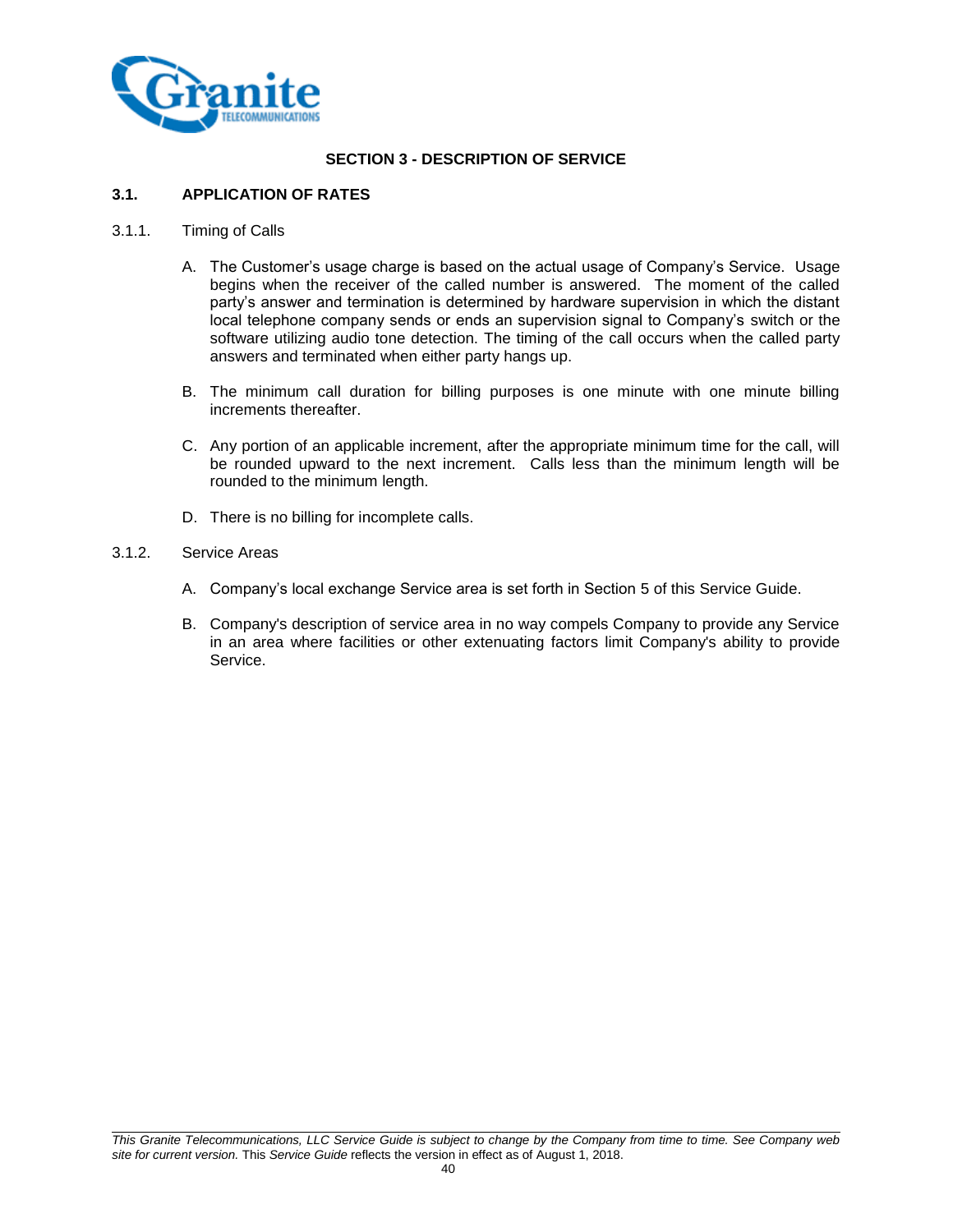

#### **3.1. APPLICATION OF RATES**, Continued

- 3.1.3. Local Exchange Service Rates and Charges
	- A. General

The following sections set forth the rules and regulations governing the application of rates for Company Services, including the following general rate categories:

- 1. Nonrecurring Charges for installation of facilities and Services;
- 2. Monthly Recurring Charges for availability and use of facilities; and
- 3. Measured or Message Usage Charges.
- B. Installation Charges
	- 1. Installation Charges are nonrecurring charges for establishing Services. Installation Charges are incurred by Customer-initiated request and are in addition to all other scheduled rates and charges, unless specifically exempted in this or other sections of this Service Guide.
	- 2. The charges specified herein reflect Service provided during regularly scheduled work hours, at current installation intervals and without work interruptions by the Customer.
	- 3. Customer requests for expedited Services that require installations on a date that is less than the normal offered interval may result in an increase in applicable Service Connection Charges.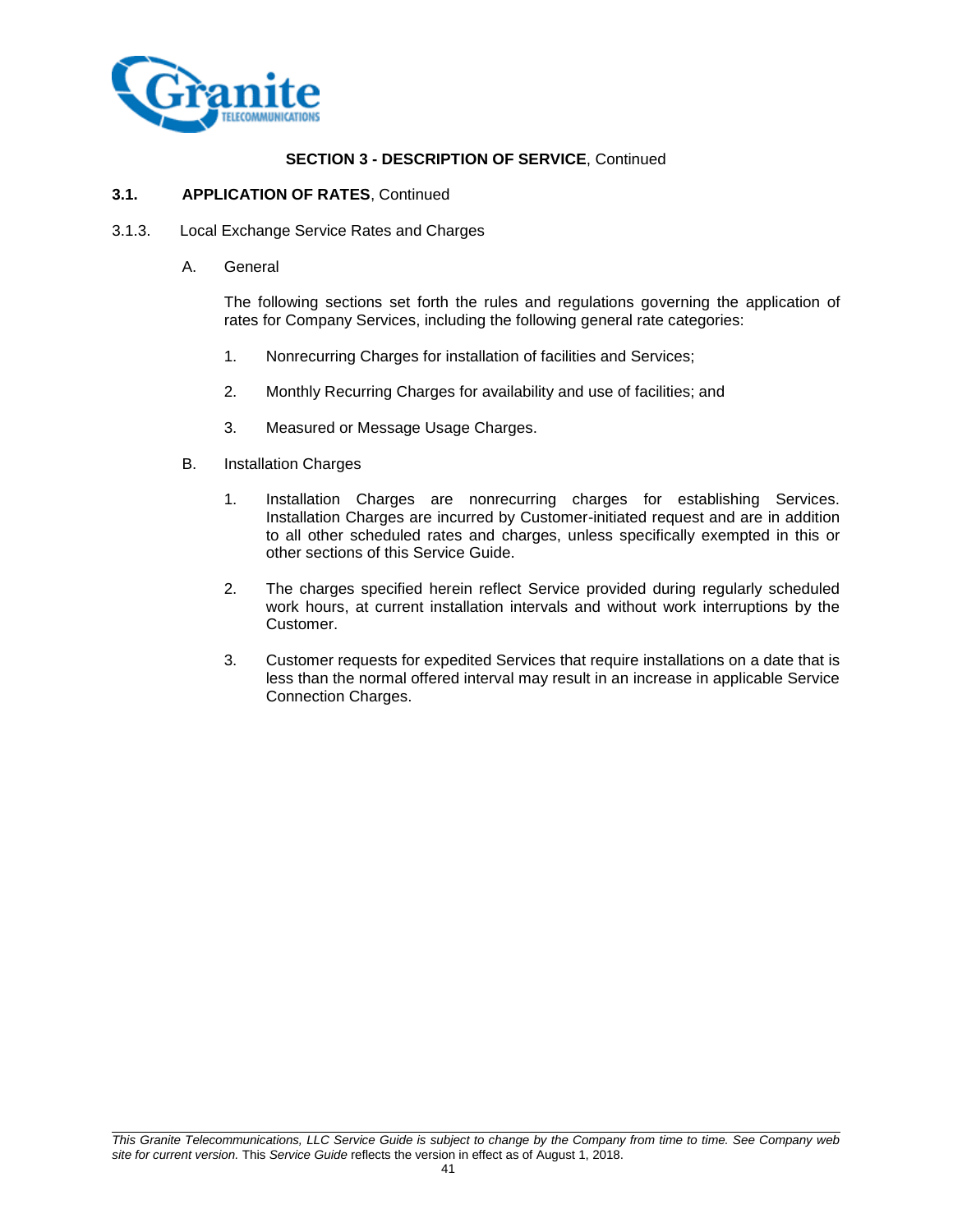

#### **3.1. APPLICATION OF RATES**, Continued

- 3.1.3. Local Exchange Service Rates and Charges, Continued
	- B. Installation Charges, Continued
		- 4. Customer requests performed on an out-of-hours basis shall also incur an add-on to applicable Installation Charges (excluding the Service Ordering Charge), along with any additional costs that may be involved.
		- 5. Installation Charges for the initial establishment of Service are payable with the first bill rendered for Service.
	- C. Service Order Charge
		- 1 Service Order Charge will apply to each initial order and to service moves and changes. No charge applies for a change to a service for which a lower monthly rate applies, made within ninety (90) days after any general rate increase, if a lower grade of service is offered in the Customer's exchange.
		- 2 The Company may, from time to time, waive or reduce the charge as part of a promotion.
	- D. Message/Measured Usage Charges

Usage charges consist of Message Rate Charges for calls over the allowance for dial tone lines with a Limited Monthly Usage Option, and Message Rate Charges for dial tone lines without a Monthly Usage Option.

E. Extended Local Service

Extended Local Service (ELS) is a mandatory additive charge that offsets the costs of recent expansion to the local calling area. Add-On Local Area Rate is an extension of the local service calling area. Toll rates between specified exchanges are eliminated and calls are rated as local usage.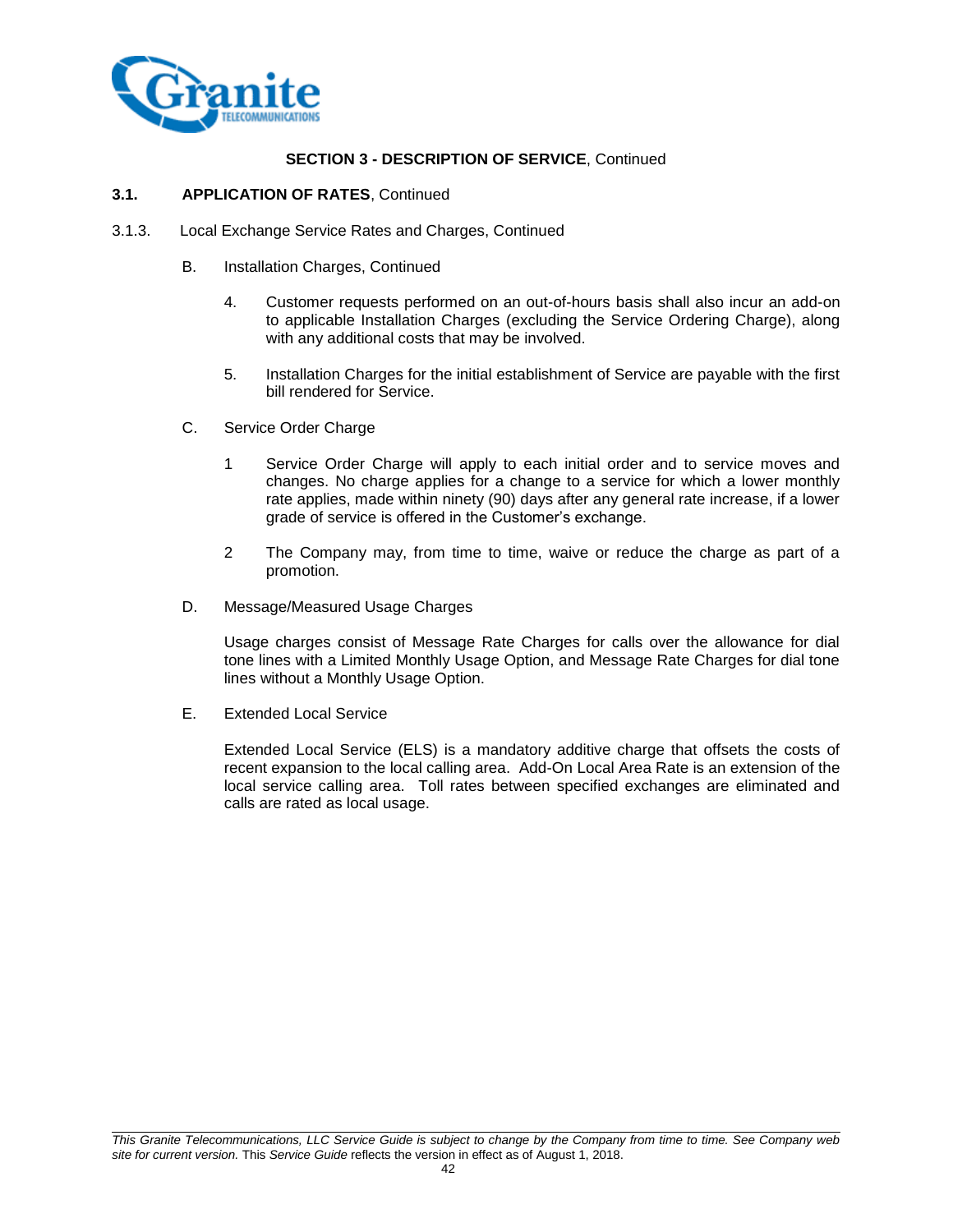

#### **3.1. APPLICATION OF RATES**, Continued

3.1.4. Maintenance Visit Charges

A Maintenance Visit Charge applies per visit to a Customer's premises where a service difficulty or trouble report results from the use of equipment or facilities not the responsibility of the Company.

Where a Network Interface Device ("NID") exists, if the company is able to test for Dial Tone and the problem proves to be beyond the NID (within Customer premise) a maintenance charge is applicable. In the event there is no NID and/or the Company is unable to test for dial tone, then no maintenance charge will be assessed. In those cases where the customer has bought an inside wire maintenance warranty/plan (a non-regulated service) from the Company, no maintenance charge will be applicable regardless of the dial tone test results or whether a NID exists or not.

- 3.1.5. Moves, Adds, Changes
	- A. The Company may make changes in the location of its lines and equipment. When it is found that a move or change of such lines or equipment has been made by others, the Connection Charge for the underlying service will apply as if the work had been done by the Company.
	- B. The Customer will be assessed a charge for any move, add or change of a Company service. Moves, Adds and Changes are defined as follows:
	- C. Move: The disconnection of existing equipment at one location and reconnection of the same equipment at a new location in the same building or in a different building on the same premises.
	- D. Add: The addition of a vertical service to existing equipment and/or service at one location.
	- E. Change: A change in existing service at the same location, including rearrangement or reclassification.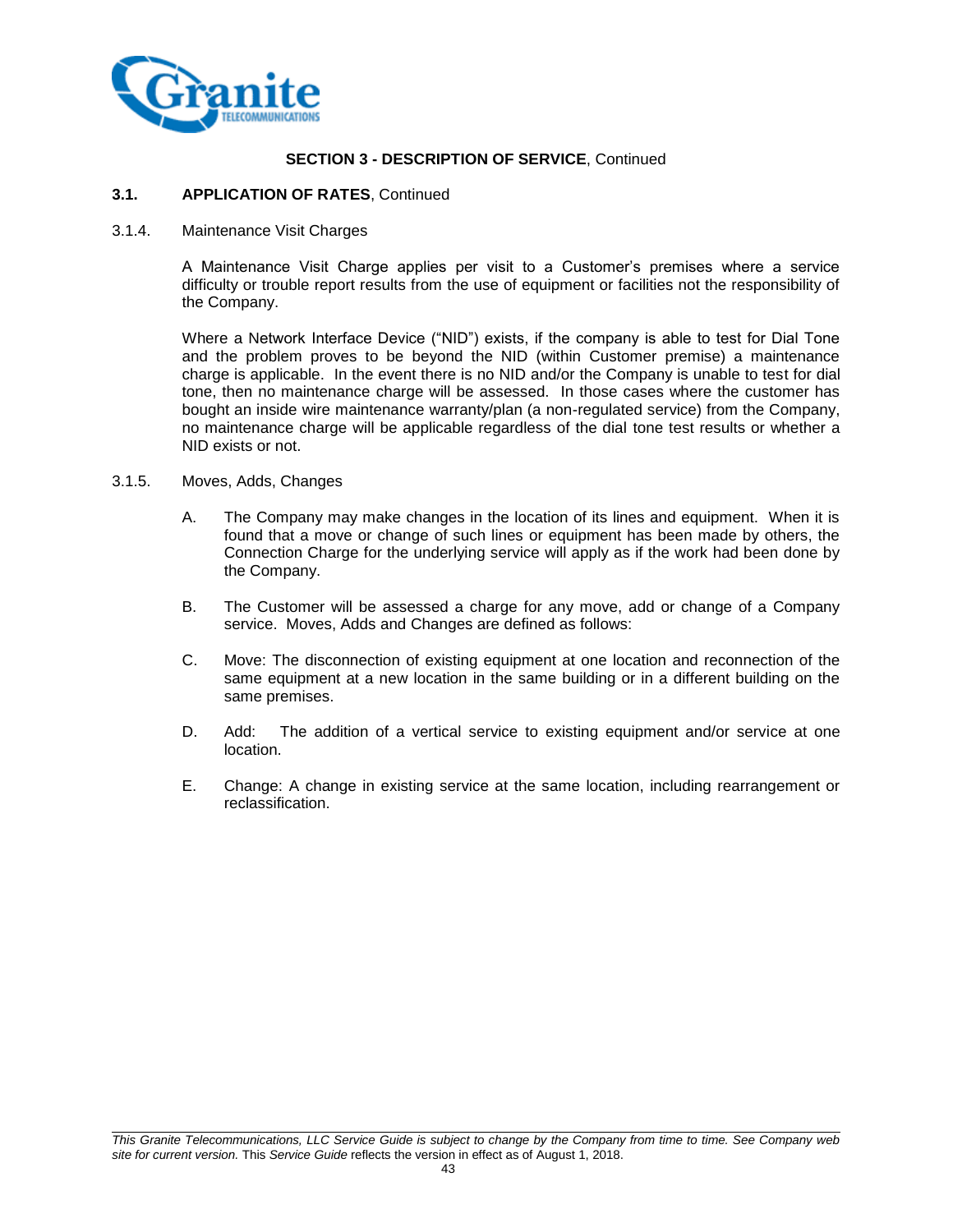

#### **3.2. CALCULATION OF DISTANCE**

V & H coordinates needed for the calculations may be obtained from national publications produced by the National Exchange Carrier's Association ("NECA") and Telcordia.

#### **3.3. LOCAL EXCHANGE SERVICES DESCRIPTION**

- 3.3.1. Local Exchange Services provide a Customer with connection to Company's network, enabling the Customer, among other things, to:
	- A. Originate communications to other points on Company's network;
	- B. Receive communications from other points on Company's network;
	- C. Access Company's Services as set forth in this and other Company tariffs;
	- D. Access local, interexchange and international telecommunications services provided by other authorized carriers and the customers of such carriers to the extent such carriers are interconnected with Company's network;
	- E. Access Company's business office for Service-related assistance;
	- F. Access 911 or E911 services, where available, operator services, directory assistance, and telecommunications relay services;
	- G. Access Operator-Assisted Calling Services; and
	- H. Access Directory Assistance.

#### 3.3.2. Local Exchange Services

The Company offers Business Customers flat rate, message rate, measured rate service.

- A. Flat rate service is unlimited local service within an exchange and to additional exchanges within the local service area. Flat rate charges consist of dial tone charge and charge for unlimited usage option.
- B. Message rate and measured rate services provide for charging on a per-call basis on calls to the local service area with no usage allowance included in the monthly rates.
- C. The unlimited monthly usage option provides for unlimited local calling per month on a flat rate basis to dial tone lines in the local service area.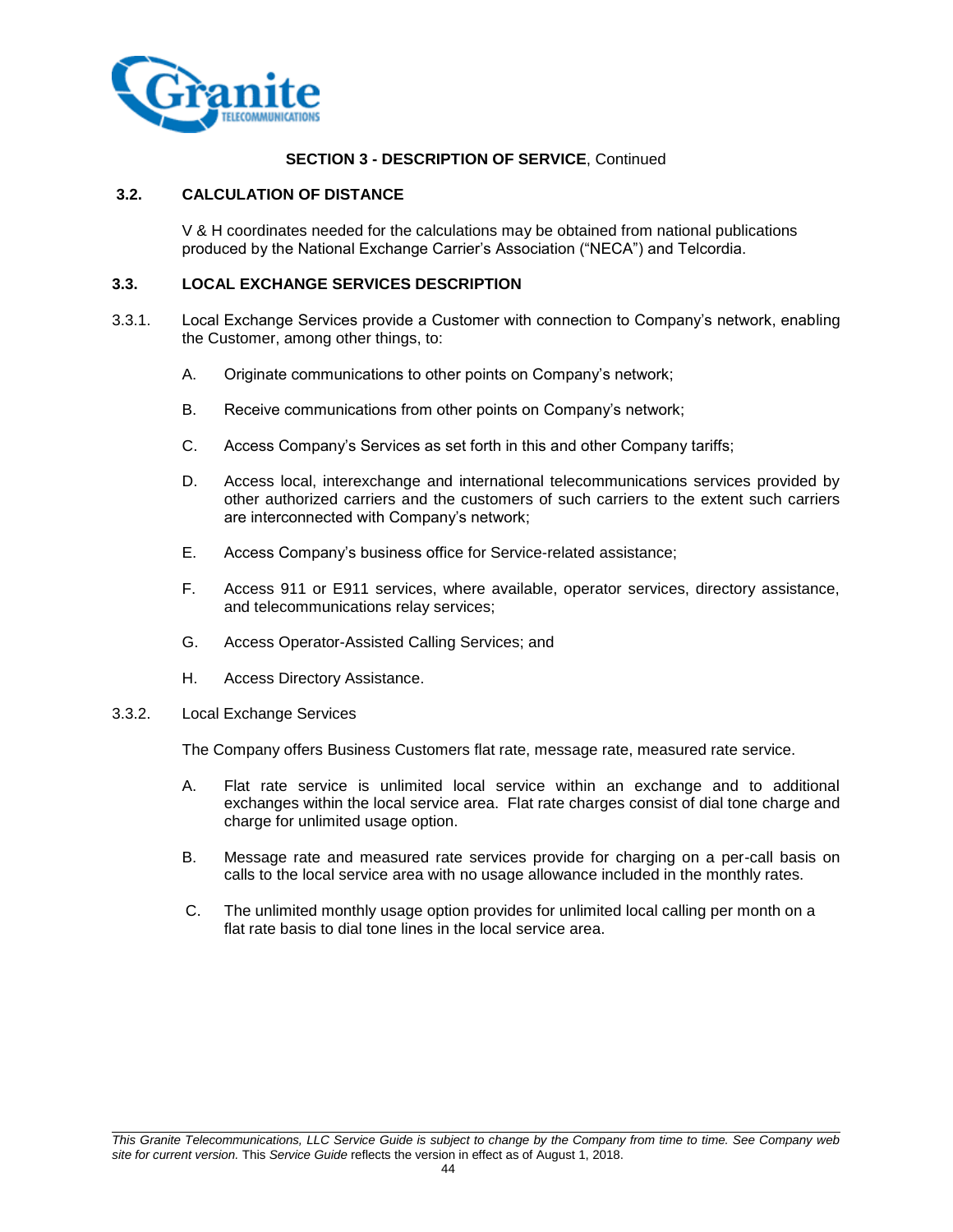

# **3.3. LOCAL EXCHANGE SERVICES DESCRIPTION**, Continued

- 3.3.2. Business Local Exchange Services, Continued
	- D. Extended Area Calling provides for calling on a measured rate or message rate usage basis to specified exchanges and zones located outside of a customer's Local Exchange Service local service area. Charges for calls to extended calling areas are as specified in Section 4.5 of this Service Guide.
	- E. Business DID Service provides for inward dialing from the telecommunications network directly to lines associated with switching equipment located on the customer's premises.
	- F. Business IOD service provides the user with an itemized statement of usage on directly dialed calls.
	- G. Custom Calling Features/Supplemental Services: The features and supplemental services set forth in this section are made available on an individual basis. Features may also be made available as part of a multiple feature package. All features and supplemental services are provided subject to availability and may not be available with all classes of service. The Company offers its business Customers a variety of optional feature packages to choose from.
	- H. CENTREX Service: A multi-station system offered to the business Customer with two (2) or more lines or trunks. It consists of digital switching equipment in the Company's switches connected to station lines on the Customer's premises. CENTREX Service enables the Customer to originate and receive local calls within its system at no additional charge. Service to points within the local calling area is included in the charge for CENTREX Service.
	- I. Integrated Services Digital Network (ISDN) Services: A completely digital telecommunications network for carrying voice, data, images, and video at high speed by sending digitally-encoded signals. ISDN provides end-to-end digital service and can work on copper wiring phone lines.
	- J. Private Line Services: Provide a line with or without access to the exchange system for telephone communication between stations or order equipment furnished by Company.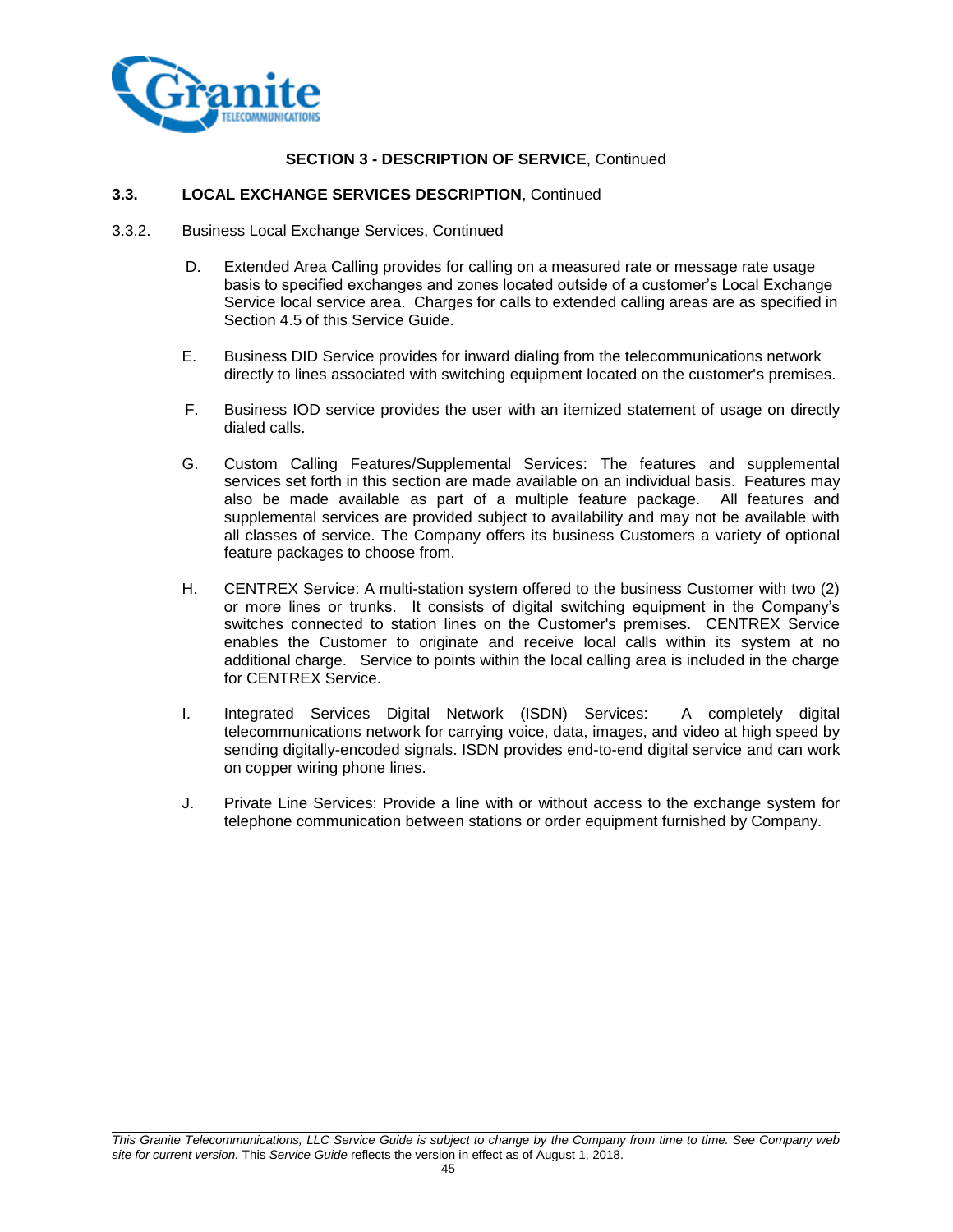

#### **3.3. LOCAL EXCHANGE SERVICES DESCRIPTION**, Continued

- 3.3.2. Business Local Exchange Services, Continued
	- K. PBX Trunk Service: Analog and/or digital PBX trunks are provided for connection of Customer-provided PBX terminal equipment. Analog trunks are delivered on a DS0 level and digital trunks are delivered at the DS1 level. All trunks are equipped with multi-line hunting. DID service allows callers to reach the called party without going through a PBX attendant. DOD service allows end users to dial outside of a PBX system without going through the PBX attendant to get access to an outside line. Digital trunks cannot be two-way trunks, but must be ordered as with either Direct Inward Dialing (DID) or Direct Outward Dialing (DOD).For DID configured PBX trunks additional charges apply for Direct Inward Dial Station numbers.
		- 1. Message Rate Analog PBX Trunks: Provide the Customer with a single, analog, voice grade telephonic communications channel which can be used to place or receive one call at a time. Local calls on two-way trunks and DOD trunks are billed on a message rate basis. DID trunks are arranged for one-way inward calling only.
		- 2. Digital PBX Trunk Services: Provide a Customer with connection to the Company switch via a DS1 digital fiber optic transmission facility operating at 1.544 Mbps and time division multiplexed into 24 analog voice grade telephonic communications channels. Digital PBX Trunks are provided for connection of Customer-provided PBX equipment or trunk capable key systems to the Company switch. Each Digital PBX Trunk has the following characteristics:
	- L. Off Premise Extension Service: "Extension Service" denotes the extension lines at locations in addition to the location of the main line. Off Premise Extension Service is connected to an individual, auxiliary two-party or four-party line for the same Customer and with the same telephone number.
	- M. Business Key Service: Provides the Customer with analog, voice-grade telephonic communications channel(s) which can be used to place or receive calls. Business Key Service is available as a flat or message rated service. Business Key Service is provided for connection of Customer-provided key system terminal equipment. All key system lines are equipped with touch tone and multi-line hunt. Calls to points within the local exchange area are charged on the basis of the number of completed calls originating from the Customer's service in addition to a base monthly charge
	- N. Foreign Exchange Service: Enables a Customer to obtain local exchange service in a central office other than the central office which normally serves the Customer's location.
	- O. IntraLATA Toll Service is furnished for communication between telephones in different local calling areas within a particular LATA in accordance with the regulations and schedules of charges specified in this Tariff. The toll usage charges specified in this section are in payment for all service furnished between the calling and called telephone, except as otherwise provided in this Tariff. IntraLATA toll calling includes the following types of calls: direct dialed, calling card, collect, third number billed, special toll billing, requests to notify of time and charges, person to person calling and other station to station calls.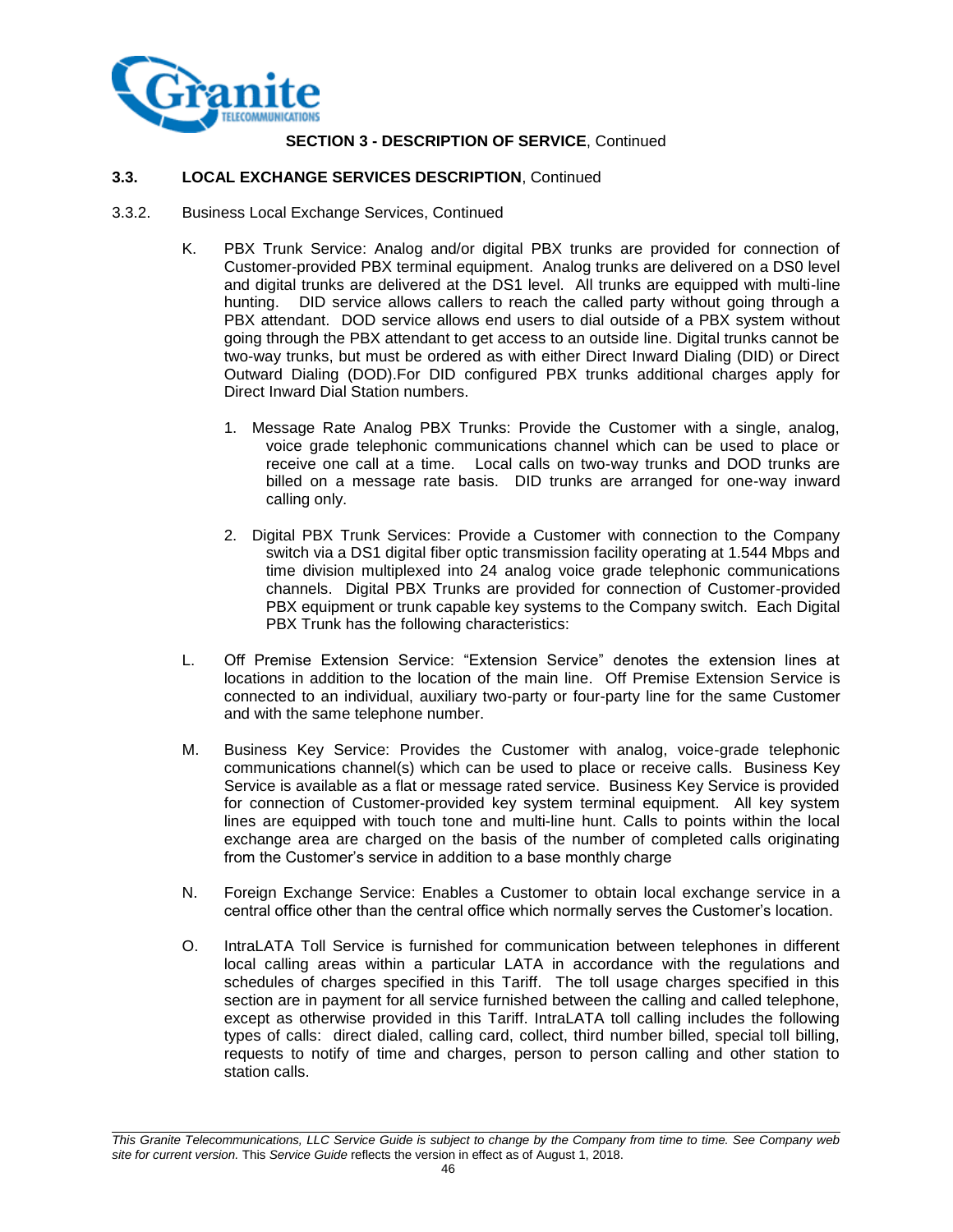

#### **3.3. LOCAL EXCHANGE SERVICES DESCRIPTION**, Continued

- 3.3.4. Local Exchange Services Customers will provide, either directly or through arrangements with other carriers, blocking of calls placed to numbers beginning with a 976 NPA upon Customer request. Customers will not be charged to initiate or remove 976 blocking service.
- 3.3.5. Directory Assistance Service

Company provides Directory Assistance as an ancillary service exclusively to its customers. Directory Assistance is accessible by dialing "411". No charge will be assessed customers for the first three calls made, per line, per month. Callers may request two telephone numbers per call.

The rates specified following apply when customers request assistance in determining telephone numbers of customers who are located in the same local service area or who are not located in the same local service area but who are located within the same NPA.

- 3.3.6. Directory Listing Service
	- A. Company does not publish a directory or other similar listing of its Customers. However, Company will arrange for Customers, other than Customers requesting non-published and non-listed service, to be listed in the directories and directory assistance records of the applicable incumbent local exchange carrier in accordance with the incumbent's listing service tariff schedule, subject to availability of such listing service to Company's Customers. Local Exchange Services Customers receive one listing per assigned telephone number in the local White Pages Directory and receive a copy of the White Pages Directory at no additional charge.
	- B. Listing must conform to the Company's specifications with respect to directories. The Company reserves the right to limit the length of any listing in the directory by the use of abbreviations when, in its judgment, the clearness of the listing or identification of the customer is not impaired thereby. When more than one line is required to properly list the customer, no additional charge is made.
	- C. The Company may refuse a listing which is known not to constitute a legally authorized or adopted name, or any listing which, in the caution of the Company, is likely to mislead or deceive calling persons as to the identity of the listed party, or is a contrived name used for advertising purposes or to secure a preferential position in the directory or is more elaborate than is reasonably necessary to identify the listed party. The Company, upon notification to the customer, will withdraw any listing which is found to be in violation of its rules with respect thereto.
	- D. One listing, termed the primary listing, is provided without additional charge in connection with each Customer's service. When the service is contracted for by one party for the use of a second party, the primary listing may be the name of the second party. The primary listing for business service is ordinarily the name of the Customer or the name under which a business is regularly conducted.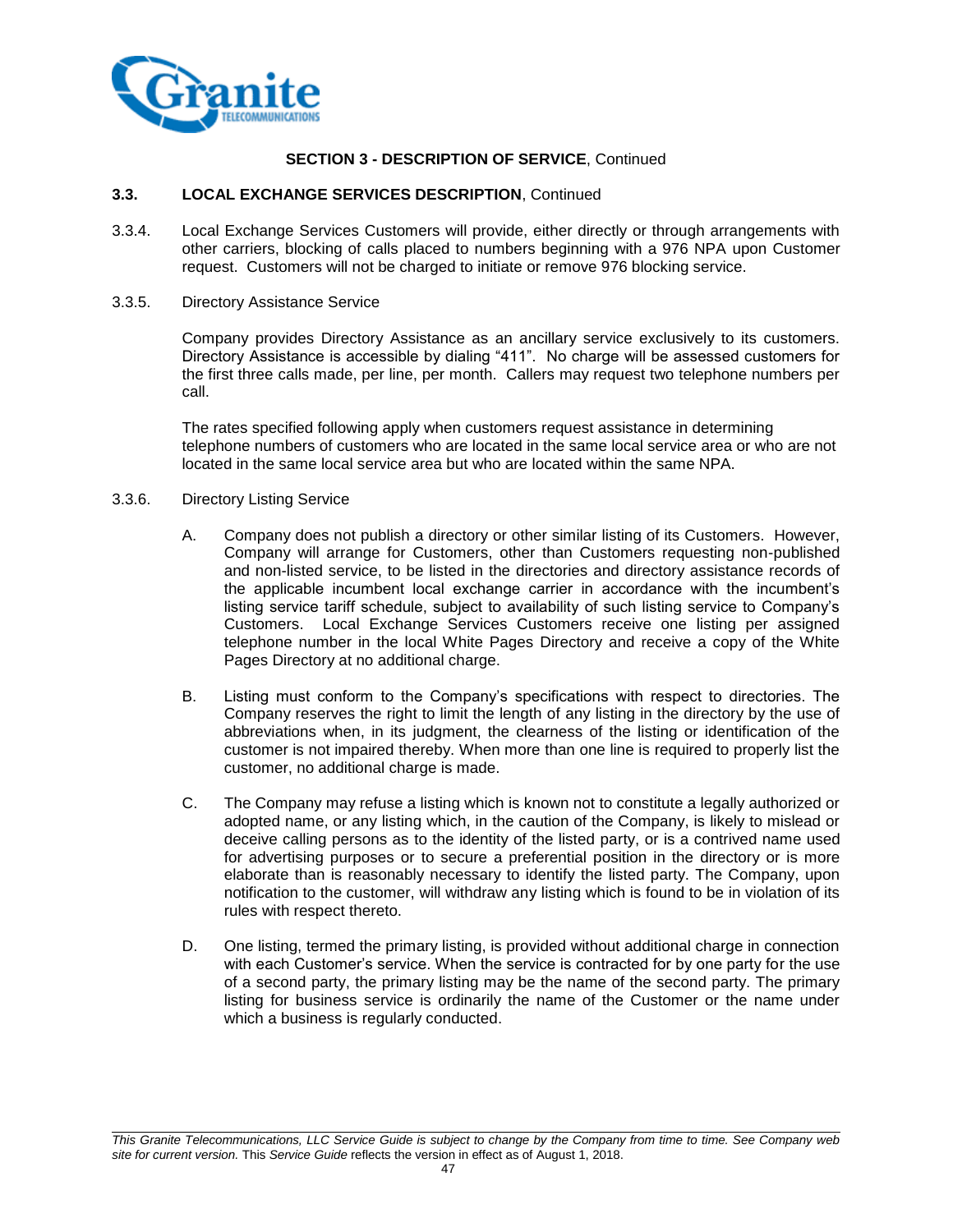

#### **3.3. LOCAL EXCHANGE SERVICES DESCRIPTION**, Continued

- 3.3.6. Directory Listing Service, Continued
	- E. A residential dual name primary listing is comprised of a surname, two first names, address and telephone number. A residence dual name primary listing may be provided for two persons who share the same surname and reside at the same address, or for a person known by two first names.
	- F. In connection with business and residence service, regular additional listings are available only in the names of authorized users of the Customer's service.
	- G. Business additional listings are not permitted in connection with residence service.
	- H. Residence additional listings are also permitted in connection with business service which is located in a residence and for permanent or season guests residing in a hotel or club.
	- I. Where identical listings of the same name involve telephone numbers for different areas of the metropolitan area, such duplicate listings may appear in each alphabetical list in which any one of the listings would normally be listed, at no additional charge.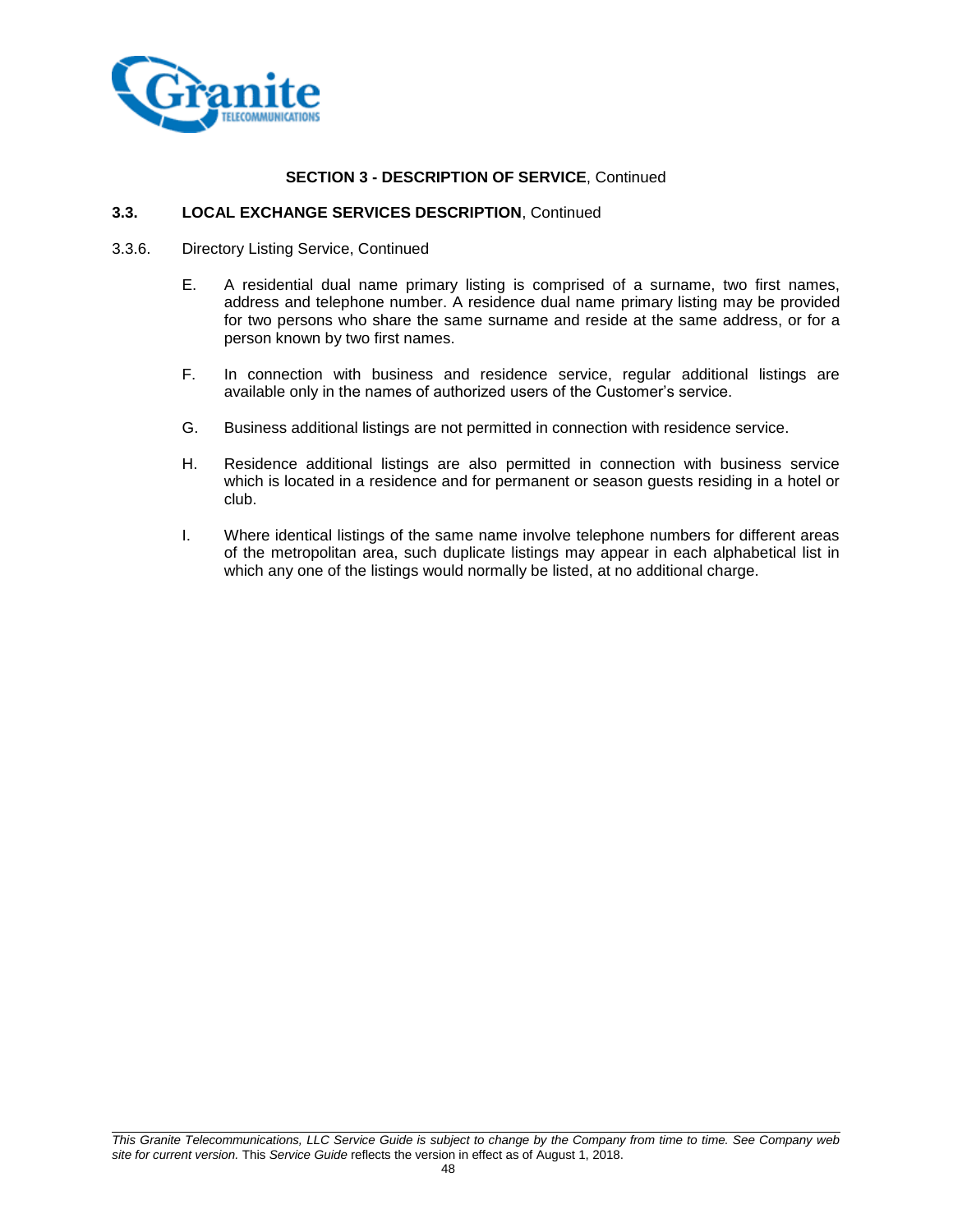

#### **3.3. LOCAL EXCHANGE SERVICES DESCRIPTION**, Continued

- 3.3.7. Non-listed and Nonpublished Telephone Service
	- A. Non-listed telephone service will be furnished, at the Customer's request, providing for the omission or deletion of the customer's telephone listing from the applicable incumbent local exchange carrier's telephone directory. Such listings will be carried in the applicable incumbent local exchange carrier's directory assistance and other records and will be given to any calling party.
	- B. Nonpublished Telephone Service

Nonpublished telephone service will be furnished, at the Customer's request providing for the omission or deletion of the customer's telephone listing from the applicable incumbent local exchange carrier's telephone directory and, in addition, the customer's telephone listing will be omitted or deleted from directory assistance records. However, such information, along with call forwarding information from such numbers, will be released in response to legal process or to certain authorized governmental agencies

C. Nonlisted and Nonpublished charges, as specified in Section 4 of this Service Guide, are not applicable to Service furnished to a customer for data service where there is no voice use contemplated.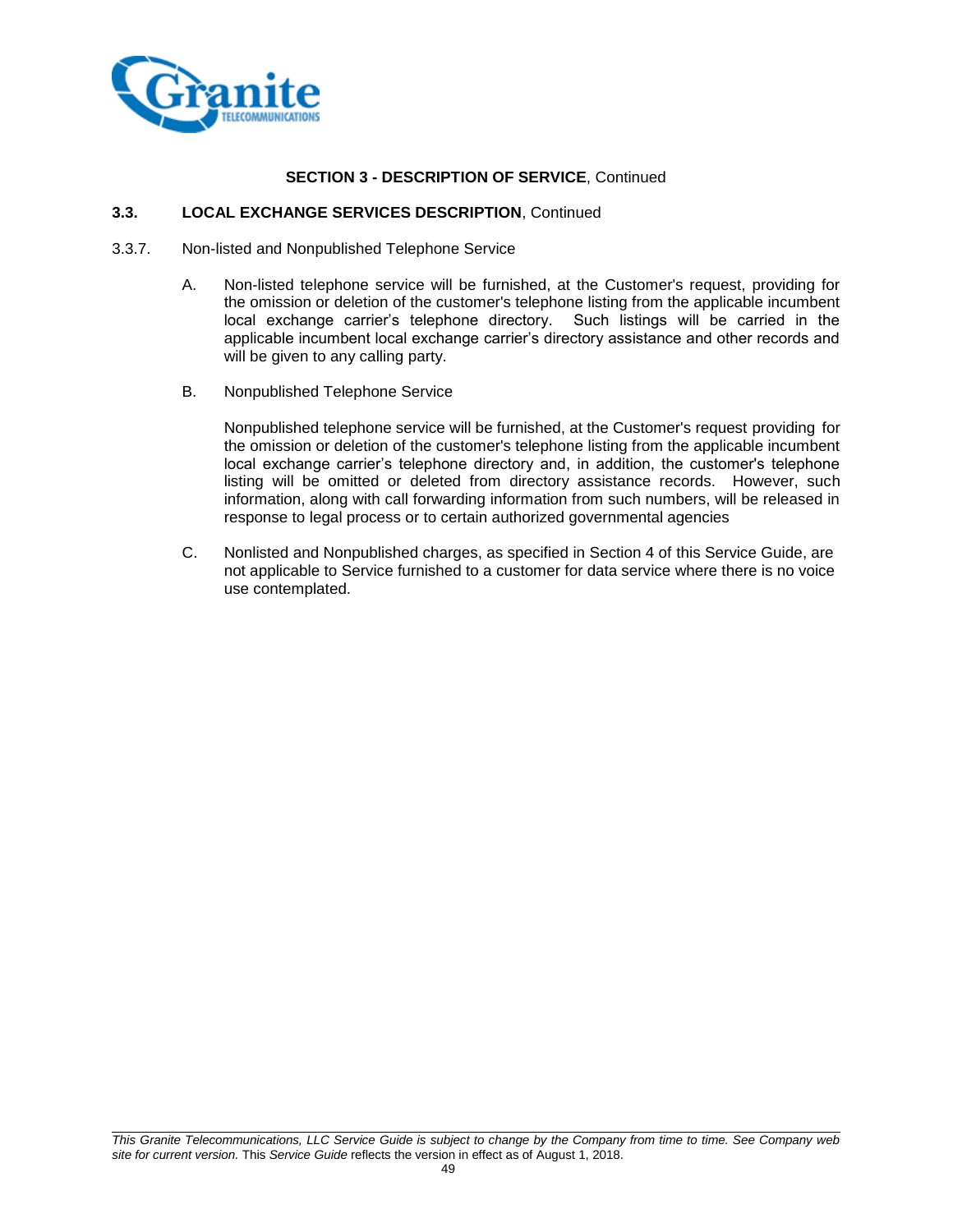

#### **3.3. LOCAL EXCHANGE SERVICES DESCRIPTION**, Continued

#### 3.3.8. Operator Assistance Service

A Customer may obtain the assistance of an operator to complete calls in the following manner. Surcharges will be applied on a per call basis for the following operator assisted services:

- A. Third Number Billing provides the Customer with the capability to charge a call to a third number which is different from the called or calling party. The party answering at the third number has the option to refuse acceptance of the charges in advance or when queried by the operator.
- B. Collect Calls provides the Customer with the capability to charge a call to the called party. On the operator announcement of a collect call, the called party has the option to refuse acceptance of charges in advance or when queried by the operator.
- C. Person-to-Person provides the Customer with the capability to place calls completed with the assistance of an operator to a particular station and person specified by the caller. The call may be billed to the called party.
- D. Operator Dialed provides the Customer with the capability to place calls completed with the assistance of an operator to a particular station. The call may be billed to the called party.
- E. Busy Verification and Interrupt Service is a service that, upon request of a calling party, the Company will verify a busy condition on a called line. An operator will determine if the line is clear or in use and report to the calling party. In addition, the operator will intercept an existing call on the called line if the calling party indicates an emergency and requests interruption.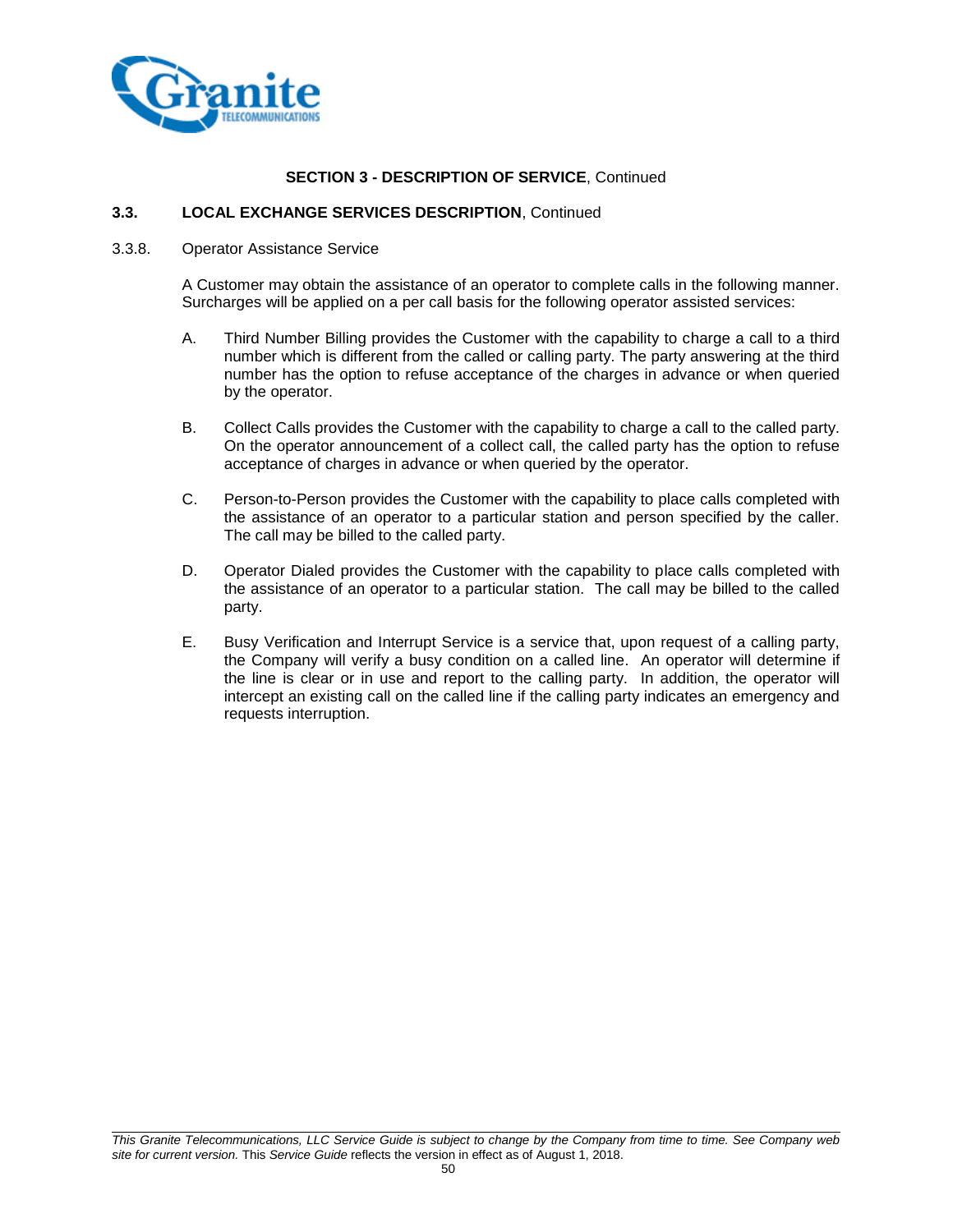

# **3.3. LOCAL EXCHANGE SERVICES DESCRIPTION**, Continued

- 3.3.9. Specialized Operator Services
	- A. Upon request, subject to technical limitations, the Company will provide Customers with access to an operator who will verify that a conversation exists on a line (Busy Line Verification) and who will interrupt a communication in progress to announce that someone is trying to call (Line Service Interrupt).
	- B. Busy Line Verification with Interrupt provides the Customer with the option to request operator verification of whether a specific line is busy or inoperative.
	- C. Line Service Interrupt provides the Customer with the option to request operator interruption of a line that is in use, primarily for emergency situations.
	- D. Charges may be billed to a Calling Card number, to a Third Number or Sent Paid. Requests may not be designated Person-to-Person or billed as Collect Calls.
	- E. No charge will apply if, during the line verification, such verification indicates that a trouble condition exists necessitating repair of Company equipment or facilities.
	- F. Charges for Specialized Operator Services are not applicable to calls to the operator from official public emergency agencies when the request is received on the agency's line from agency personnel.
	- G. Charges for Specialized Operator Services are not applicable to calls to the operator from individuals who identify that the request is to an official public emergency agency, an emergency medical service, or a privately endowed and operated alcohol, drug, run-away or suicide crisis reporting center.
	- H. Charges for specialized operator services may be waived by the operator for calls from individuals who have an emergency where life and/or property are in danger.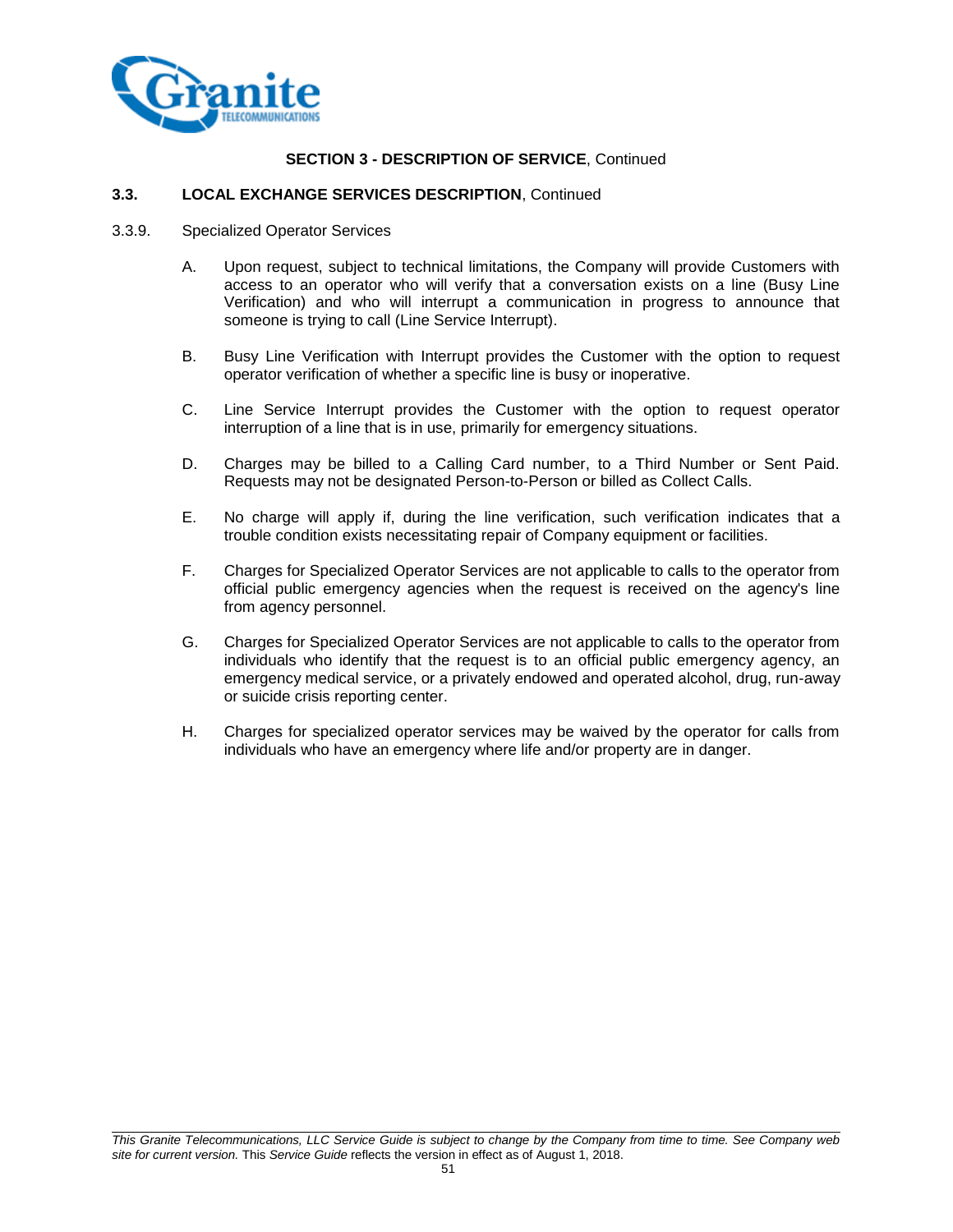

# **SECTION 4 - RATES AND CHARGES**

#### **4.1. AT&T SERVICE AREA - SERVICE CHARGES**

# 4.1.1. Business Local Exchange Service

A. Non-Recurring Charges

|    | Service Order Charge                                   | \$22.00  |
|----|--------------------------------------------------------|----------|
|    | Record Change Charge                                   | \$22.00  |
|    | New Installation                                       |          |
|    | $1 - 3$ Lines                                          | \$185.00 |
|    | $4 - 10$ Lines                                         | \$400.00 |
|    | $11 +$ Lines                                           | \$700.00 |
|    | <b>Restoral of Service</b>                             | \$27.00  |
|    | PIC and LPIC Change                                    | \$10.00  |
|    | PIC or LPIC                                            | \$5.00   |
|    | No Trouble Found                                       | \$285.00 |
|    | Tag and Locate                                         | \$129.00 |
| В. | Recurring Charges (Monthly Unless Otherwise Specified) |          |
|    | <b>Flat Business Line</b>                              | \$140.00 |
|    | Measured Business Line (Rate Group 1)                  | \$91.00  |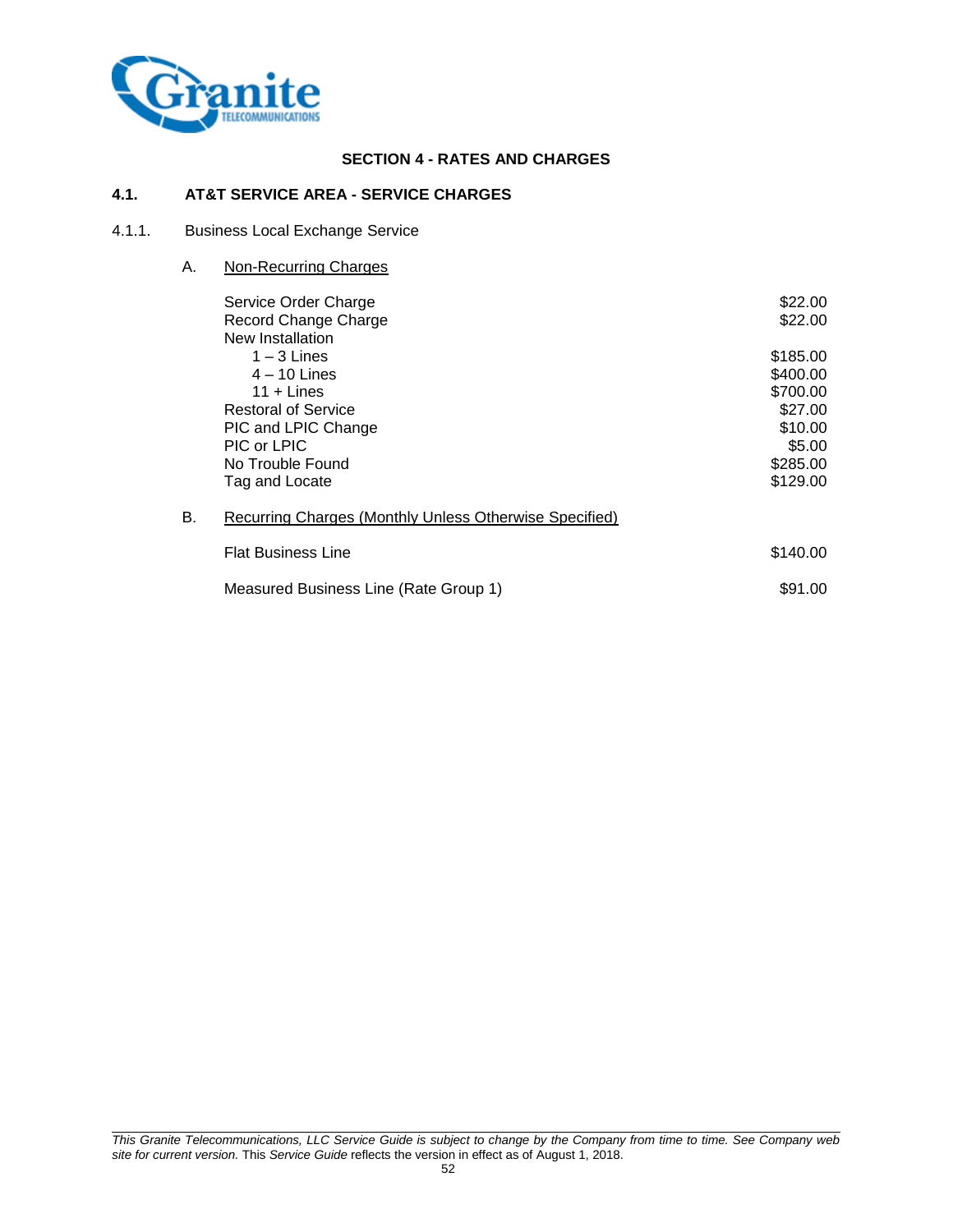

# **4.1. AT&T SERVICE AREA - SERVICE CHARGES,** Continued

#### 4.1.1. Business Local Exchange Service

# C. Calling Plans (Monthly Unless Otherwise Specified)

| Area Calling Plan Trunk Economy Option Inward              | \$90.00  |
|------------------------------------------------------------|----------|
| Area Calling Plan Trunk Economy Option Combo               | \$90.00  |
| Area Calling Plan Trunk Economy Option Outward             | \$90.00  |
| Area Calling Usage                                         | \$20.00  |
| <b>Automatic Route Selection</b>                           | \$12.10  |
| Business, Area Calling Plan Trunks, Standard Option Inward | \$12.10  |
| <b>Cornerstone Area Calling Service</b>                    | \$90.00  |
| Cornerstone Area Calling Service Economy                   | \$90.00  |
| Cornerstone Area + Trunk Calling Service                   | \$90.00  |
| Cornerstone Business Option 1                              | \$140.00 |
| Cornerstone Business Option2                               | \$124.00 |
| Cornerstone Package Plan -1 Line Plan Option 2             | \$89.00  |
| Cornerstone Package Plan -2 Line Plan Option 2             | \$161.00 |
| Cornerstone Package Plan -3 Line Plan Option 2             | \$234.00 |
| Cornerstone Package Plan -4 Line Plan Flat Rate Option     | \$325.00 |
| Local Area Calling Service - Economy                       | \$90.00  |
| <b>Prestige Service</b>                                    | \$10.00  |
| <b>Touch Tone</b>                                          | \$0.00   |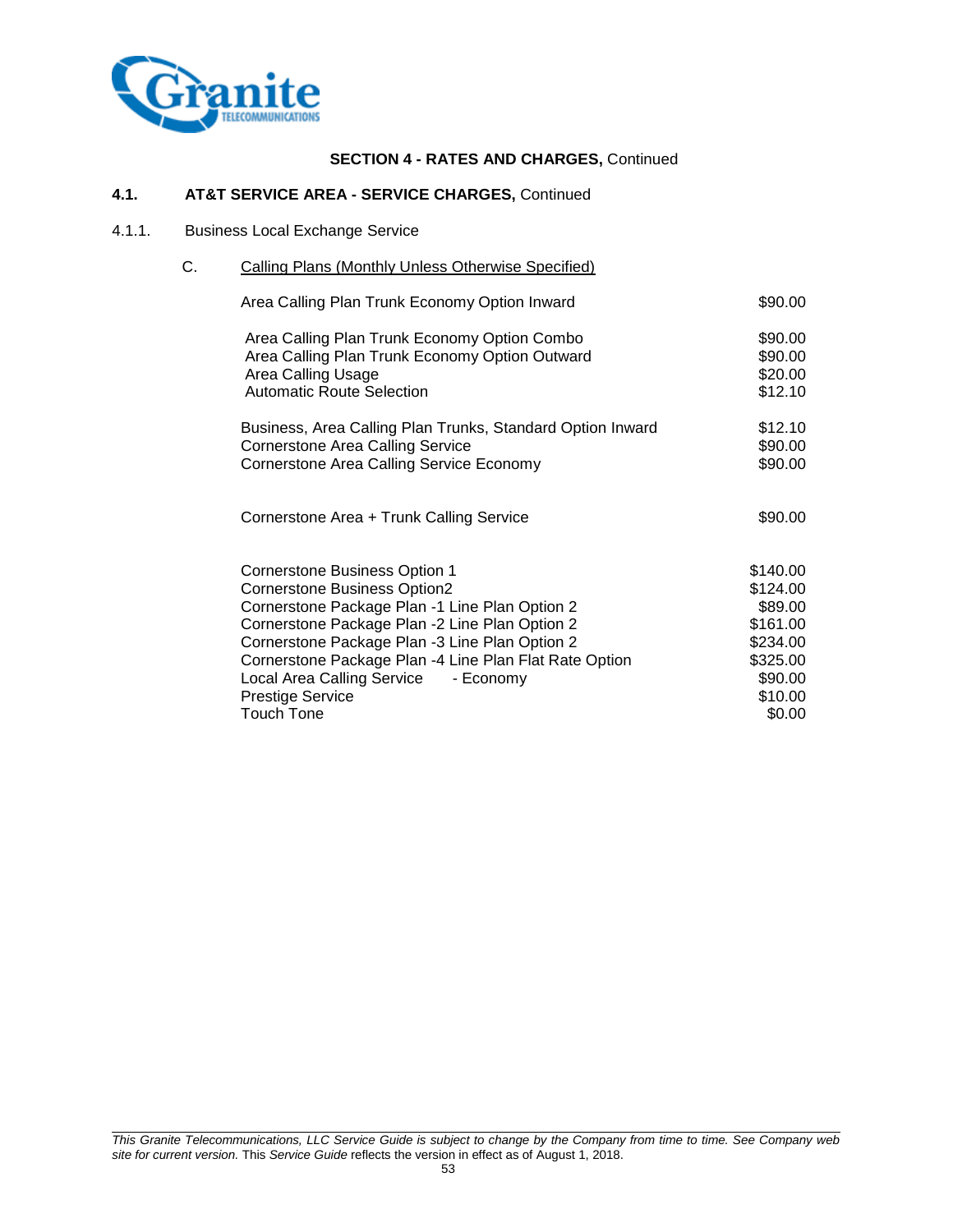

#### **4.1. AT&T SERVICE AREA - SERVICE CHARGES**, Continued

# 4.1.2. Directory Services

A. Directory Listings

| <b>Additional Listing</b>                  | \$1.55 |
|--------------------------------------------|--------|
| Foreign Additional Listing                 | \$1.55 |
| Foreign Additional Cross Reference Listing | \$1.55 |
| <b>Emergency Service Listing</b>           | \$0.00 |
| Alternate Listing                          | \$1.55 |
| <b>Cross Reference Listing</b>             | \$1.55 |
| Non-Listed Service                         | \$0.00 |
| Non-Listed Listing                         | \$3.50 |

#### B. Directory Assistance

| Directory Assistance - Local                              | \$4.99 |
|-----------------------------------------------------------|--------|
| Directory Assistance – Regional                           | \$4.99 |
| Directory Assistance Call Completion, excluding usage     | \$1.50 |
| Directory Assistance – Operator Assisted, excluding usage | \$4.99 |
| Non-Published Listing                                     | \$5.50 |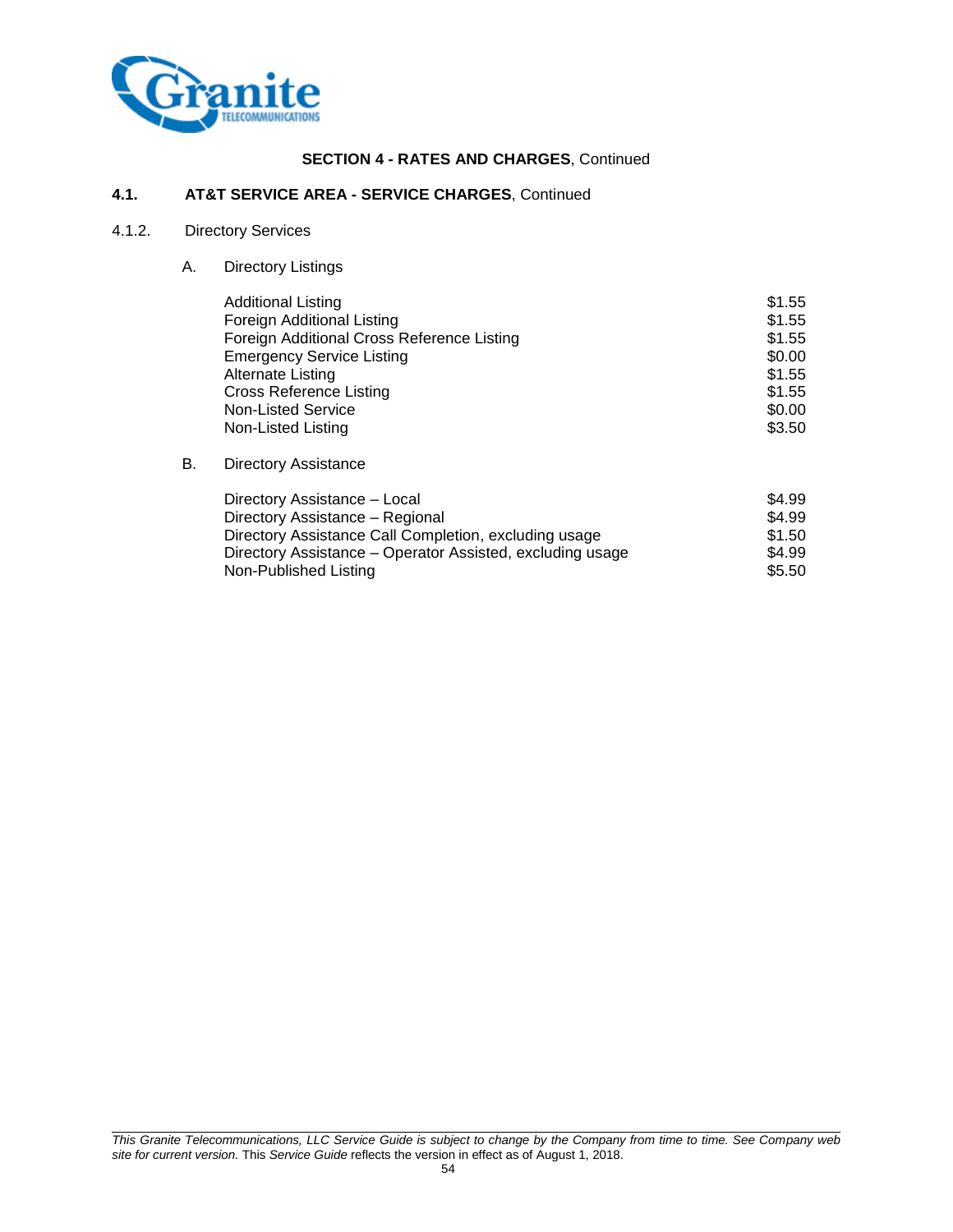

#### **4.1. AT&T SERVICE AREA - SERVICE CHARGES**, Continued

# 4.1.3. Optional Features

|                                                         | <b>Monthly</b> |
|---------------------------------------------------------|----------------|
| Call Return Blocking                                    | \$0.00         |
| <b>Repeat Dial Blocking</b>                             | \$0.00         |
| Call Forwarding Busy Line Multipath                     | \$5.00         |
| Call Forwarding Do Not Answer Multipath                 | \$5.00         |
| Call Forwarding Variable Multipath                      | \$5.00         |
| Cornerstone Package Plan - Per Line Option 1            | \$125.00       |
| Cornerstone Package Plan - 2-Line Plan Option 1         | \$233.00       |
| Cornerstone Package Plan - 3-Line Plan Option 1         | \$343.00       |
| Cornerstone Package Plan - 4-Line Plan Option 1         | \$455.00       |
| Cornerstone Package Plan - 5-Line Plan Option 1         | \$562.00       |
| Cornerstone Package Plan - 6-Line Plan Option 1         | \$673.00       |
| Cornerstone Package Plan - 7-Line Plan Option 1         | \$784.00       |
| Cornerstone Package Plan - 8-Line Plan Option 1         | \$897.00       |
| Cornerstone Package Plan - 9-Line Plan Option 1         | \$1,007.00     |
| Cornerstone Package Plan - 4-Line Plan Option 2`        | \$298.00       |
| Cornerstone Package Plan - 5-Line Plan Option 2         | \$357.00       |
| Cornerstone Package Plan - 6-Line Plan Option 2         | \$424.00       |
| Cornerstone Package Plan - 7-Line Plan Option 2         | \$488.00       |
| Cornerstone Package Plan - 8-Line Plan Option 2         | \$552.00       |
| Cornerstone Package Plan - 9-Line Plan Option 2         | \$618.00       |
| Cornerstone Package Plan - Per Line Flat Rate Option    | \$93.00        |
| Cornerstone Package Plan - 2 Line Plan Flat Rate Option | \$175.00       |
| Cornerstone Package Plan - 3-Line Plan Flat Rate Option | \$255.00       |
| Cornerstone Package Plan - 4-Line Plan Flat Rate Option | \$325.00       |
| Cornerstone Package Plan - 5-Line Plan Flat Rate Option | \$391.00       |
| Cornerstone Package Plan - 6-Line Plan Flat Rate Option | \$462.00       |
| Cornerstone Package Plan - 7-Line Plan Flat Rate Option | \$533.00       |
| Cornerstone Package Plan - 8-Line Plan Flat Rate Option | \$602.00       |
| Cornerstone Package Plan - 9-Line Plan Flat Rate Option | \$674.00       |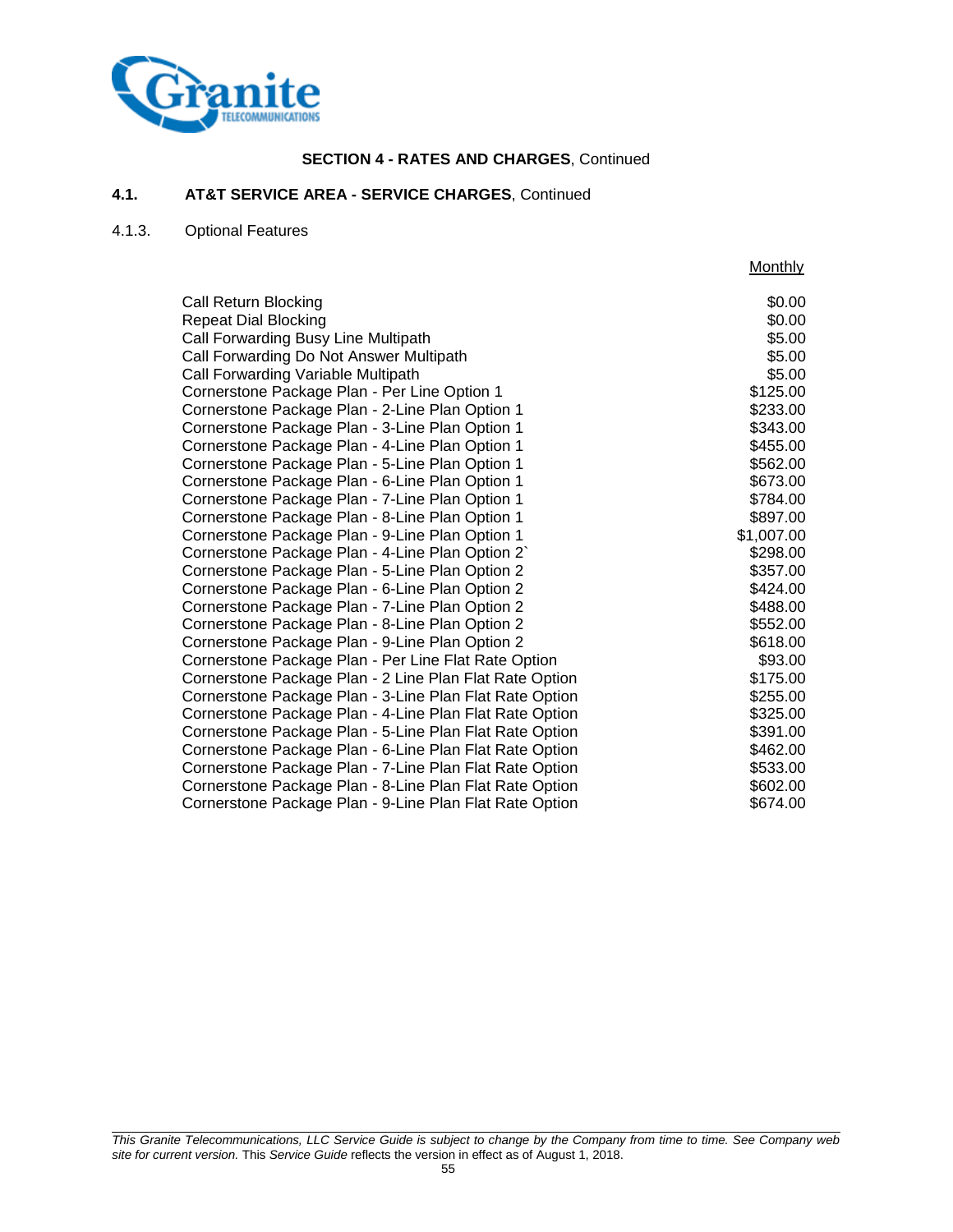

# **4.1. AT&T SERVICE AREA - SERVICE CHARGES**, Continued

# 4.1.3. Optional Features, Continued

**Monthly** 

| Assume Dial 9                                              | \$0.50   |
|------------------------------------------------------------|----------|
| Cornerstone Package Plan for Business - Three Line Package | \$216.00 |
| Cornerstone Package Plan - Per Line Option 2               | \$89.00  |
| <b>Courtesy Complete</b>                                   | \$10.00  |
| <b>Custom Toll Restriction</b>                             | \$5.50   |
| <b>Custom Toll Restriction and International</b>           | \$5.00   |
| <b>Restrict Operator Assist Intl Calling</b>               | \$5.50   |
| 900 Blocking - Access                                      | \$0.00   |
| <b>Customer Toll Restrict Option 6</b>                     | \$5.50   |
| Distinctive Ring (RingMaster I (R) Service)                | \$10.00  |
| Additional Call Appearance of The Primary Directory Number | \$2.00   |
| Call Pick Up                                               | \$1.00   |
| User Transfer and Conferencing                             | \$7.00   |
| Three Way Calling                                          | \$7.50   |
| Three Way Calling with Transfer                            | \$7.00   |
| Speed Calling - 30 Code                                    | \$6.00   |
| <b>Call Forwarding Variable</b>                            | \$7.50   |
| Call Waiting                                               | \$8.50   |
| Call Forwarding Busy Line                                  | \$4.25   |
| Off Premise Extension                                      | \$0.00   |
| Call Forwarding Do Not Answer                              | \$4.25   |
| Call Forwarding Do not Answer - Ring Control               | \$5.00   |
| Remote Access - Call Forwarding Variable                   | \$10.00  |
| Customer Control - CF Do not Answer                        | \$8.00   |
| <b>Customer Control - CF Busy Line</b>                     | \$8.00   |
|                                                            |          |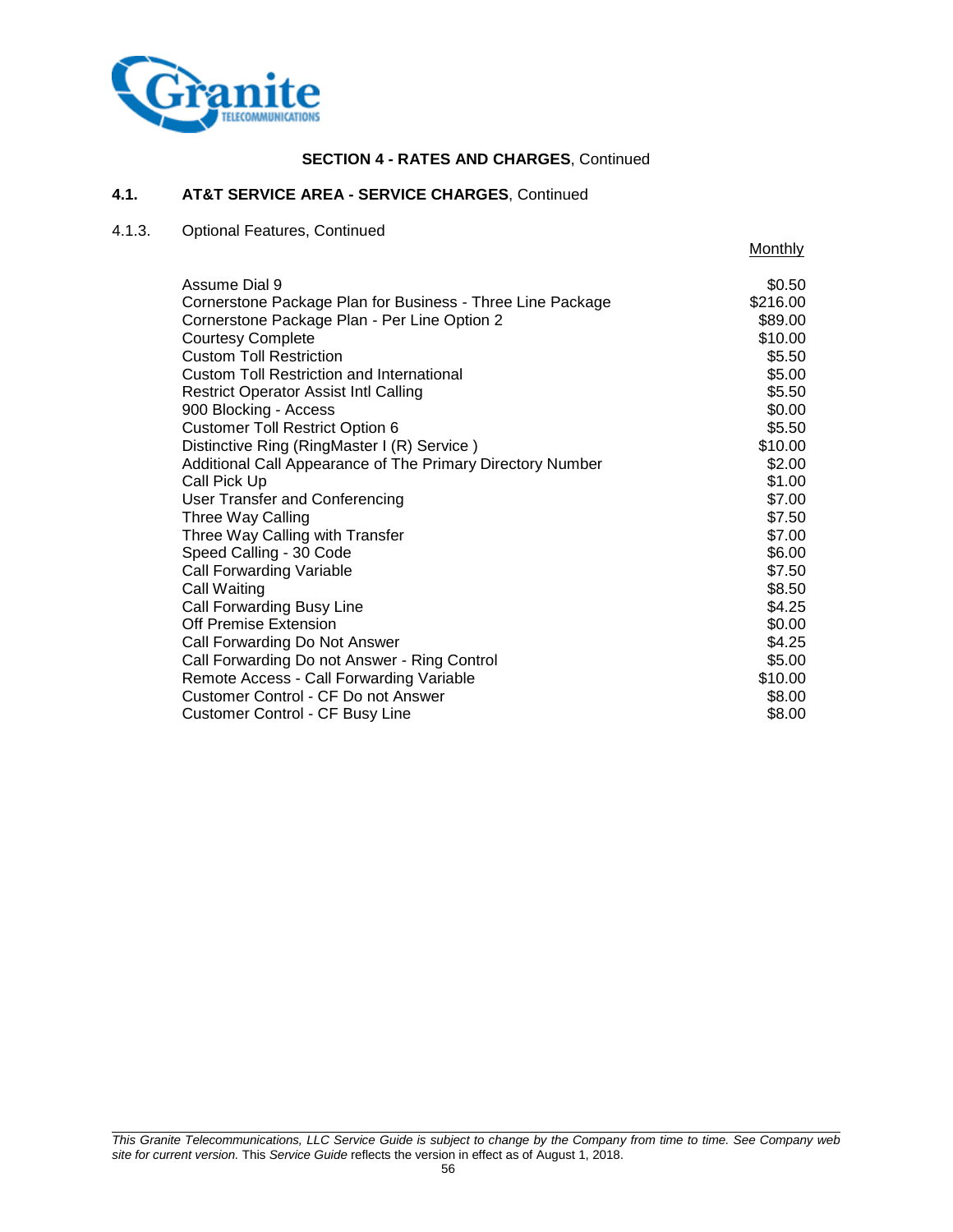

# **4.1. AT&T SERVICE AREA - SERVICE CHARGES**, Continued

# 4.1.3. Optional Features, Continued

**Monthly** 

| <b>Hotline Service</b>                                                                                                                                                                                                 | \$19.00                                                              |
|------------------------------------------------------------------------------------------------------------------------------------------------------------------------------------------------------------------------|----------------------------------------------------------------------|
| Hunting                                                                                                                                                                                                                | \$10.00                                                              |
| Convenience Dialing                                                                                                                                                                                                    | \$0.50                                                               |
| Enhanced Call ID with Call Management                                                                                                                                                                                  | \$18.00                                                              |
| Calling Number Delivery Blocking                                                                                                                                                                                       | \$0.00                                                               |
| Calling Number Delivery Blocking - Permanent Per line                                                                                                                                                                  | \$0.00                                                               |
| Caller ID - Basic (Number Delivery)<br><b>Call Selector</b><br><b>Repeat Dialing</b><br>Call Return<br>Call Trace (*57)<br>Call Block<br>Enhanced Caller ID with ACR<br>Caller ID - Deluxe (name and number delivery), | \$11.00<br>\$6.46<br>\$6.82<br>\$7.50<br>\$7.00<br>\$6.16<br>\$17.00 |
| per line with Anonymous Call Rejection<br>Caller ID Name and Number Delivery w/out ACR                                                                                                                                 | \$13.00                                                              |
| Multi-line rotary/grouping arrangement                                                                                                                                                                                 | \$13.00                                                              |
| Prohibit 101XXXX Dialing                                                                                                                                                                                               | \$1.50                                                               |
| Selective Class of Call Screening                                                                                                                                                                                      | \$2.80                                                               |
| Remote Call Forwarding Additional Path                                                                                                                                                                                 | \$50.72                                                              |
| Remote Call Forwarding Line                                                                                                                                                                                            | \$50.72                                                              |

|                                | Per Use     | Per Month |
|--------------------------------|-------------|-----------|
| Automatic Recall (Call Return) | \$1.25      | \$7.50    |
| Automatic Callback             | \$1.25      | \$6.82    |
| Call Trace                     | N/A         | \$7.00    |
| Three Way Calling              | $$3.00$ (I) | \$7.50    |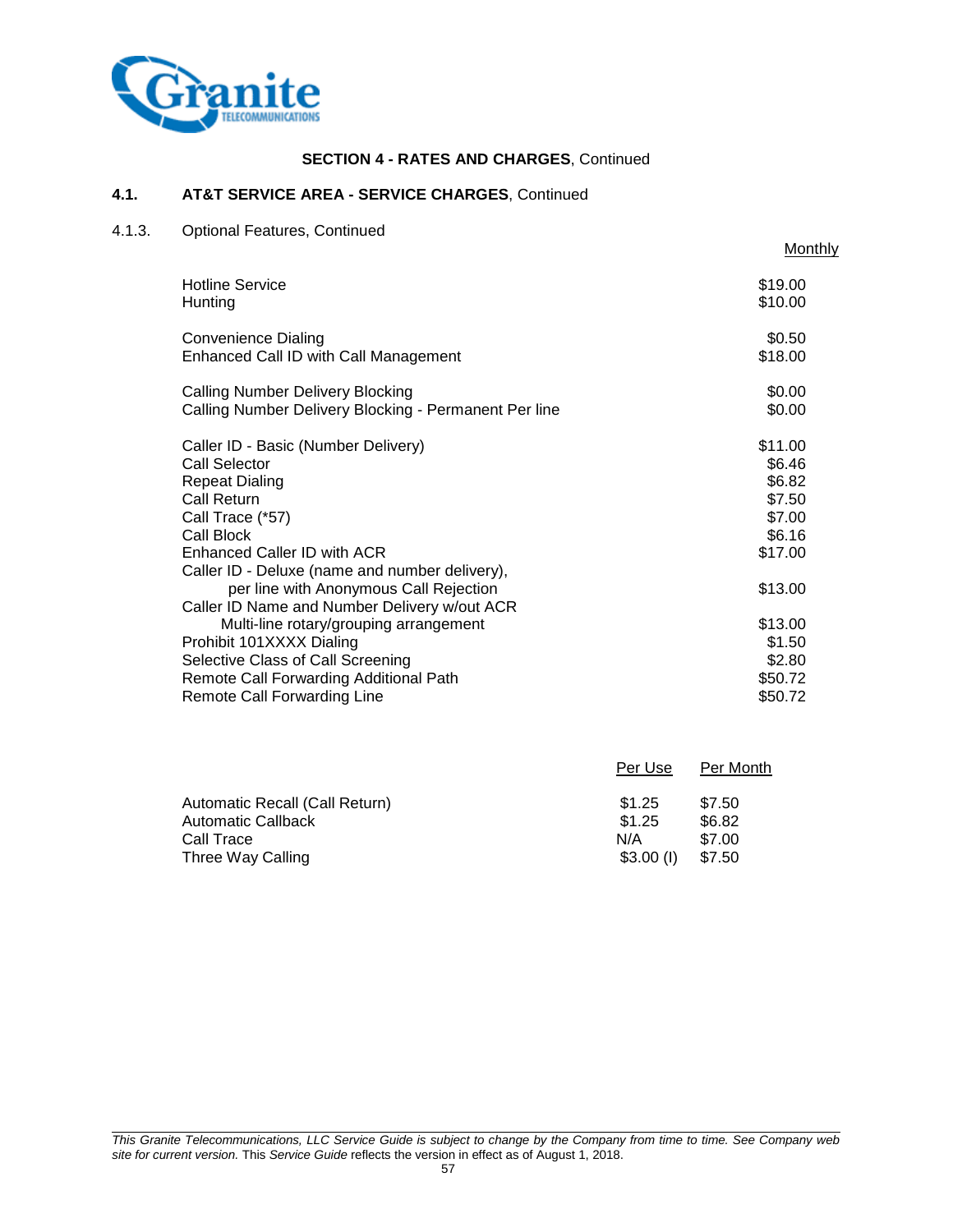

#### **4.1. AT&T SERVICE AREA - SERVICE CHARGES**, Continued

| 4.1.4. |             | Foreign Exchange Service                                                                                       |                      |
|--------|-------------|----------------------------------------------------------------------------------------------------------------|----------------------|
|        |             |                                                                                                                | <b>Monthly</b>       |
|        |             | Foreign Exchange Line<br>Foreign Exchange Usage, per Channel (31-50 miles)                                     | \$140.00<br>\$253.00 |
| 4.1.5  | <b>ISDN</b> |                                                                                                                |                      |
|        | А.          | <b>ISDN Service</b>                                                                                            | Monthly              |
|        |             | <b>ISDN Flat Rate Threshold</b>                                                                                | \$479.70             |
|        | В.          | <b>ISDN Features</b>                                                                                           | <b>Monthly</b>       |
|        |             | Activated B Channel Flat Rate Circuit Switched Voice/Data<br>Channels Activated B Channel Message Rate Circuit | \$13.75              |
|        |             | Switched Voice/Data                                                                                            | \$6.50               |
|        |             | <b>ISDN B Channel Voice Data Threshold</b>                                                                     | \$143.10             |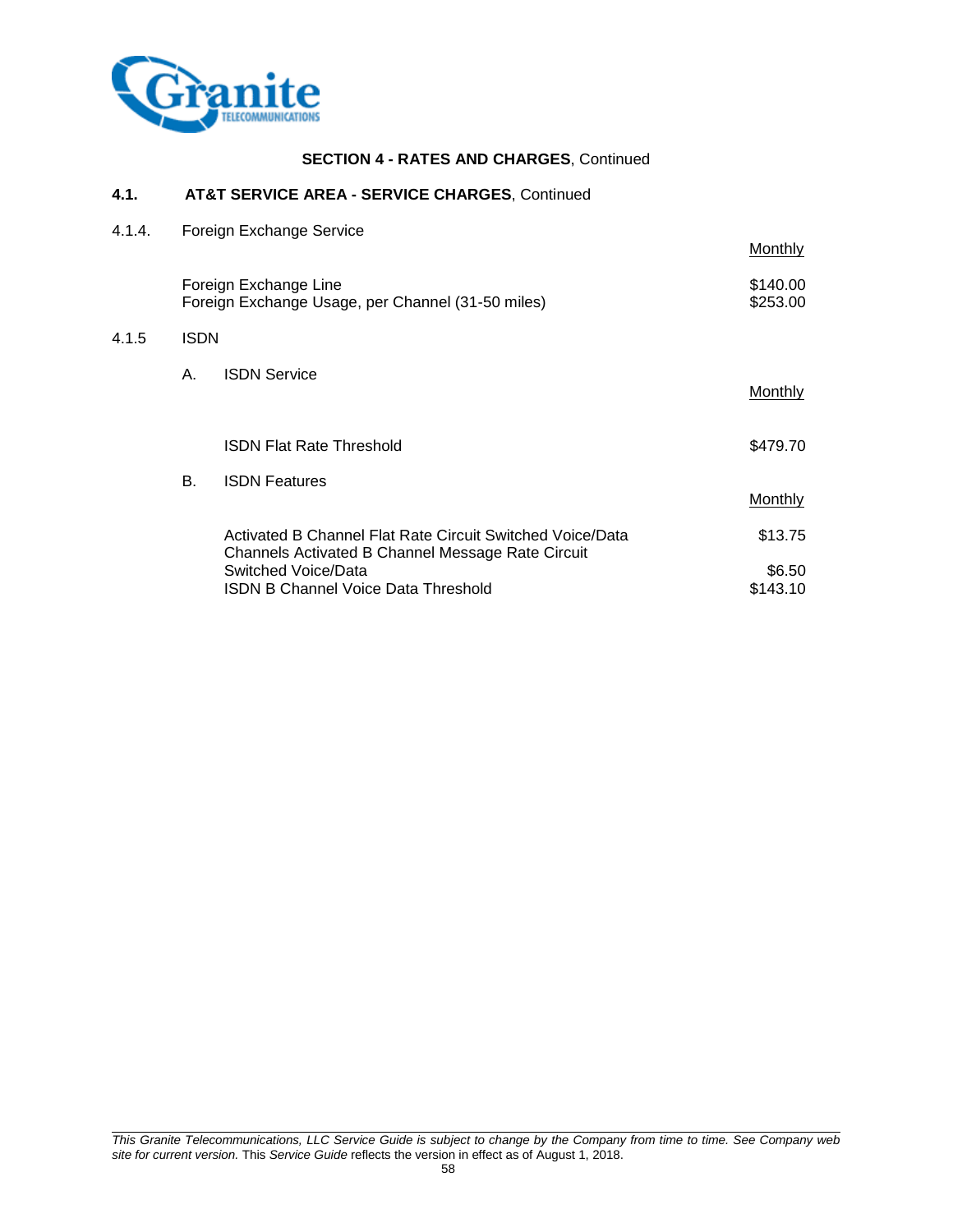

#### **4.1. AT&T SERVICE AREA - SERVICE CHARGES**, Continued

# 4.1.6 PBX Service

|                                                       | Monthly  |
|-------------------------------------------------------|----------|
| <b>Business Flat Rate</b>                             | \$140.00 |
| <b>Measured Business Rate Trunk</b>                   | \$91.00  |
| Toll Terminal Trunk (Rate Group 1)                    | \$140.00 |
| Additional Message Rate Business Trunk (Rate Group 1) | \$140.00 |
| Message Rate PBX (Two Way) Trunk Line (Rate Group 1)  | \$186.00 |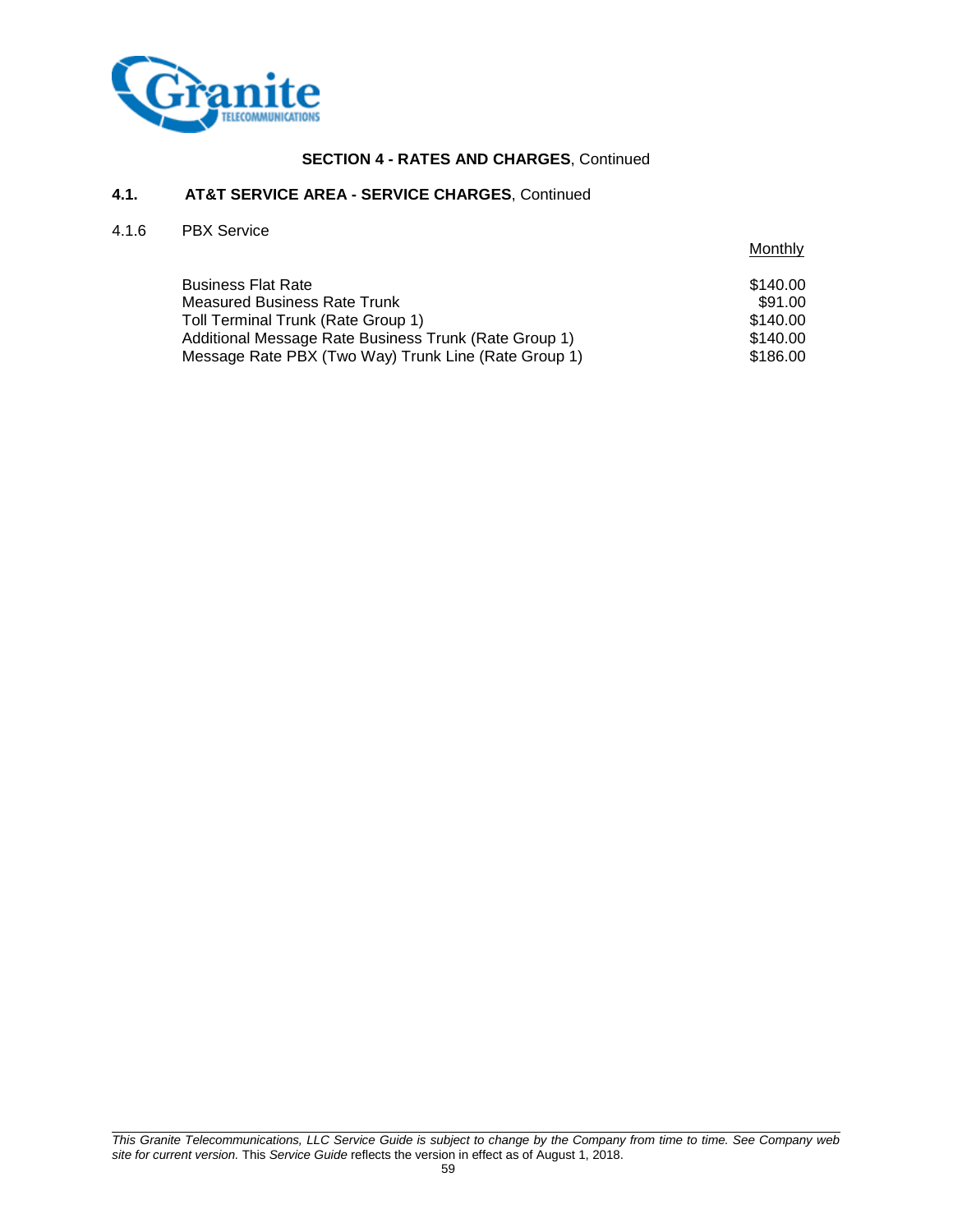

# **4.1. AT&T SERVICE AREA - SERVICE CHARGES**, Continued

| 4.1.7. | <b>Private Line Service</b>                                 |                |
|--------|-------------------------------------------------------------|----------------|
|        |                                                             | Monthly        |
|        | Foreign Exchange Chanel Mileage                             |                |
|        | <b>Initial Mile</b>                                         | \$203.00       |
|        | Each additional mile or fraction thereof                    | \$10.00        |
|        | Mileage-Client Line Answer Svc                              | \$25.09        |
|        | Extension Line Channel (Between Buildings on the same site) |                |
|        | Each 1/10 mile or fraction thereof (Per Two-Point Channel)  | \$0.57         |
|        | Interoffice Channel - Voice Grade Service                   |                |
|        | <b>Flat Charge</b>                                          | \$477.00       |
|        | Per Mile Charge                                             | \$37.00        |
|        | IntraLATA Private Line Type C Signaling Arrangement         | \$20.00        |
| 4.1.8. | <b>DID/DOD Service</b>                                      |                |
|        |                                                             | <b>Monthly</b> |
|        | DID Numbers: Non-Consecutive DID Numbers                    | \$4.00         |
|        | <b>PBX-DID Trunk Termination</b>                            | \$105.00       |
|        | PBX Service, DID Inward Trunk                               | \$140.00       |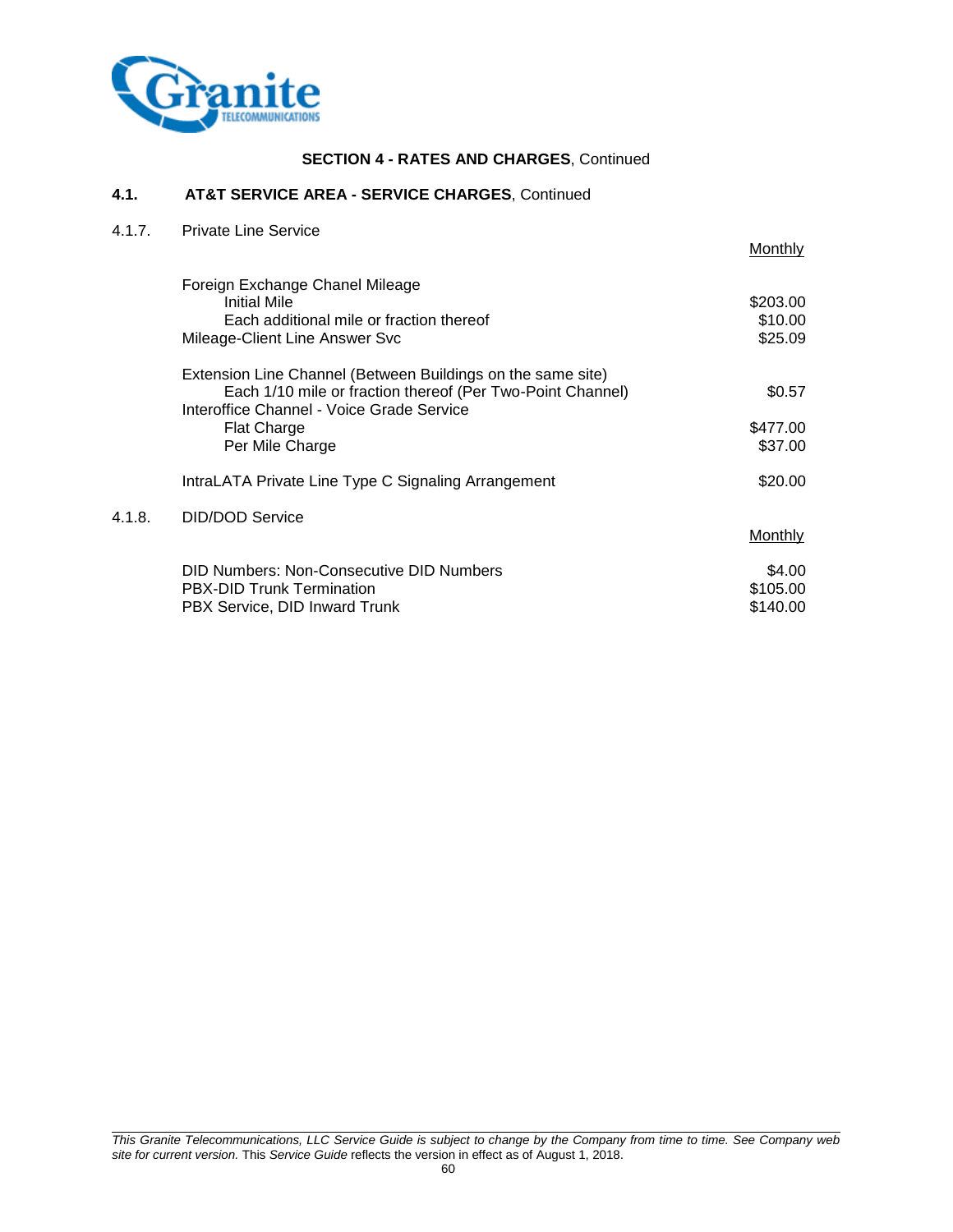

 $4.1.10.$ 

# **SECTION 4 - RATES AND CHARGES**, Continued

# **4.1. AT&T SERVICE AREA - SERVICE CHARGES**, Continued

4.1.9. Local Service Usage Charges

| Measured                                                              |                    |
|-----------------------------------------------------------------------|--------------------|
| $0 - 10$ miles, per minute<br>11 and over miles, per minute           | \$0.040<br>\$0.060 |
| Message<br>All Mileage Bands, per call                                | \$0.10             |
| <b>Cornerstone Business Option1</b><br>All Mileage Bands, per minute  | \$0.05             |
| <b>Cornerstone Business Option12</b><br>All Mileage Bands, per minute | \$0.09             |
| <b>Regional Toll Charges</b>                                          |                    |
| Measured<br>All Mileage Bands, per minute                             | \$2.52             |
| Message<br>All Mileage Bands, per minute                              | \$2.52             |
| <b>Cornerstone Business Option1</b><br>All Mileage Bands, per minute  | \$2.52             |
| <b>Cornerstone Business Option12</b><br>All Mileage Bands, per minute | \$2.52             |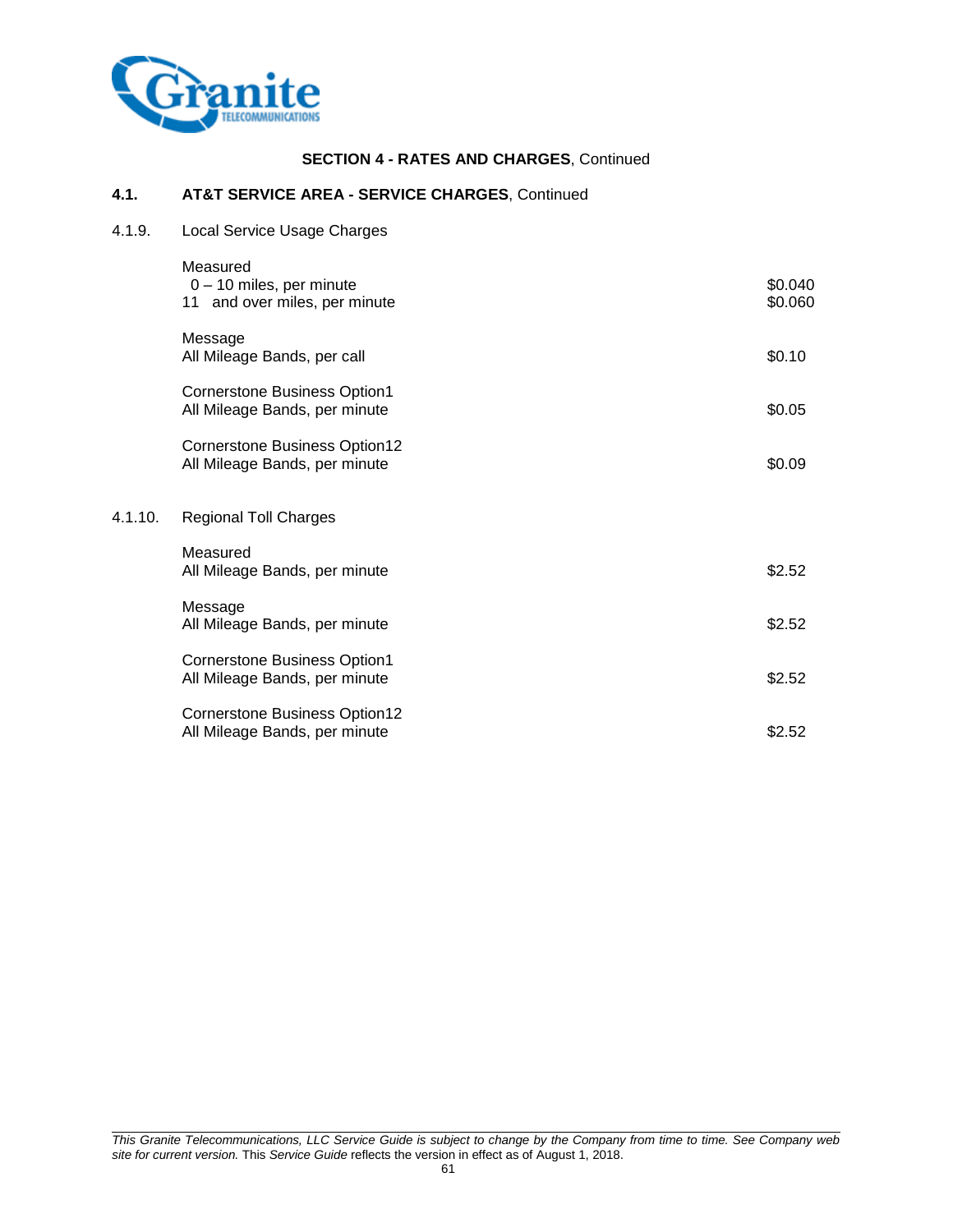

# **4.2. FRONTIER SERVICE AREA - SERVICE CHARGES**

#### 4.2.1. Business Local Exchange Service

A. Non-Recurring Charges

|    | Service Order Charge<br>Record Change Charge<br>New Install                                                                                  | \$45.00<br>\$20.00                                                                       |
|----|----------------------------------------------------------------------------------------------------------------------------------------------|------------------------------------------------------------------------------------------|
|    | $1 - 3$ Lines<br>$4 - 10$ Lines<br>11 and more Lines<br><b>Restoral of Service</b><br>PIC and LPIC Change<br>PIC or LPIC<br>No Trouble Found | \$125.00<br>\$275.00<br>\$350.00<br>\$41.00<br>\$10.00<br>\$5.00<br>\$285.00<br>\$129.00 |
| В. | Tag and Locate<br>Recurring Charges (Monthly Unless Otherwise Specified)                                                                     |                                                                                          |
|    | <b>Business Telephone Line</b><br>Remote Call Forwarding                                                                                     | \$38.90<br>\$22.<br>.OO                                                                  |
|    |                                                                                                                                              |                                                                                          |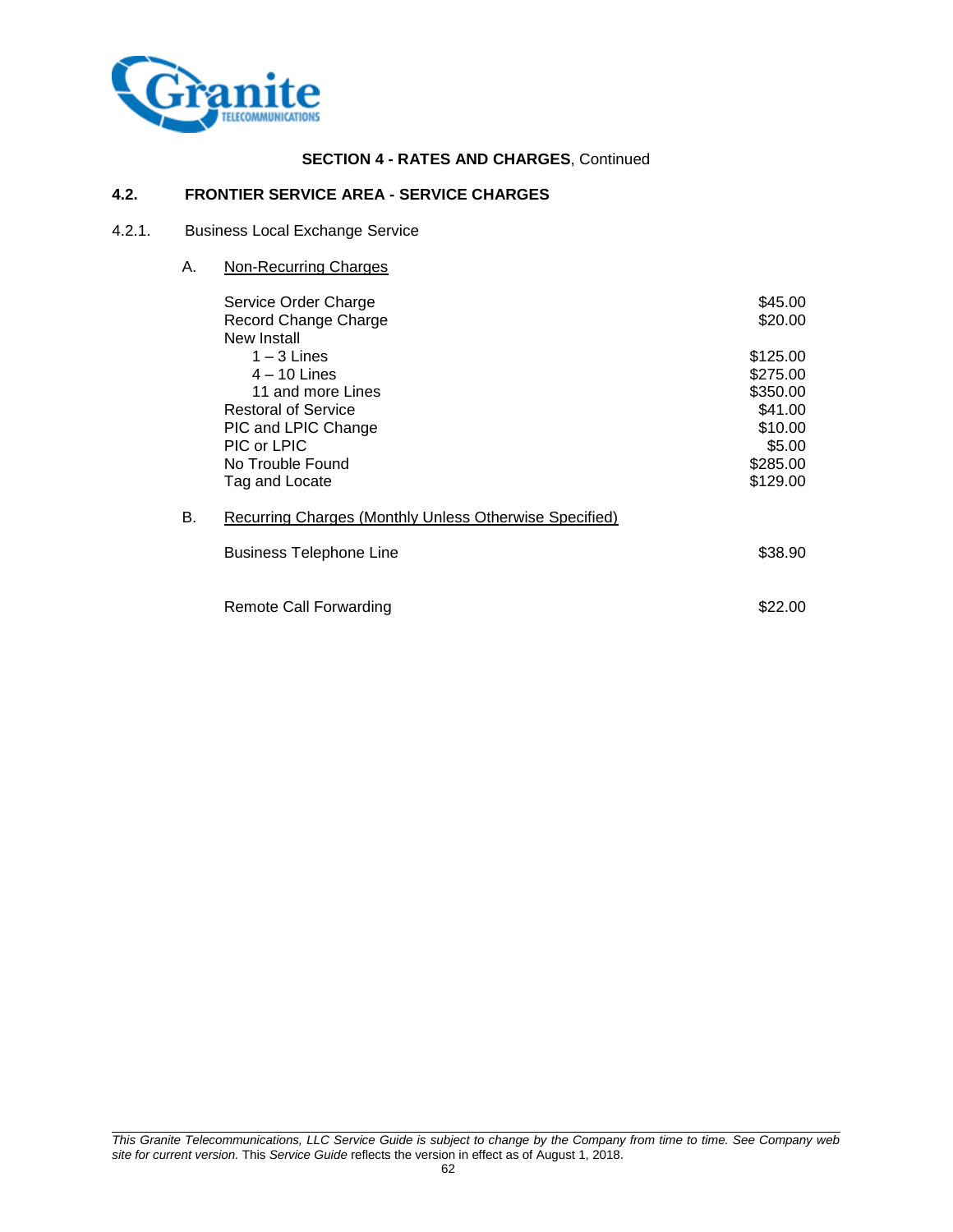

# **SECTION 4 - LOCAL EXCHANGE SERVICE RATES AND CHARGES**, Continued

# **4.2. FRONTIER SERVICE AREA - SERVICE CHARGES**, Continued

# 4.2.2. Directory Services

A. Directory Listings

|    | Non-Published Listing<br><b>Additional Listing</b><br>Non-Listed Number | \$6.00<br>\$5.25<br>\$5.50 |
|----|-------------------------------------------------------------------------|----------------------------|
| В. | <b>Directory Assistance</b>                                             |                            |
|    | Directory Assistance - Local                                            | \$4.99                     |

| Directory Assistance - Local                              | ພ−∴ອວ  |
|-----------------------------------------------------------|--------|
| Directory Assistance – Regional                           | \$4.99 |
| Directory Assistance – Call Completion, excluding usage   | \$1.50 |
| Directory Assistance – Operator Assisted, excluding usage | \$4.99 |
|                                                           |        |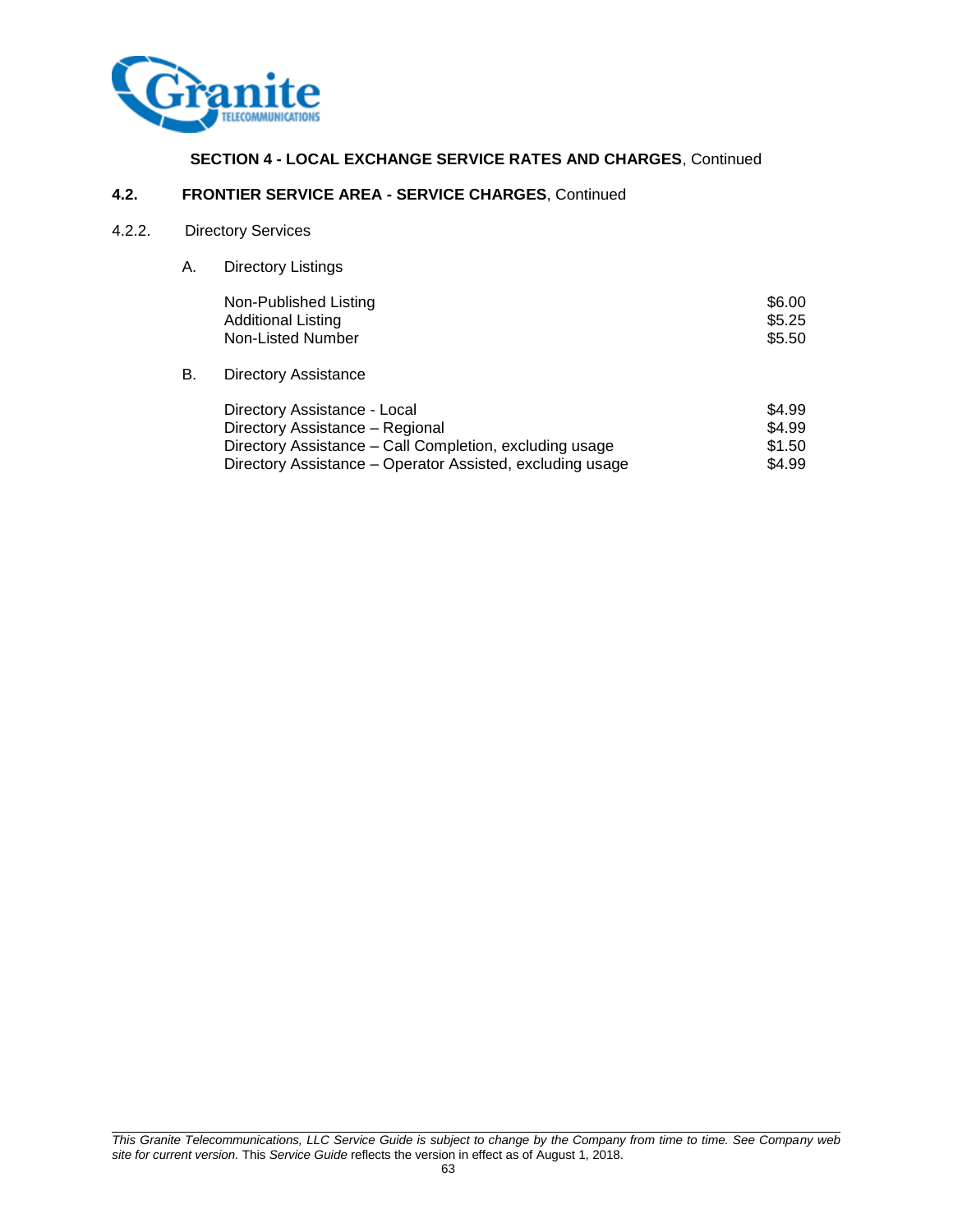

# **4.2. FRONTIER SERVICE AREA - SERVICE CHARGES**, Continued

# 4.2.3. Optional Features

|                                      | Monthly |
|--------------------------------------|---------|
| Three-Way Calling                    | \$7.75  |
| Anonymous Call Rejection             | \$4.00  |
| Toll Restriction-900                 | \$0.00  |
| Toll Restriction-976                 | \$0.00  |
| Call Forward                         | \$7.00  |
| Caller ID Plus Name                  | \$12.50 |
| Continuous Redial Delete             | \$0.00  |
| Call Return                          | \$6.99  |
| Call Waiting/Cancel Call Waiting     | \$7.75  |
| Last Call Return Delete              | \$0.00  |
| <b>International Blocking</b>        | \$3.00  |
| <b>Rotary Hunt Service</b>           | \$2.25  |
| Toll Control with Pin                | \$3.00  |
| Restriction International Total Toll | \$3.00  |
| Toll Restrict Area Calling           | \$3.00  |
| <b>Bill Number Screening</b>         | \$3.00  |
| Call Forwarding Busy                 | \$7.00  |
| Call Forwarding No Answer            | \$7.00  |
| Call Rejection                       | \$5.25  |
| Call Waiting                         | \$7.75  |
| Distinctive Ring                     | \$5.15  |
| Select Call Accept                   | \$5.25  |
| Toll Restrict                        | \$3.00  |
| Touch Tone                           | \$0.00  |

| Per Use  | <b>Monthly CAP</b> |         |
|----------|--------------------|---------|
| N/A      | N/A                | N/A     |
| \$\$3.00 | \$6.99             | \$15.00 |
| \$6.75   | N/A                | \$32.50 |
| \$0.95   | N/A                | \$10.00 |
| \$3.00   | \$6.99             | \$15.00 |
| \$3.00   | \$7.75             | \$15.00 |
|          |                    |         |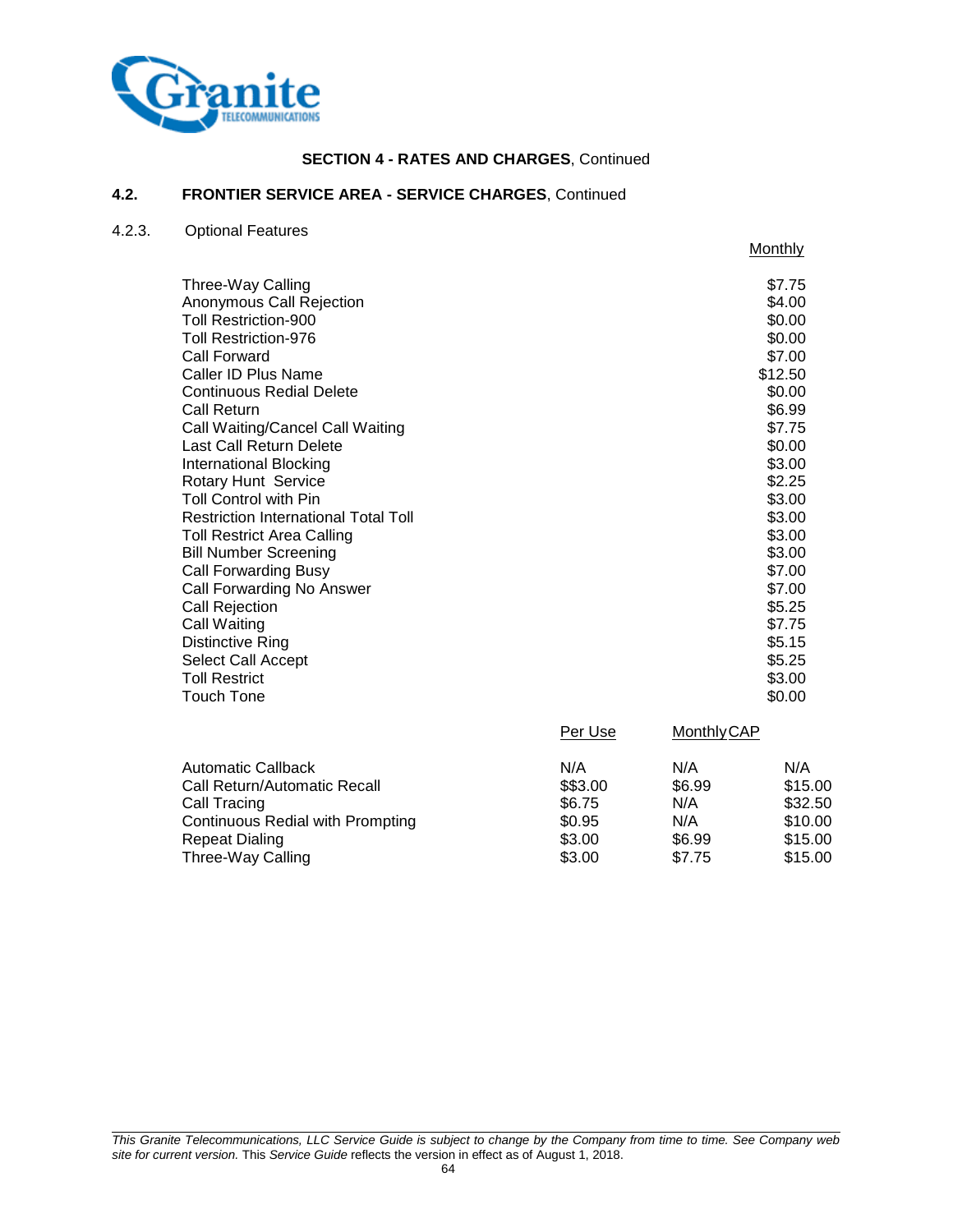

#### **4.2. FRONTIER SERVICE AREA - SERVICE CHARGES**, Continued

| 4.2.4. | <b>Centrex Service</b>                                                                                          | Monthly                                                   |
|--------|-----------------------------------------------------------------------------------------------------------------|-----------------------------------------------------------|
|        | <b>Centrex Service</b>                                                                                          | \$32.20                                                   |
| 4.2.5. | <b>Key Services</b>                                                                                             | <b>Monthly</b>                                            |
|        | Key Trunk Line (Rate Group 4464)<br>Key Trunk Line (Rate Group 306)<br>Key Trunk Line (Rate Group 301)          | \$43.50<br>\$41.00<br>\$52.70                             |
| 4.2.6. | Local Service Usage Charges                                                                                     |                                                           |
|        | $0 - 10$ miles<br>$11 - 16$ miles<br>$17 - 22$ miles<br>$23 - 30$ miles<br>$31 - 40$ miles<br>41 and over miles | \$0.07<br>\$0.11<br>\$0.14<br>\$0.17<br>\$0.18<br>\$0.185 |
| 4.2.7. | Regional                                                                                                        |                                                           |

All miles \$2.52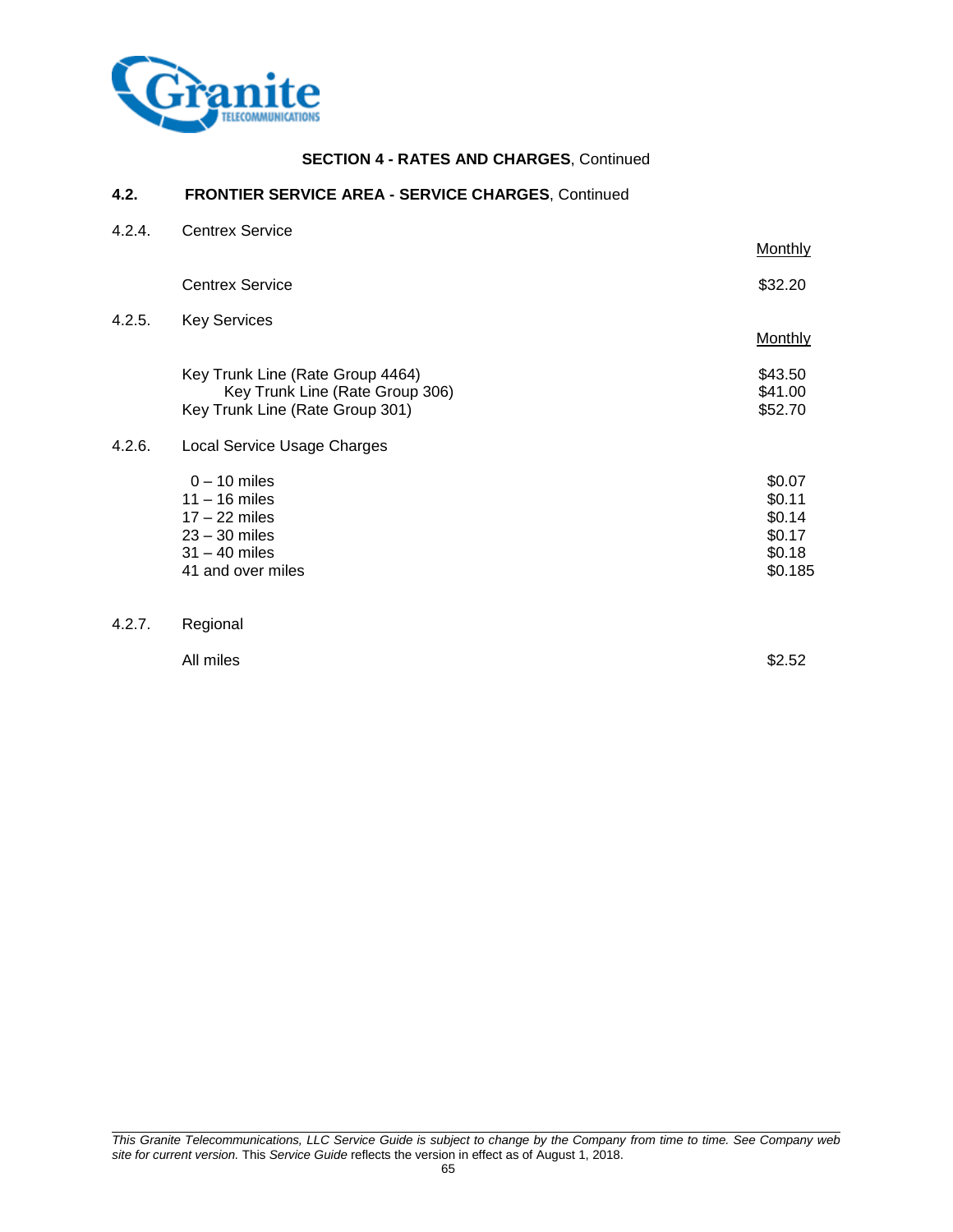

# **SECTION 4 - LOCAL EXCHANGE SERVICE RATES AND CHARGES,** Continued

#### **4.3. ALLTEL SERVICE AREA - SERVICE CHARGES**

#### 4.3.1. Local Exchange Service

A. Non-Recurring Charges

|    | Service Order Charge                                          | \$24.00  |
|----|---------------------------------------------------------------|----------|
|    | Record Change Charge                                          | \$15.00  |
|    | New Install                                                   |          |
|    | $1 - 3$ Lines                                                 | \$90.00  |
|    | $4 - 10$ Lines                                                | \$250.00 |
|    | 11 and More Lines                                             | \$350.00 |
|    | <b>Restoral of Service</b>                                    | \$38.00  |
|    | PIC and LPIC Change                                           | \$10.00  |
|    | PIC or LPIC                                                   | \$5.00   |
|    | No Trouble Found                                              | \$285.00 |
|    | Tag and Locate                                                | \$129.00 |
|    |                                                               |          |
| В. | <b>Recurring Charges (Monthly Unless Otherwise Specified)</b> |          |
|    | Business One Party Flat Rate Line                             |          |
|    | Rate Group A1                                                 | \$40.17  |
|    | Rate Group A2                                                 | \$45.85  |
|    | Rate Group A3                                                 | \$45.85  |
|    | Rate Group A4                                                 | \$42.32  |
|    | Rate Group A5                                                 | \$40.17  |
|    | Rate Group A6                                                 | \$33.94  |
|    | Rate Group A7                                                 | \$33.94  |
|    | Rate Group A8                                                 | \$33.94  |

Remote Call Forwarding **\$40.00** \$40.00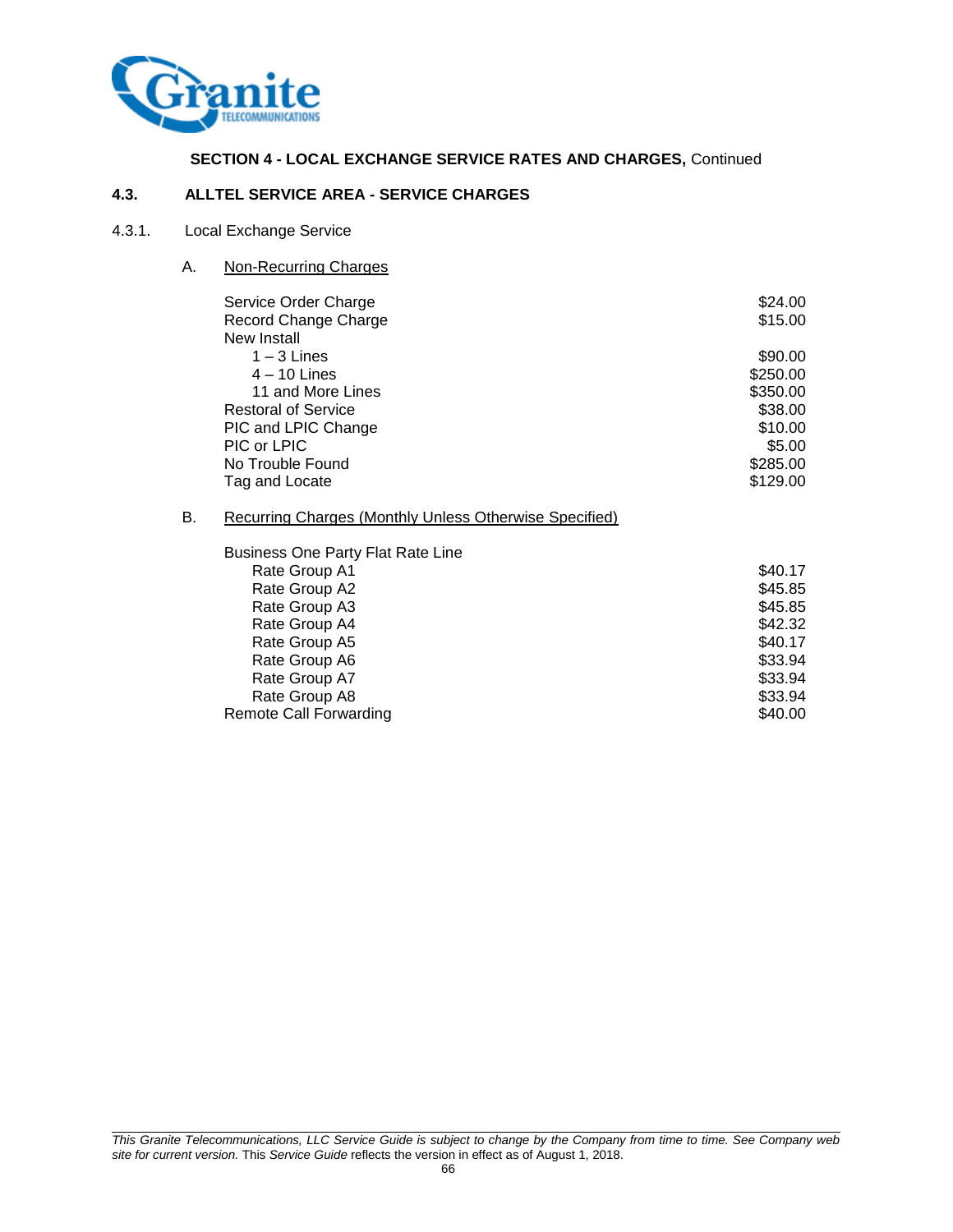

#### **4.3. ALLTEL SERVICE AREA - SERVICE CHARGES**, Continued

# 4.3.2. Directory Services

A. Directory Listings

|    | Additional listing<br>Foreign Listing, Annual Bill<br>Non-Listed Number | \$2.99<br>\$21.00<br>\$3.99 |
|----|-------------------------------------------------------------------------|-----------------------------|
| В. | Non-Published Number<br><b>Directory Assistance</b>                     | \$4.99                      |
|    | Directory Assistance - Local                                            | \$4.99                      |

| J4.YY  |
|--------|
| \$4.99 |
| \$1.50 |
| \$4.99 |
|        |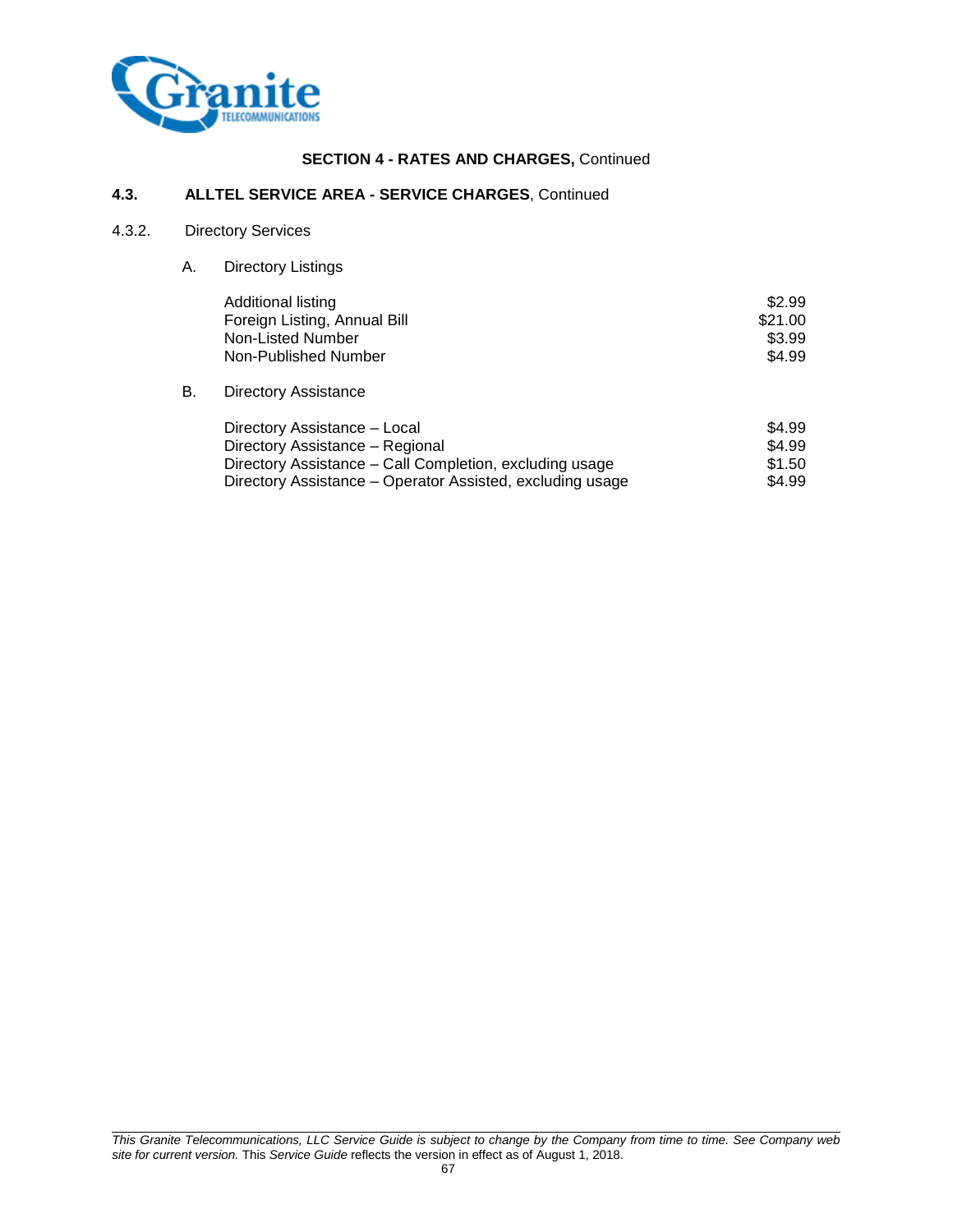

# **4.3. ALLTEL SERVICE AREA - SERVICE CHARGES**, Continued

#### 4.3.3. Optional Features

|                                       | Monthly |
|---------------------------------------|---------|
| Area Calling Service - Option 2       |         |
| Rate Group A1                         | \$14.63 |
| Rate Group A2                         | \$14.14 |
| Rate Group A3                         | \$14.14 |
| Rate Group A4                         | \$12.57 |
| Rate Group A5                         | \$14.63 |
| Rate Group A6                         | \$19.90 |
| Rate Group A7                         | \$20.90 |
| Rate Group A8                         | \$17.90 |
| Area Calling Service - Option 2 - Key |         |
| Rate Group A1                         | \$10.94 |
| Rate Group A2                         | \$8.71  |
| Rate Group A3                         | \$8.71  |
| Rate Group A4                         | \$7.85  |
| Rate Group A5                         | \$10.94 |
| Rate Group A6                         | \$21.85 |
| Rate Group A7                         | \$22.35 |
| Rate Group A8                         | \$17.85 |
| Area Calling Service - Option 3       |         |
| Rate Group A1                         | \$24.63 |
| Rate Group A2                         | \$24.14 |
| Rate Group A3                         | \$24.14 |
| Rate Group A4                         | \$22.57 |
| Rate Group A5                         | \$24.63 |
| Rate Group A6                         | \$29.90 |
| Rate Group A7                         | \$30.90 |
| Rate Group A8                         | \$27.90 |
| Area Calling Service - Option 3 Key   |         |
| Rate Group A1                         | \$20.94 |
| Rate Group A2                         | \$18.71 |
| Rate Group A3                         | \$18.71 |
| Rate Group A4                         | \$17.85 |
| Rate Group A5                         | \$20.94 |
| Rate Group A6                         | \$31.85 |
| Rate Group A7                         | \$32.35 |
| Rate Group A8                         | \$27.85 |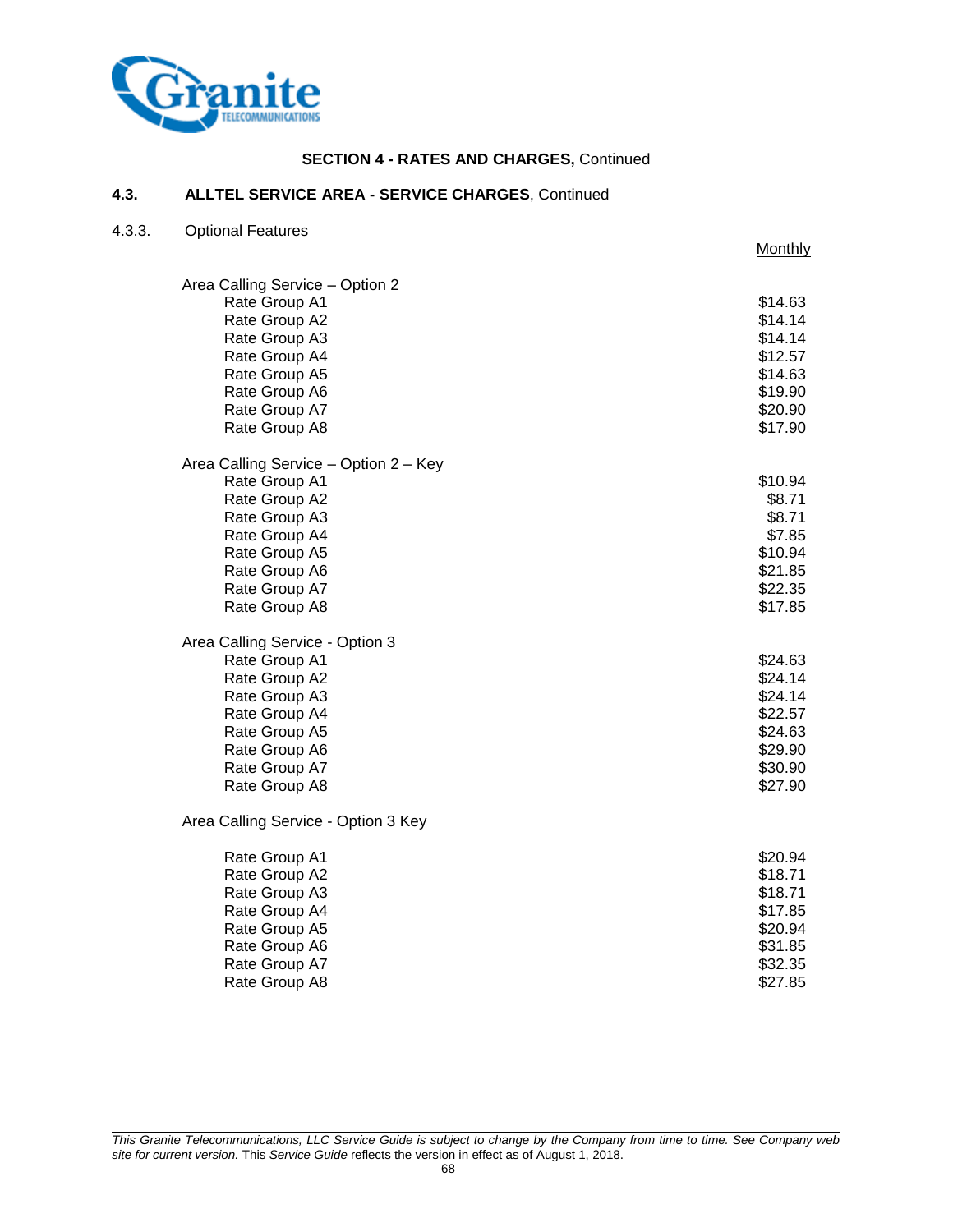

# **4.3. ALLTEL SERVICE AREA - SERVICE CHARGES**, Continued

# 4.3.3. Optional Features, Continued

**Monthly** 

| Anonymous Call Rejection                                | \$4.20  |
|---------------------------------------------------------|---------|
| Basic Caller ID Package                                 | \$12.99 |
| Toll Blocking - Option 1                                | \$0.00  |
| <b>Customer Control - Call Forwarding Busy Line</b>     | \$8.00  |
| <b>Customer Control - Call Forwarding Do Not Answer</b> | \$8.00  |
| Call Forwarding                                         | \$5.99  |
| Call Forwarding Busy Line                               | \$3.80  |
| Call Forwarding Do Not Answer                           | \$3.80  |
| Remote Access - Call Forwarding Variable                | \$10.00 |
| Caller ID Name and Number - Business                    | \$10.99 |
| <b>Call Return First Business</b>                       | \$6.80  |
| Call Tracing                                            | \$7.60  |
| Call Forwarding Variable - Business                     | \$5.99  |
| Three Way Calling                                       | \$6.30  |
| Speed Calling (8 Code)                                  | \$5.00  |
| Speed Calling (30 Code)                                 | \$6.50  |
| <b>Enhanced Call Waiting - Business</b>                 | \$7.35  |
| Toll Blocking - Option 3                                | \$1.50  |
| Off Premise Extension Mileage                           |         |
| <b>Initial Mile</b>                                     | \$3.95  |
| <b>Each Additional Quarter Mile</b>                     | \$2.00  |
| Remote Call Forwarding Additional Path                  | \$40.00 |
| Ring +1 - One Additional Telephone No. - Business       | \$10.00 |
| Toll Blocking - Option 2                                | \$5.99  |
|                                                         |         |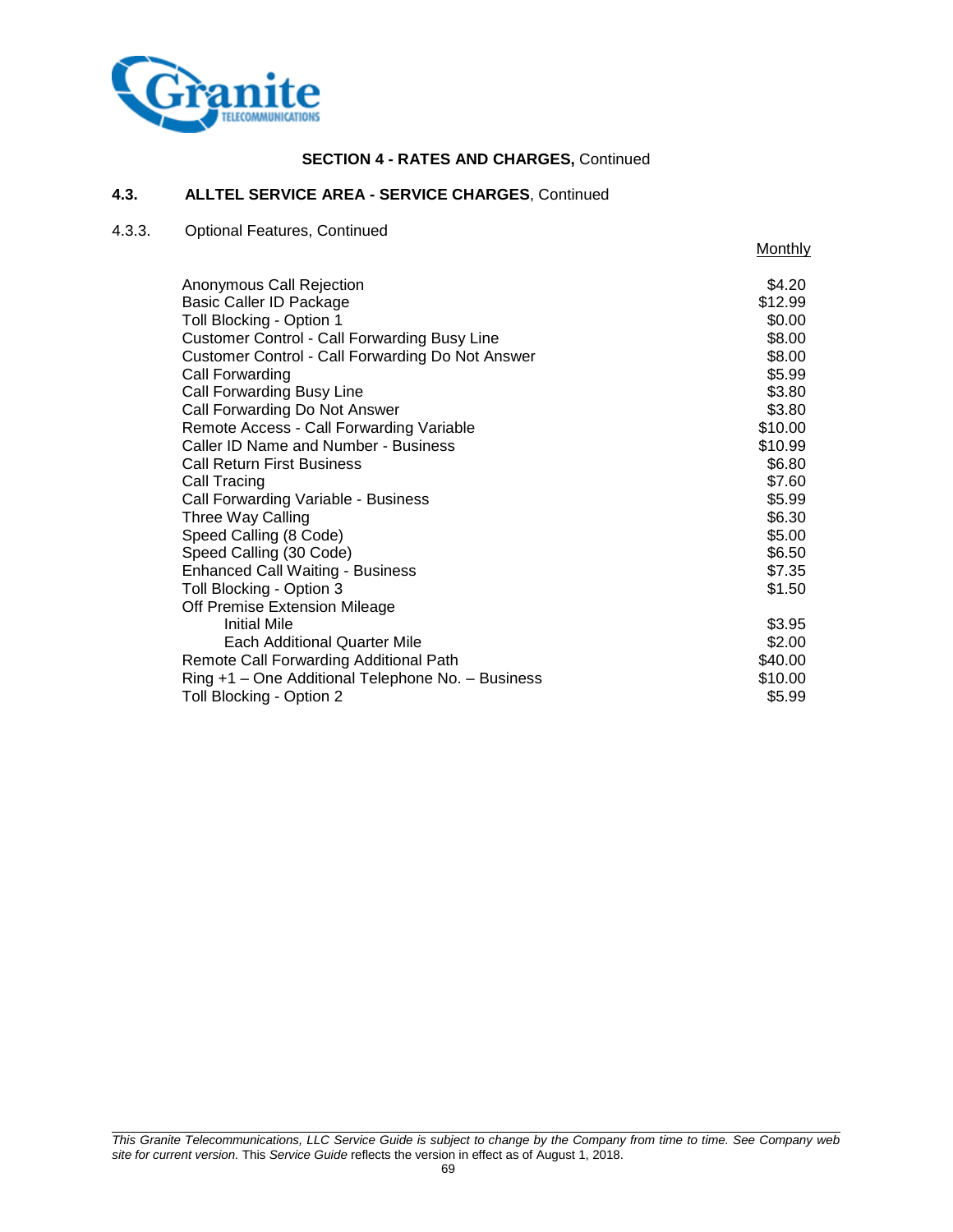

# **4.3. ALLTEL SERVICE AREA - SERVICE CHARGES**, Continued

4.3.3. Optional Features, Continued

|                                       | Per Use | <b>Monthly CAP</b> |     |
|---------------------------------------|---------|--------------------|-----|
| Usage Sensitive - 3 Way Block         | \$0.00  | N/A                | N/A |
| <b>Usage Sensitive Class/CC Block</b> | \$0.00  | N/A                | N/A |
| Usage Sensitive - Call Return - Block | \$0.00  | N/A                | N/A |
| Repeat Dial Block- Usage Sensitive    | \$0.00  | N/A                | N/A |
| Call Return                           | \$1.00  | \$8.00             | N/A |
| Three-Way Calling                     | \$1.00  | N/A                | N/A |
| <b>Repeat Dialing</b>                 | \$1.00  | N/A                | N/A |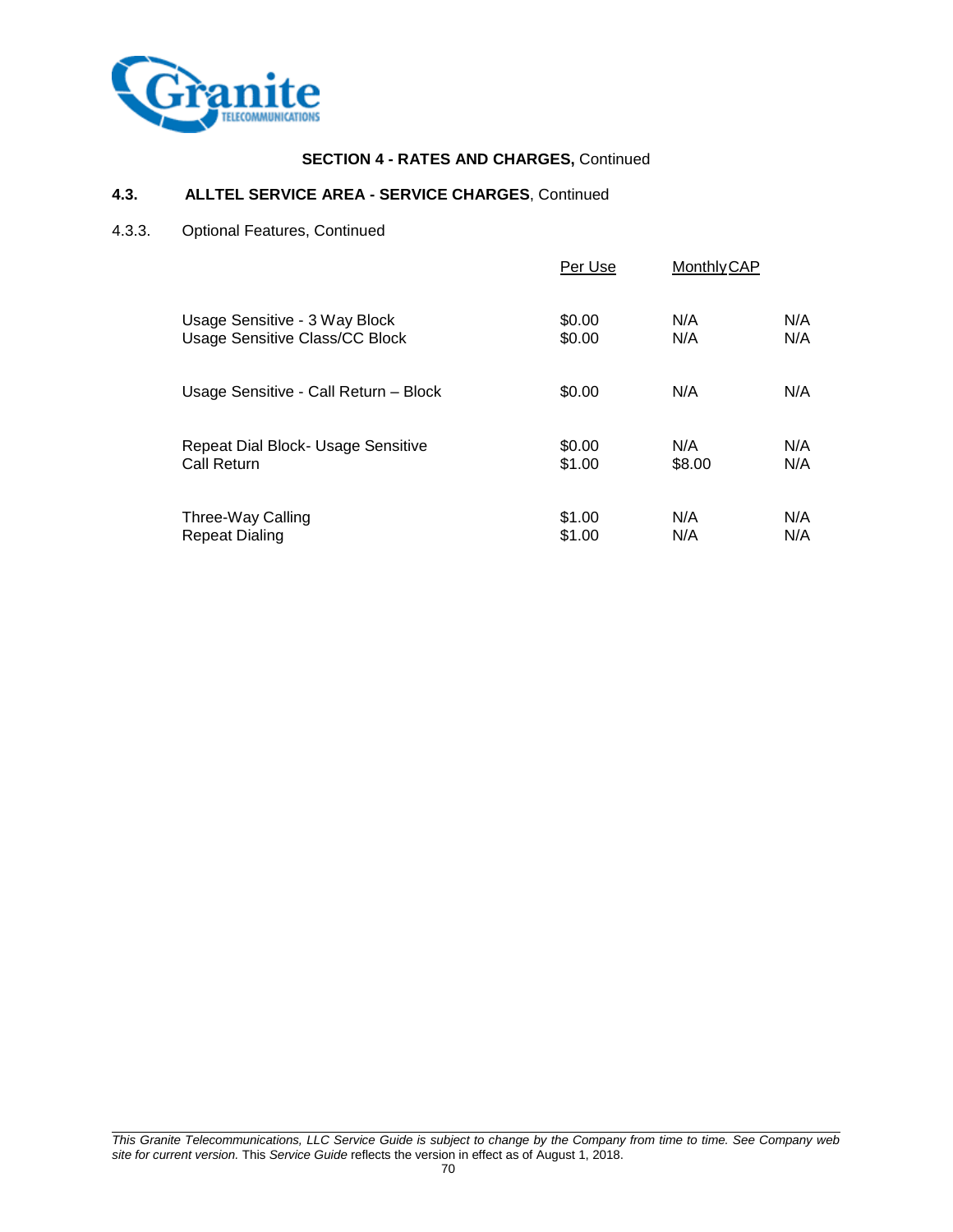

#### **4.3. ALLTEL SERVICE AREA - SERVICE CHARGES**, Continued

| 4.3.4. | <b>Key Services</b>                 |         |
|--------|-------------------------------------|---------|
|        |                                     | Monthly |
|        | Key System Flat Rate Line           |         |
|        | Rate Group A1                       | \$57.78 |
|        | Rate Group A2                       | \$66.47 |
|        | Rate Group A3                       | \$66.47 |
|        | Rate Group A4                       | \$60.87 |
|        | Rate Group A5                       | \$57.78 |
|        | Rate Group A6                       | \$44.75 |
|        | Rate Group A7                       | \$44.17 |
|        | Rate Group A8                       | \$44.75 |
| 4.3.5. | <b>Private Line Services</b>        |         |
|        |                                     | Monthly |
|        | Local Private Line - 2 wire Circuit | \$26.00 |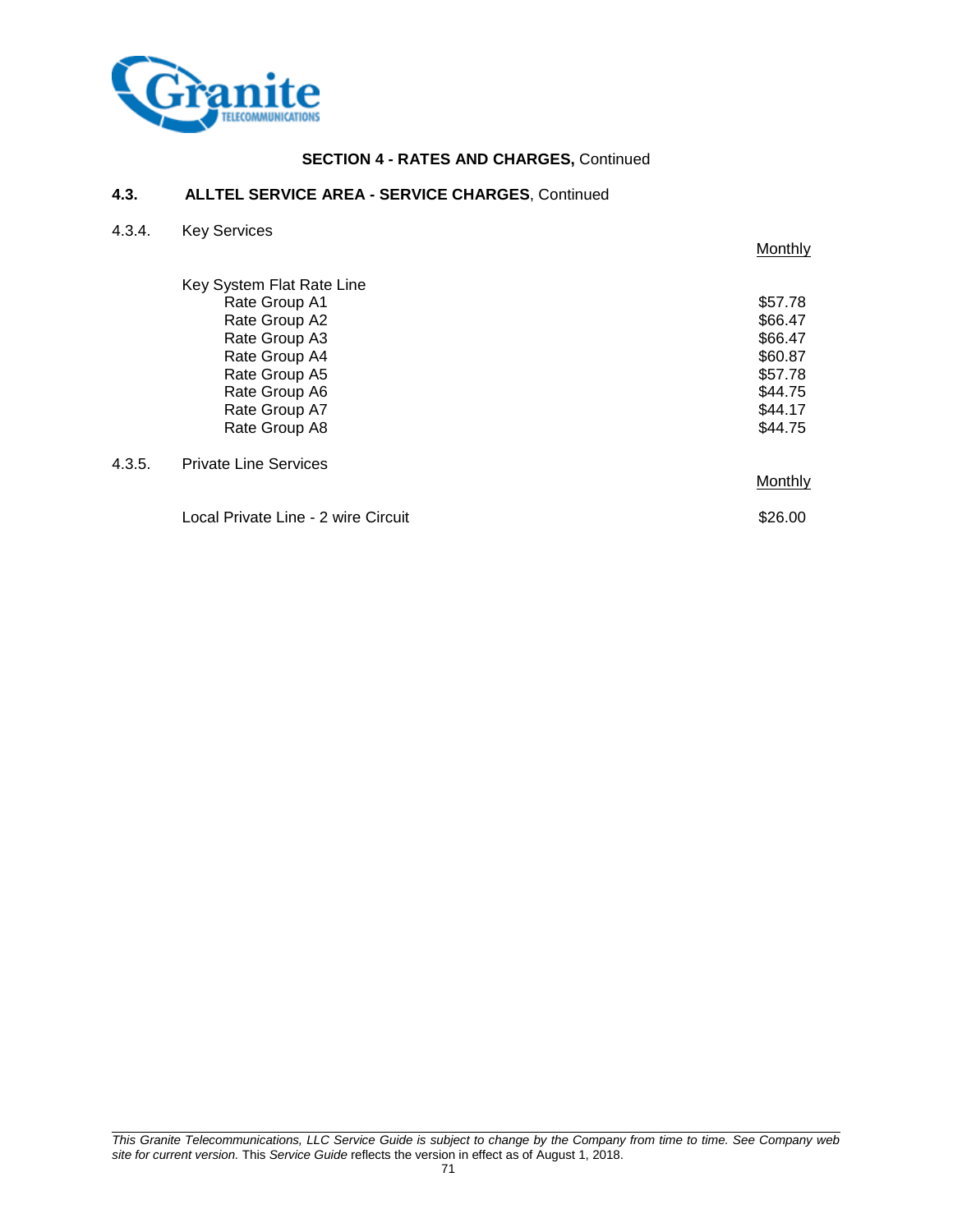

# **4.3. ALLTEL SERVICE AREA - SERVICE CHARGES**, Continued

- 4.3.6 Local Usage Charges
	- A. Local, per minute

| 0 miles           | \$0.00 |
|-------------------|--------|
| 1 – 10 miles      | \$0.07 |
| 11 – 16 miles     | \$0.11 |
| 17 and more miles | \$0.16 |
|                   |        |

B. Intra and InterLATA,

Per minute \$0.20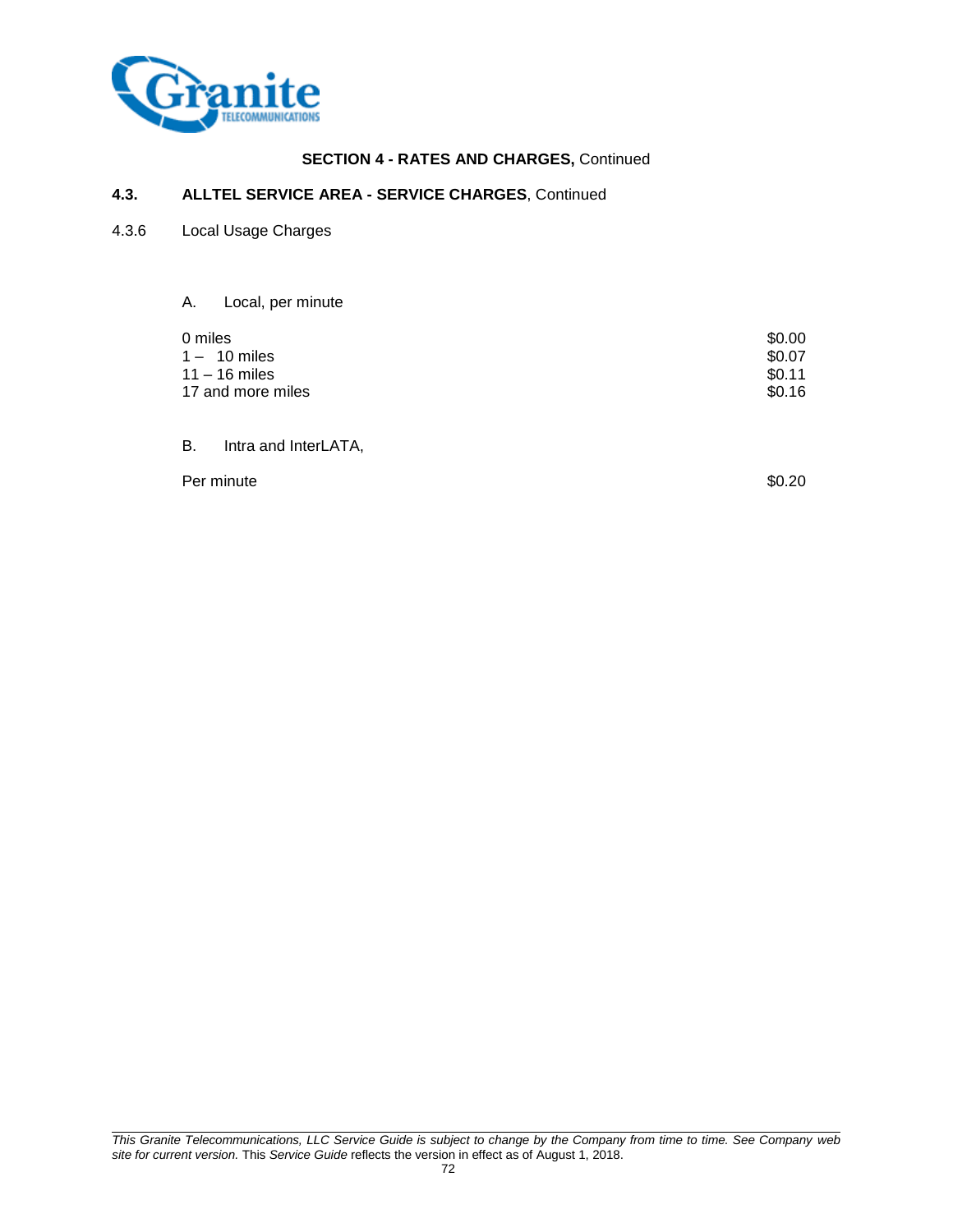

#### **4.4. CENTURYLINK SERVICE AREA - SERVICE CHARGES**

### 4.4.1. Local Exchange Service

A. Non-Recurring Charges

| \$22.00<br>\$17.00 |
|--------------------|
| \$90.00            |
| \$250.00           |
| \$325.00           |
| \$38.00            |
| \$10.00            |
| \$5.00             |
| \$105.00           |
| \$129.00           |
|                    |

# B. Recurring Charges (Monthly Unless Otherwise Specified)

| <b>One Party Business</b> |         |
|---------------------------|---------|
| Rate Group 0298           | \$35.23 |
| Rate Group 97881          | \$38.45 |
| Rate Group 97882          | \$40.15 |
| Rate Group 97883          | \$41.80 |
| Rate Group 97884          | \$43.60 |
| Rate Group 97885          | \$44.23 |
| Rate Group 97886          | \$44.23 |
| Rate Group 97887          | \$44.23 |
| Rate Group 97888          | \$44.23 |
| Rate Group 97891          | \$38.63 |
| Rate Group 97892          | \$41.38 |
|                           |         |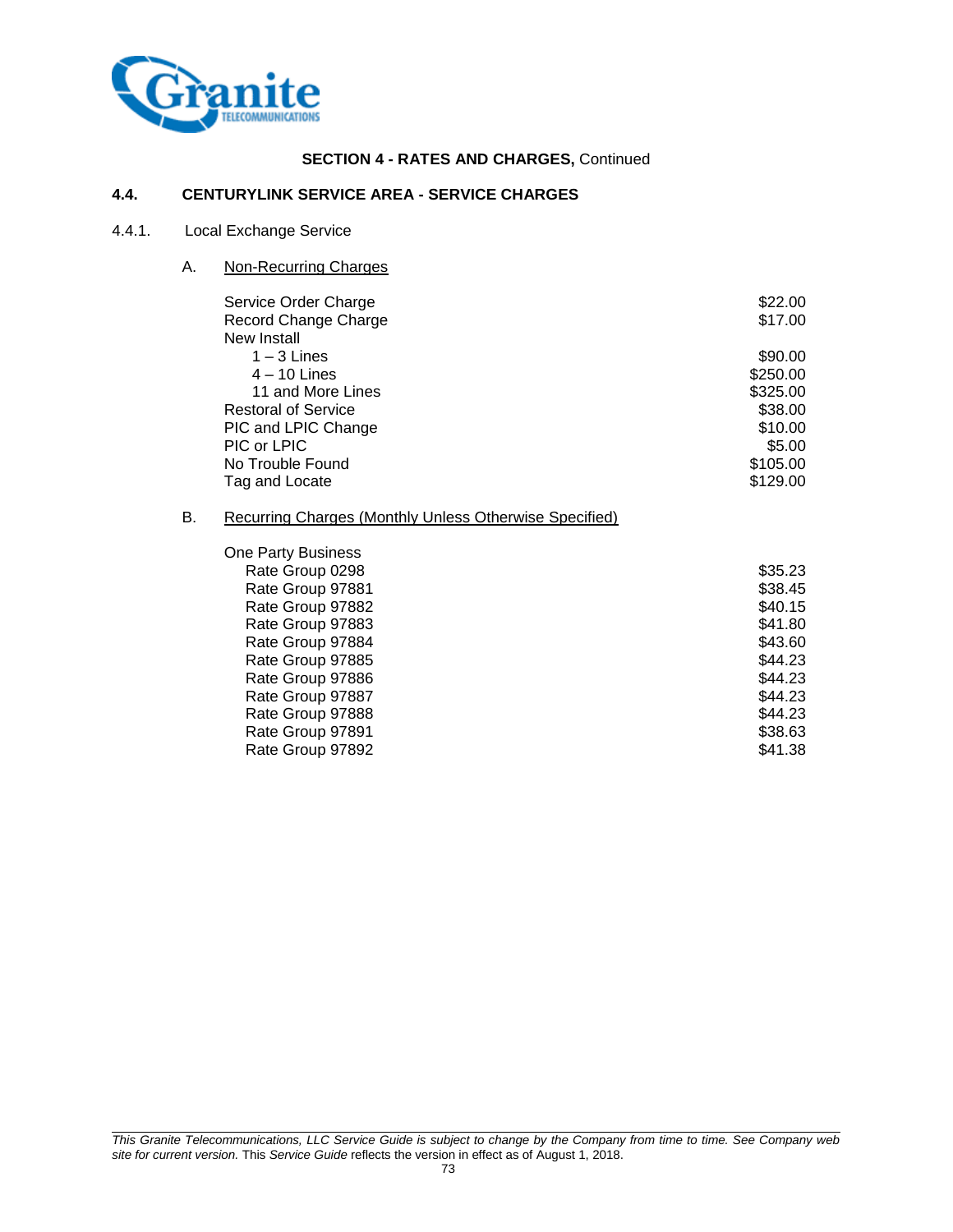

## **4.4. CENTURYLINK SERVICE AREA - SERVICE CHARGES,** Continued

### 4.4.1. Local Exchange Service**,** Continued

### B. Recurring Charges (Monthly Unless Otherwise Specified) **,** Continued

One Party Business**,** Continued

| Rate Group 97893<br>Rate Group 97893<br>Rate Group 97894<br>Rate Group 97894<br>Rate Group 97895<br>Rate Group 97896<br>Rate Group 97897<br>Rate Group 9789A                                                                                                                                                                                         | Usage Group 1<br>Usage Group B<br><b>Usage Group 1</b><br>Usage Group B | \$44.23<br>\$44.23<br>\$44.23<br>\$44.23<br>\$44.23<br>\$44.23<br>\$55.00<br>\$44.23                                                                                         |
|------------------------------------------------------------------------------------------------------------------------------------------------------------------------------------------------------------------------------------------------------------------------------------------------------------------------------------------------------|-------------------------------------------------------------------------|------------------------------------------------------------------------------------------------------------------------------------------------------------------------------|
| Rate Group 9789B                                                                                                                                                                                                                                                                                                                                     |                                                                         | \$44.23                                                                                                                                                                      |
| Key Basic Access Line<br>Rate Group 0298<br>Rate Group 97881<br>Rate Group 97882<br>Rate Group 97883<br>Rate Group 97884<br>Rate Group 97885<br>Rate Group 97886<br>Rate Group 97887<br>Rate Group 97888<br>Rate Group 97891<br>Rate Group 97892<br>Rate Group 97893<br>Rate Group 97893<br>Rate Group 97894<br>Rate Group 97894<br>Rate Group 97895 | Usage Group 1<br>Usage Group B<br>Usage Group 1<br>Usage Group B        | \$35.23<br>\$38.45<br>\$40.15<br>\$41.80<br>\$43.60<br>\$44.23<br>\$44.23<br>\$44.23<br>\$44.23<br>\$38.63<br>\$41.38<br>\$44.23<br>\$44.23<br>\$44.23<br>\$44.23<br>\$44.23 |
| Rate Group 97896<br>Rate Group 97897<br>Rate Group 9789A<br>Rate Group 9789B                                                                                                                                                                                                                                                                         |                                                                         | \$44.23<br>\$55.00<br>\$44.23<br>\$44.23                                                                                                                                     |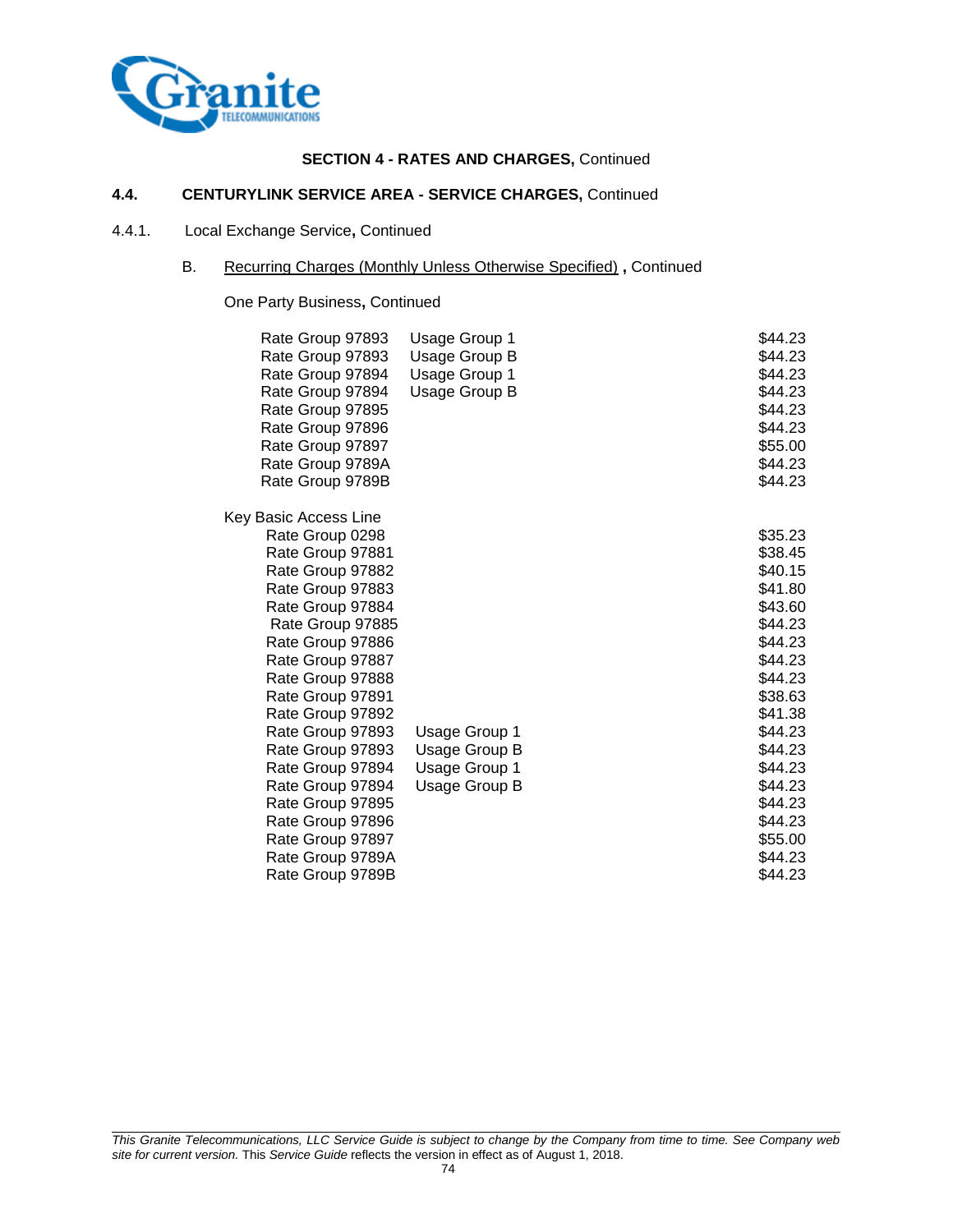

### **4.4. CENTURYLINK SERVICE AREA - SERVICE CHARGES,** Continued

### 4.4.2. Directory Services

A. Directory Listings

| Additional listing<br>Foreign Listing | \$4.50<br>\$4.00 |
|---------------------------------------|------------------|
| Non-Listed Number                     | \$7.00           |
| Non-Published Number                  | \$7.00           |
| Foreign Cross Reference Listing       | \$3.75           |

B. Directory Assistance

| Directory Assistance - Local                              | \$4.99 |
|-----------------------------------------------------------|--------|
| Directory Assistance - Regional                           | \$4.99 |
| Directory Assistance – Call Completion, excluding usage   | \$1.50 |
| Directory Assistance – Operator Assisted, excluding usage | \$4.99 |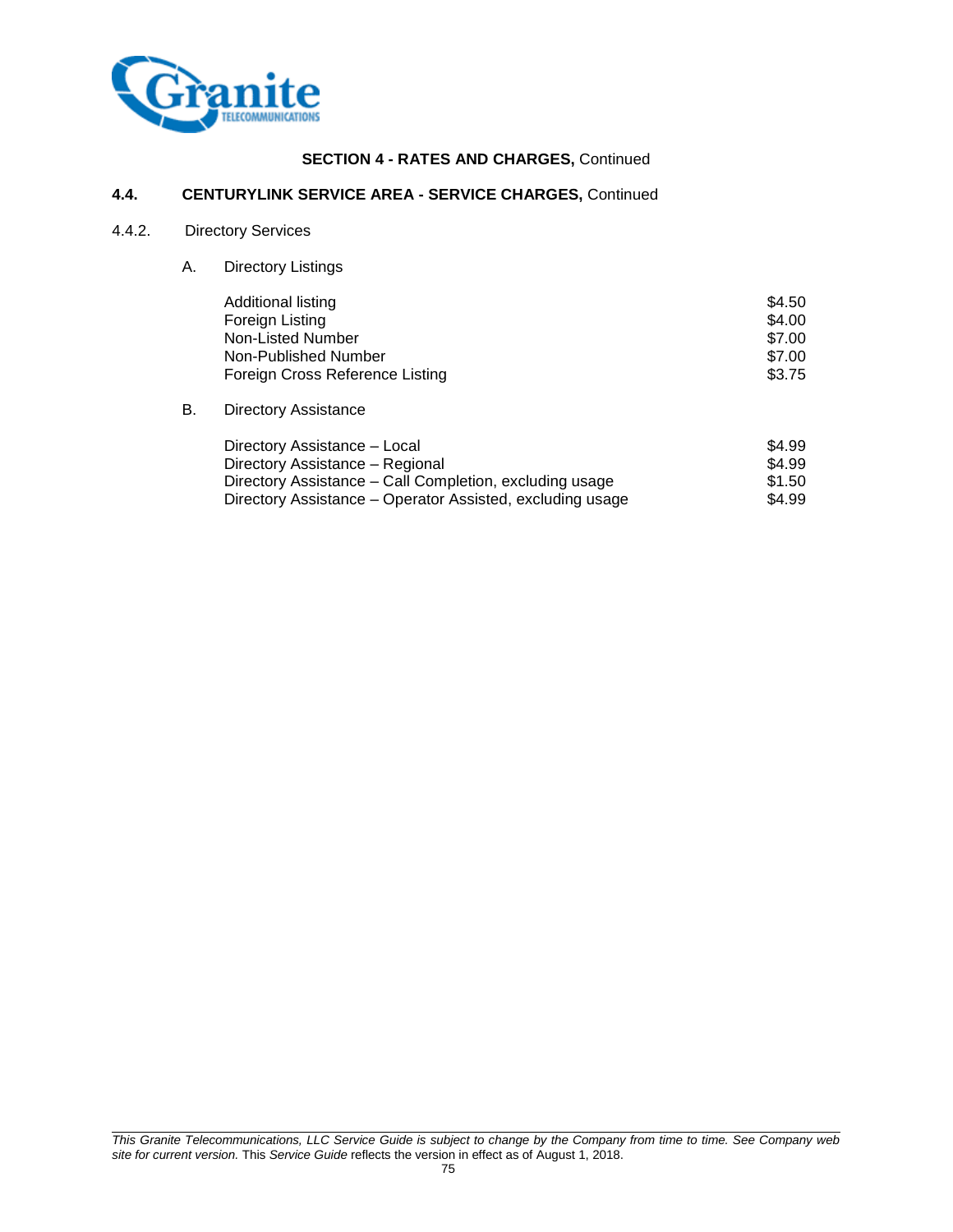

**Monthly** 

#### **4.4. CENTURYLINK SERVICE AREA - SERVICE CHARGES,** Continued

#### 4.4.3. Optional Features

900/976 \$0.00 Anonymous Call Rejection (\*77)  $$5.25$ Call Block \$5.25 Call Forward \$5.25 Call Forward Busy \$3.68 Call Forward Block  $\sim$  80.00 Call Forward No Answer \$3.68 Call Forward w/ Remote Activation \$5.25 Call Return (\*69) \$6.82 Call Return Block \$0.00<br>Call Trace \$6.30 Call Trace \$6.30 Call Waiting \$7.29 Caller ID Name & Number \$12.07 Caller ID with Call Waiting \$10.50 Per Line Blocking **\$0.000 and \$1.000 and \$1.000 and \$1.000 and \$1.000 and \$1.000 and \$1.000 and \$1.000 and \$1.000 and \$1.000 and \$1.000 and \$1.000 and \$1.000 and \$1.000 and \$1.000 and \$1.000 and \$1.000 and \$1.000 and \$1.00** Repeat Dial  $$6.30$ Repeat Dial Block  $\sim$  80.00 Restrict  $3^{\text{rd}}$  Number Calls  $$5.25$ Rotary Line Hunt Service **\$19.95** and \$19.95 Select Call Accept (\*64) \$5.25 Select Call Reject \$6.30 Speed Dial 8  $$4.20$ Three Way Block  $\sim$  30.00 Three Way Calling  $$5.77$ Toll Restrict- International \$2.00 Toll Restriction- 1+ \$2.00 **Toll Restriction Service 12.25** and **12.25** and **12.25** and **12.25** and **12.25** and **12.25** and **12.25** and **12.25**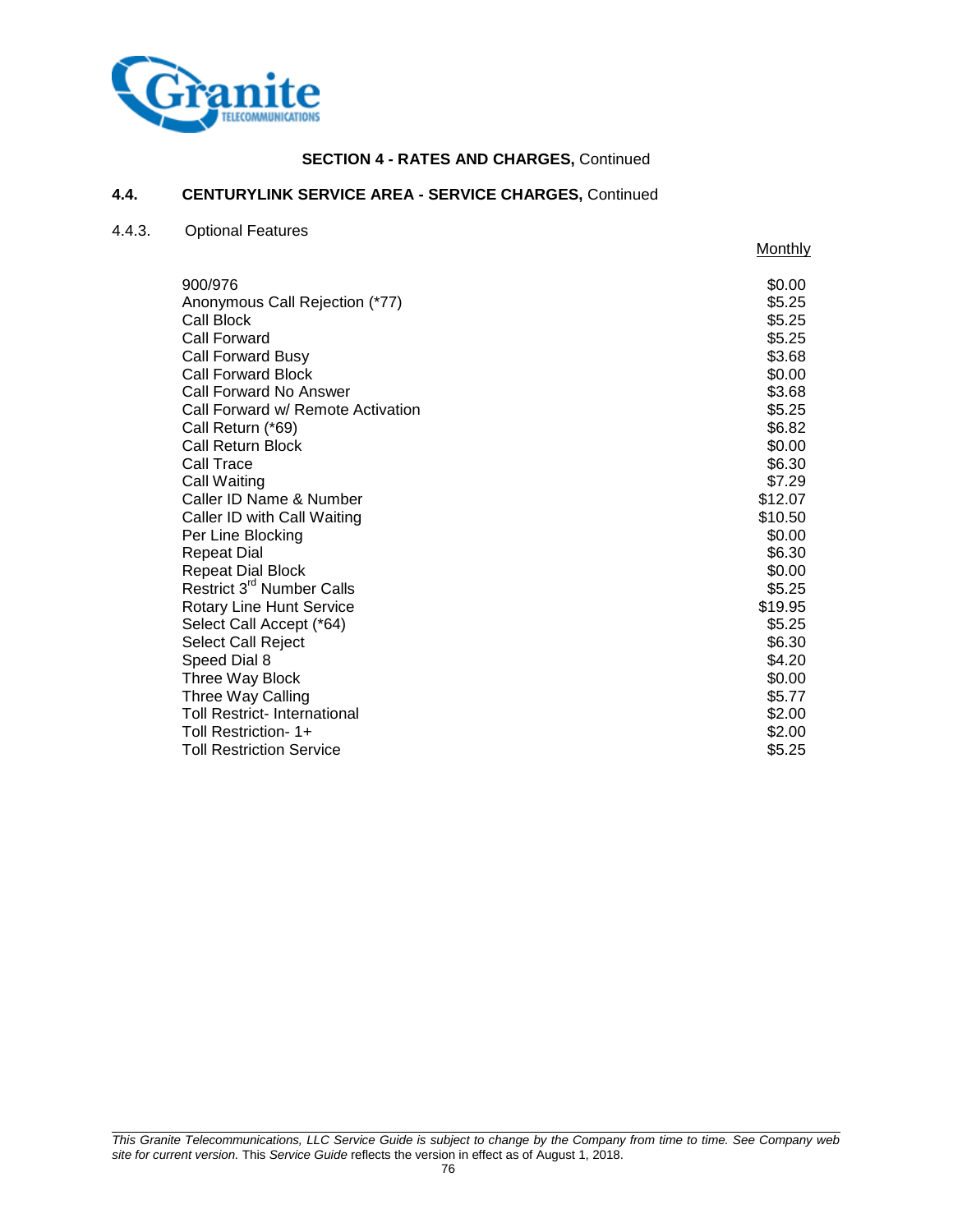

**Monthly** 

#### **4.4. CENTURYLINK SERVICE AREA - SERVICE CHARGES,** Continued

#### 4.4.4. Centrex Services

Basic Centrex Rate Group 0298 \$25.00 Basic Centrex CustoPak \$55.00 Centrex Community Calling 2-25 Line Rate Group 97881 **\$48.57** Rate Group 97882 **\$49.57** Rate Group 97883 **\$50.52** Rate Group 97884  $\overline{\phantom{0}}$ Rate Group 97885 **\$52.47** Rate Group 97886  $$54.17$  Rate Group 97887 \$55.87 Rate Group 97888 **\$57.57** Rate Group 97891 **\$49.57**  Rate Group 97892 \$50.52 Rate Group 97893 Usage Group 1 \$51.57 Rate Group 97893 Usage Group B  $$51.57$ Rate Group 97894 Usage Group 1  $$52.47$ Rate Group 97894 Usage Group B \$52.47 Rate Group 97895 **\$52.47** Rate Group 97896  $\overline{S}$ Rate Group 97897 \$55.87 Rate Group 9789A  $\overline{51.57}$ Rate Group 9789B  $$52.47$ Centrex Caller ID \$35.00 Centrex Feature Pack 1000 **\$2.50** \$2.50 Centrex Feature Pack 2000 **\$2.75**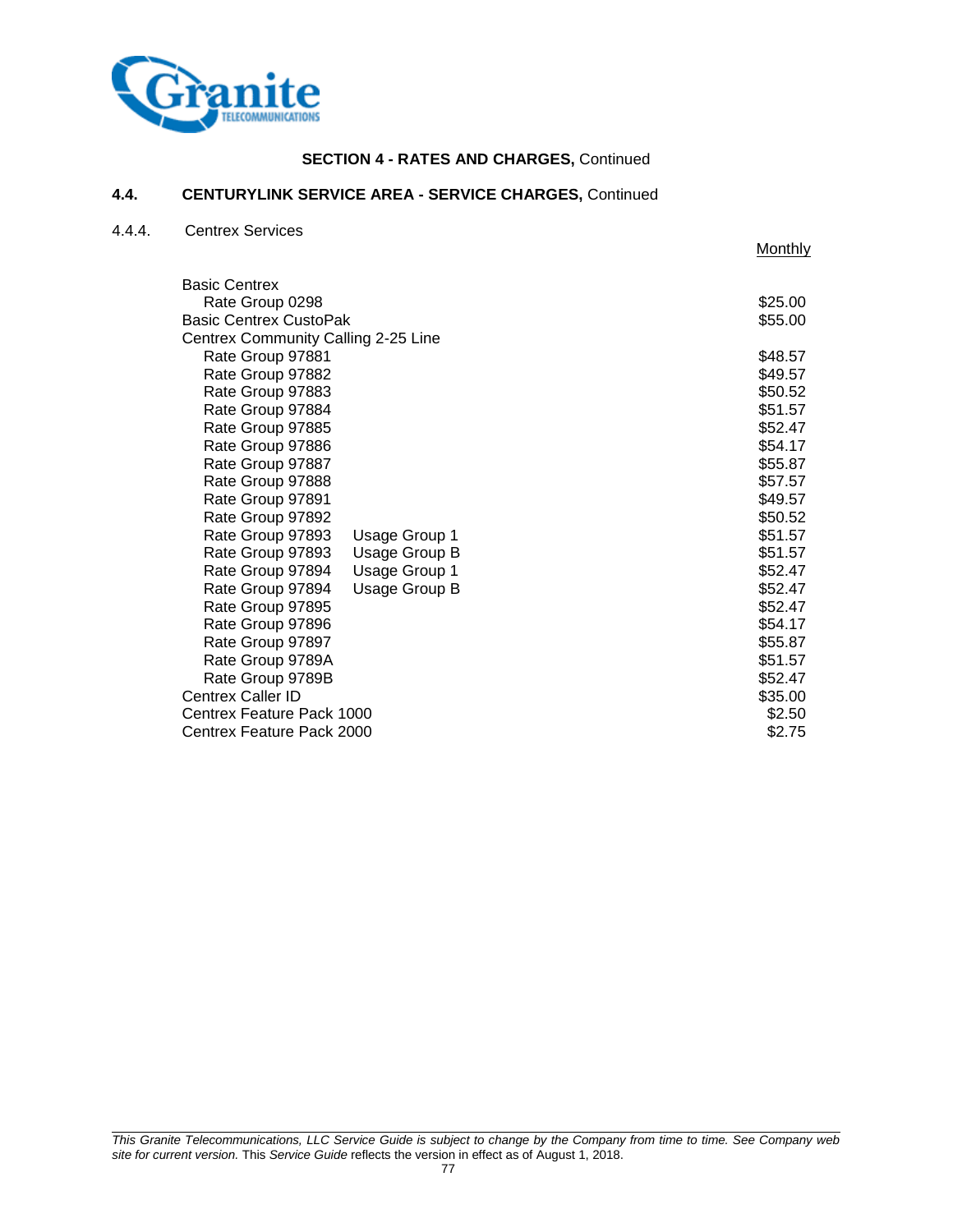

### **4.4. CENTURYLINK SERVICE AREA - SERVICE CHARGES,** Continued

4.4.4. PBX Trunk Services

|                  |               | Monthly  |
|------------------|---------------|----------|
| <b>PBX Trunk</b> |               |          |
| Rate Group 0298  |               | \$42.15  |
| Rate Group 97881 |               | \$60.57  |
| Rate Group 97882 |               | \$63.62  |
| Rate Group 97883 |               | \$66.57  |
| Rate Group 97884 |               | \$69.82  |
| Rate Group 97885 |               | \$71.70  |
| Rate Group 97886 |               | \$73.10  |
| Rate Group 97887 |               | \$74.45  |
| Rate Group 97888 |               | \$75.75  |
| Rate Group 97891 |               | \$63.22  |
| Rate Group 97892 |               | \$71.72  |
| Rate Group 97893 | Usage Group 1 | \$80.12  |
| Rate Group 97893 | Usage Group B | \$77.35  |
| Rate Group 97894 | Usage Group 1 | \$80.92  |
| Rate Group 97894 | Usage Group B | \$80.23  |
| Rate Group 97895 |               | \$83.01  |
| Rate Group 97896 |               | \$86.53  |
| Rate Group 97897 |               | \$120.12 |
| Rate Group 9789A |               | \$77.35  |
| Rate Group 9789B |               | \$80.23  |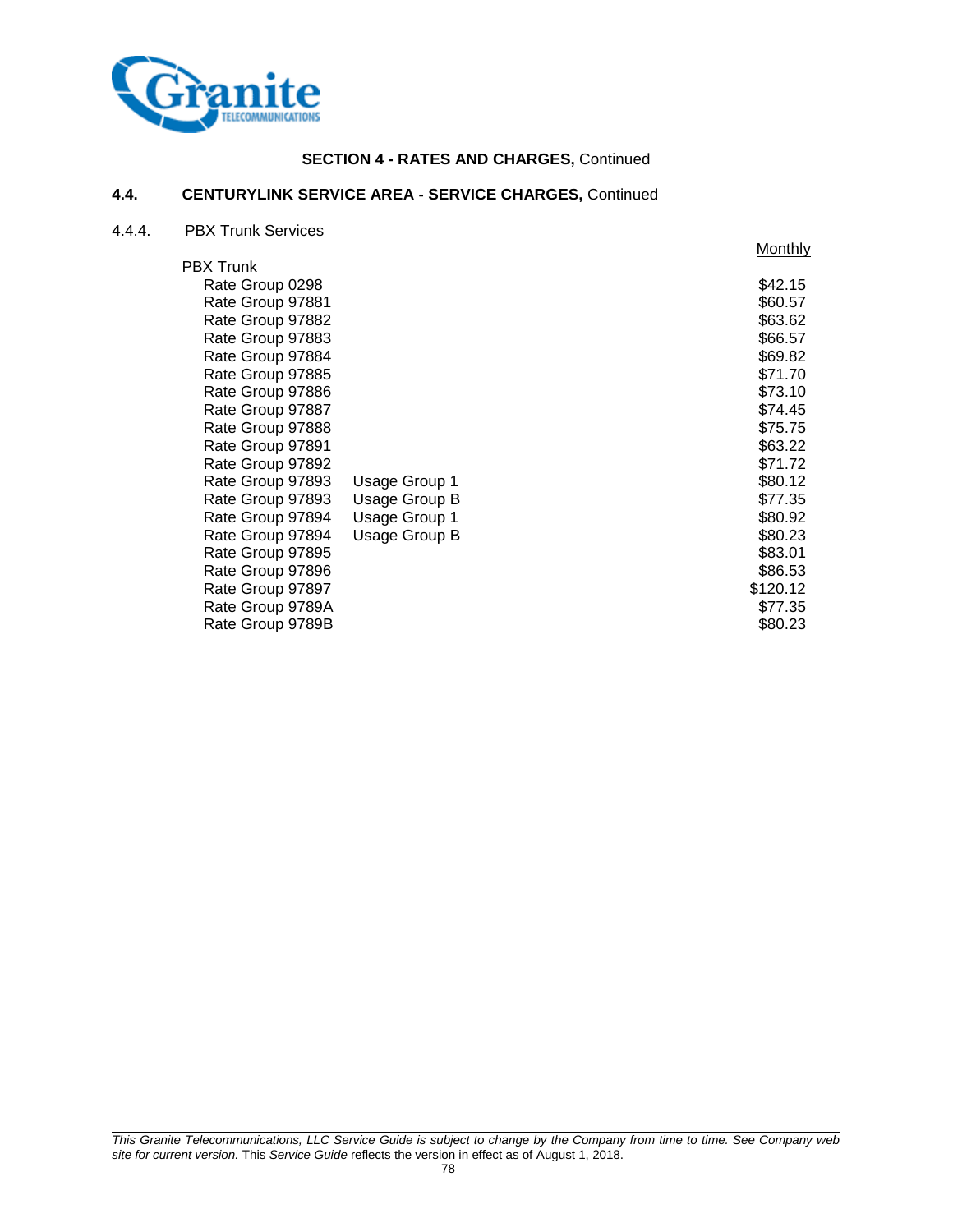

### **4.4. CENTURYLINK SERVICE AREA - SERVICE CHARGES,** Continued

| 4.4.5. | <b>ISDN Services</b>       | Monthly            |
|--------|----------------------------|--------------------|
|        | <b>ISDN BRI</b>            | \$75.00            |
| 4.4.6. | Local Usage Charges        |                    |
|        | Local, per minute<br>А.    |                    |
|        | Zone 1<br>Zone 2           | \$0.015<br>\$0.055 |
|        | В.<br>Intra and InterLATA, |                    |
|        | Per minute                 | \$0.17             |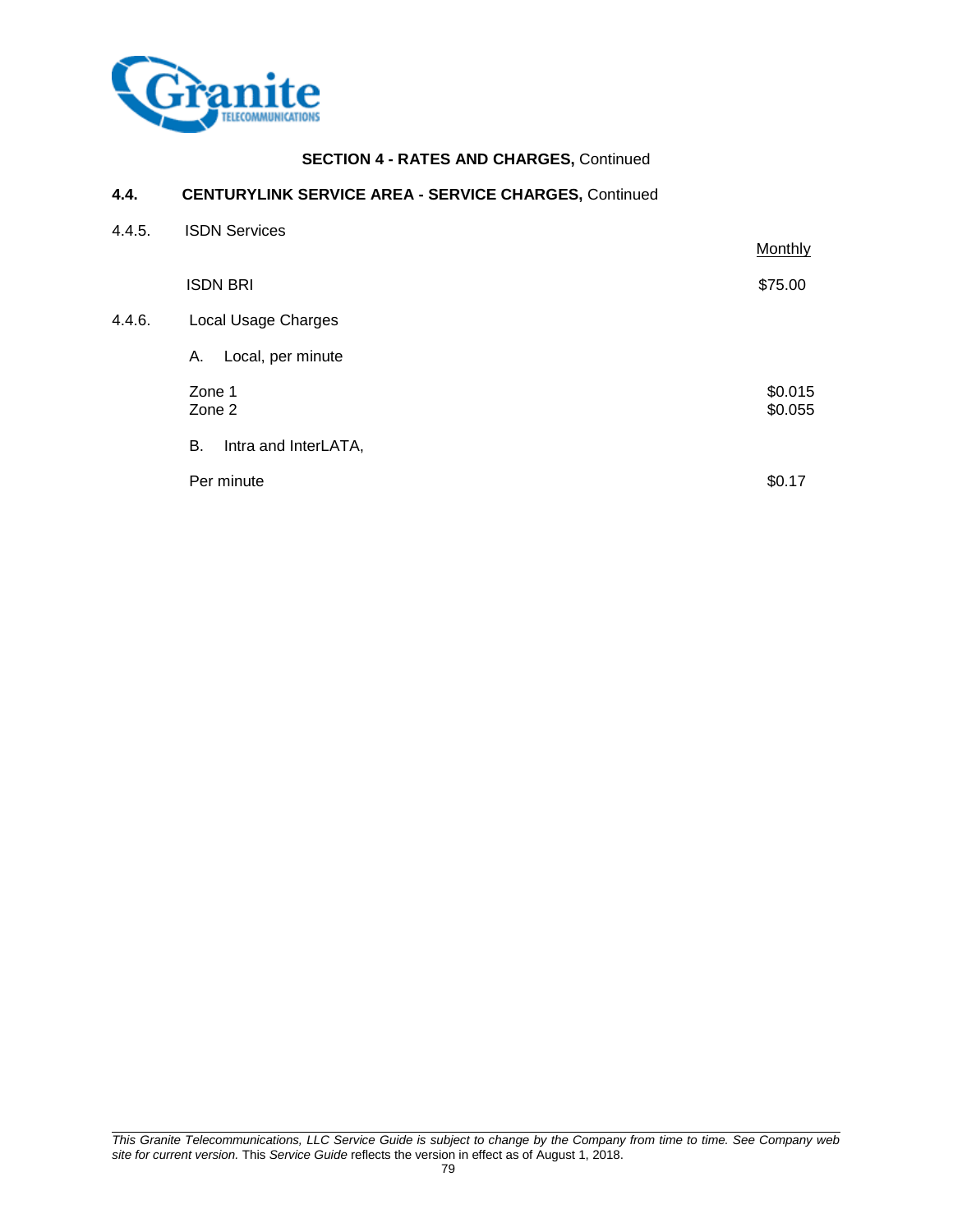

### **SECTION 5 – SERVICE AREA EXCHANGES/RATE GROUPS**

### **5.1. AT&T LOCAL CALLING AREAS BY RATE GROUP**

| <b>RATE GROUP</b> | <b>EXCHANGES</b>                                                                                                                                                                                                                                                                                                                                                                                                                                                                                            |
|-------------------|-------------------------------------------------------------------------------------------------------------------------------------------------------------------------------------------------------------------------------------------------------------------------------------------------------------------------------------------------------------------------------------------------------------------------------------------------------------------------------------------------------------|
| 1                 | Fort Deposit, Huntland, Lafayette, Marion, McIntosh, Pulaski,<br>Uniontown.                                                                                                                                                                                                                                                                                                                                                                                                                                 |
| $\overline{2}$    | Bowdon, Bridgeport, Centreville, Eutaw, Evergreen,<br>Greensboro, Jackson, LaGrange, Livingston, Stevenson,<br>Tallapoosa, Thomasville, York.                                                                                                                                                                                                                                                                                                                                                               |
| 3                 | Brewton, Clanton, Clayton, Demopolis, Eufaula, Flomaton,<br>Fort Payne, Linden, Munford, Red Bay, Troy, Tuskegee.                                                                                                                                                                                                                                                                                                                                                                                           |
| 4                 | Albertville, Alexander, Athens, Boaz, Carbon Hill,<br>Childersburg, Cordova, Dadeville, Goodwater, Guntersville,<br>Hurtsboro, Jasper, Maplesville, Opelika, Parrish, Selma,<br>Sylacauga, Talladega.                                                                                                                                                                                                                                                                                                       |
| 5                 | Attalla, Auburn, Courtland, Cullman, Gadsen, Hanceville,<br>Hartselle, Moulton, Quitman, Town Creek.                                                                                                                                                                                                                                                                                                                                                                                                        |
| 6                 | Alabaster, Anniston, Bay Minette, Bellefonte, Bessemer,<br>Birmingham, Calera, Cantonment, Chelsea, Citronelle,<br>Columbiana, Decatur, Dora, Fairhope, Florence, Gardendale,<br>Graysville, Gurley, Hazel Green, Holtville, Huntsville,<br>Jacksonville, Killen, Leighton, Lexington, Madison, Mobile,<br>Montevallo, Montgomery, Mount Vernon, Ohatchee, Phenix<br>City, Piedmont, Pinson, Prattville, Rogersville, Russellville,<br>Sheffield, Tuscaloosa, Vincent, Warrior, West Blockton,<br>Wetumpka. |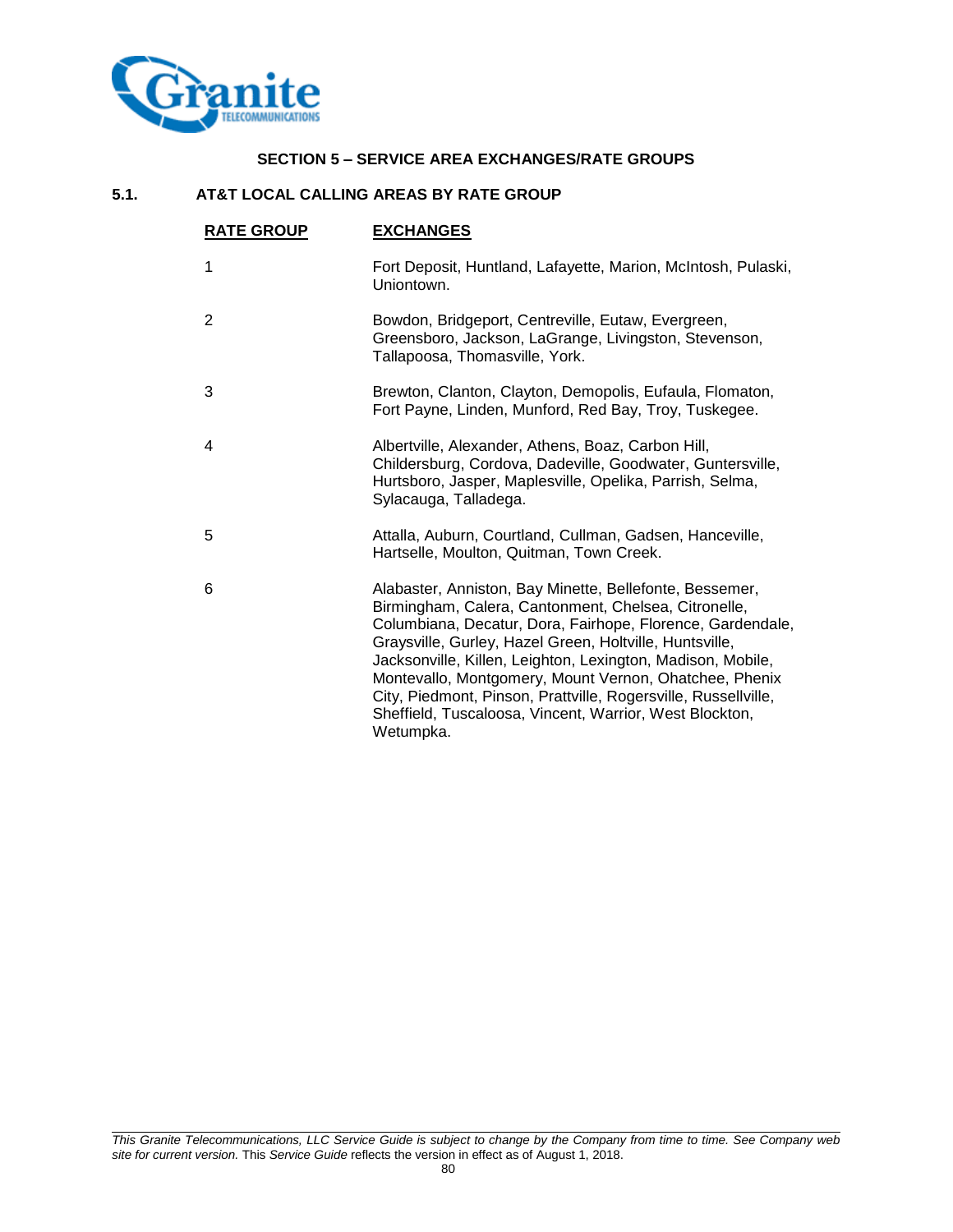

## **SECTION 5 – SERVICE AREA EXCHANGES/RATE GROUPS**, Continued

#### **5.2. FRONTIER LOCAL CALLING AREAS BY RATE GROUP**

| <b>RATE GROUP</b> | <b>EXCHANGES</b>                                                                                       |
|-------------------|--------------------------------------------------------------------------------------------------------|
| 301               | Kennedy, Millport.                                                                                     |
| 306               | Beatrice, Excel, Finchburg, Frisco City, Gosport,<br>Monroeville, Peterman, Pine Apple, Repton, Uriah. |
| 4464              | Atmore, Camden, Catherine, Huxford, McCullough,<br>Thomaston, Vredenburg.                              |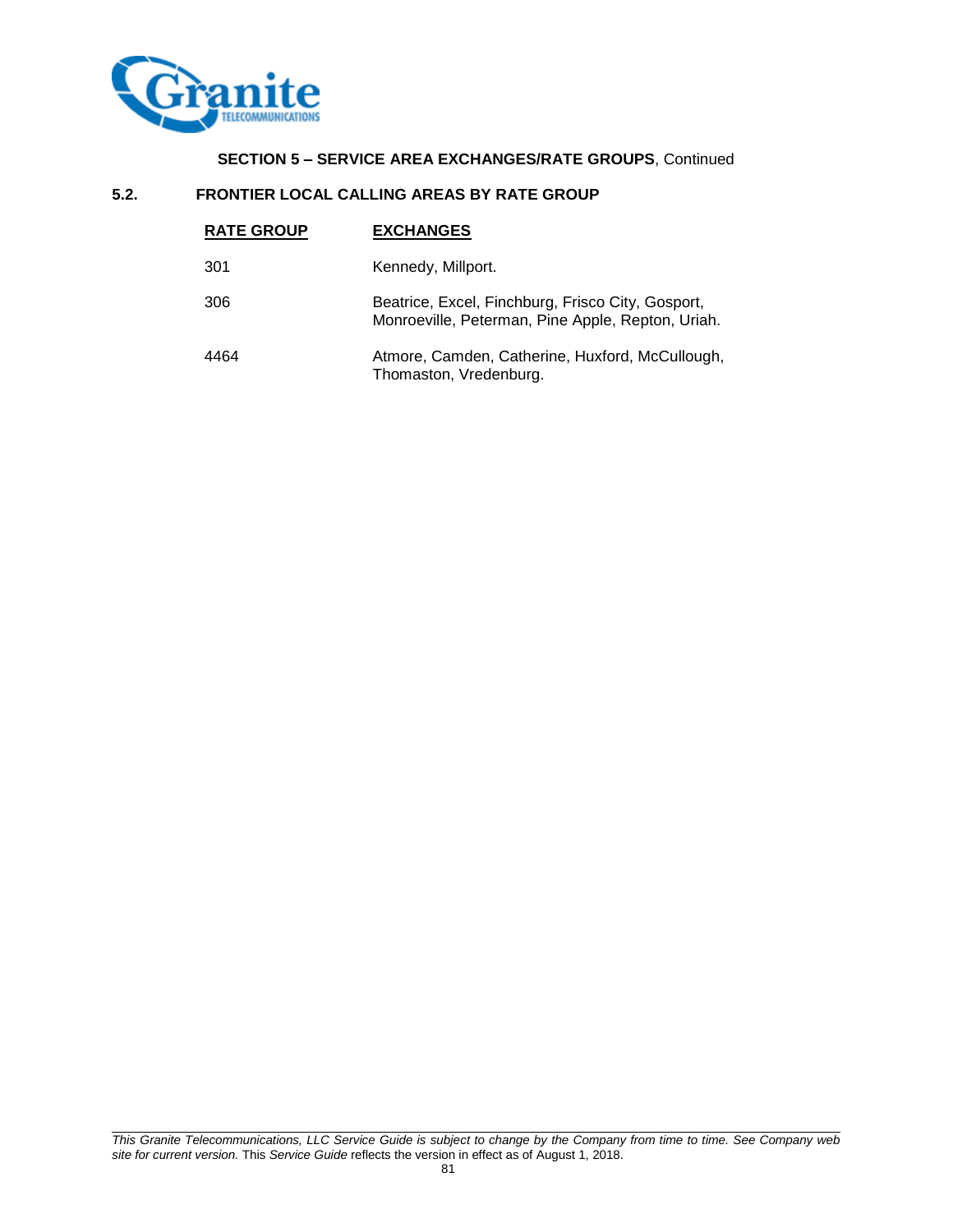

## **SECTION 5 – SERVICE AREA EXCHANGES/RATE GROUPS**, Continued

### **5.3. ALLTEL LOCAL CALLING AREAS BY RATE GROUP**

| <b>RATE GROUP</b> | <b>EXCHANGES</b> |
|-------------------|------------------|
| 4                 | Alexander.       |
| A <sub>1</sub>    | Ashville.        |
| A <sub>2</sub>    | Leeds.           |
| A4                | Odenville        |
| A5                | Springville.     |
| A6                | Camp Hill        |
| A7                | Eclectic         |
| A8                | Kowaliga         |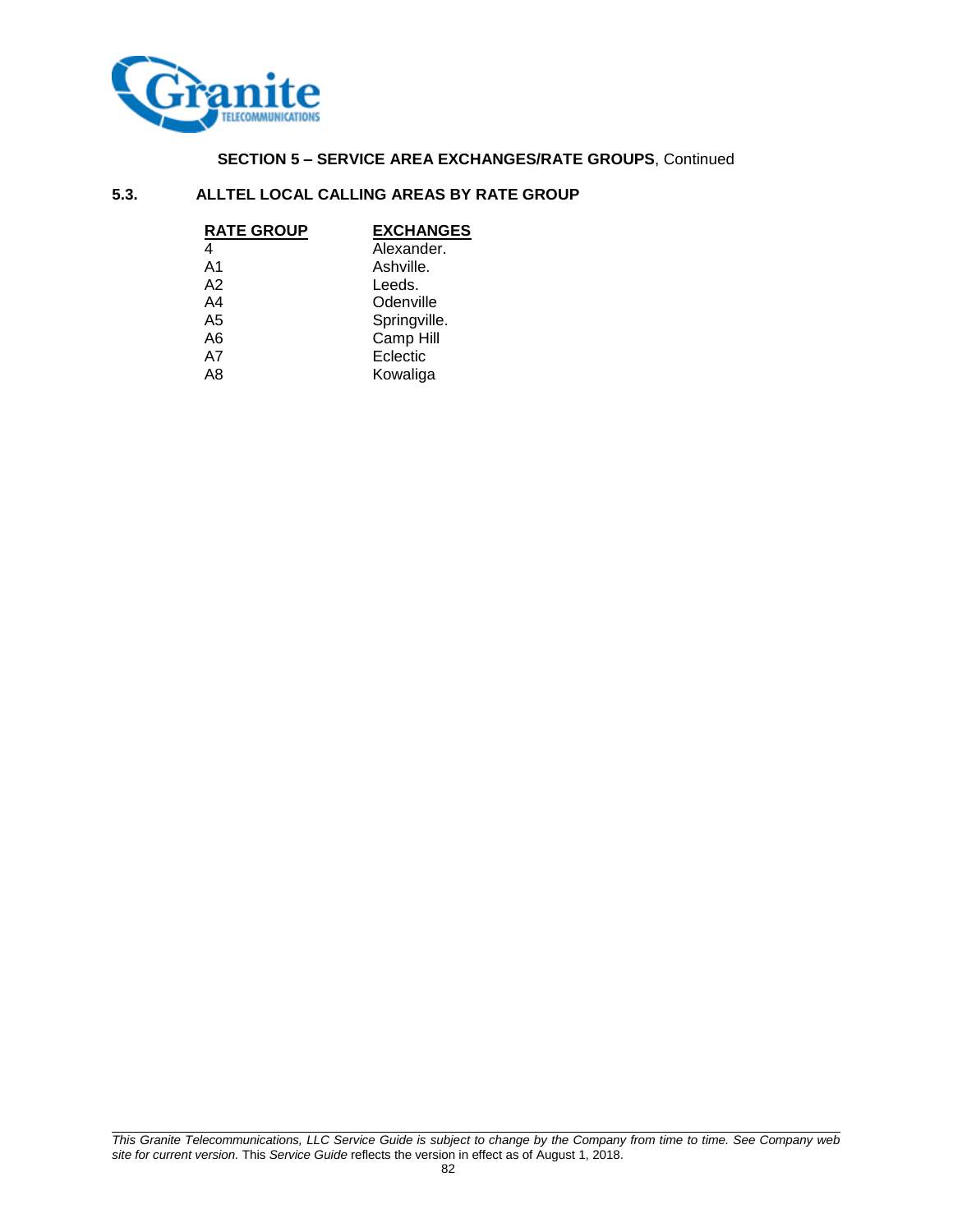

### **SECTION 5 – SERVICE AREA EXCHANGES/RATE GROUPS**, Continued

### **5.3. CENTURYLINK LOCAL CALLING AREAS BY RATE GROUP**

| <b>Rate Group</b> | <u>Usage</u> | <b>EXCHANGES</b>                                                                                                                                                   |
|-------------------|--------------|--------------------------------------------------------------------------------------------------------------------------------------------------------------------|
|                   | Group        |                                                                                                                                                                    |
| 97881             |              | <b>BANKS</b>                                                                                                                                                       |
| 97882             |              | ARITON, DOZIER, LOUISVILLE                                                                                                                                         |
| 97883             |              | BRANTLEY, BRUNDIDGE, CLIO                                                                                                                                          |
| 97884             |              | ABBEVILLE, GEORGIANA, LUVERNE, MCKENZIE,<br><b>NEWVILLE</b>                                                                                                        |
| 97885             |              | FORESTHOME, GANTT, GENEVA, GREENVILLE,<br>HARTFORD, KINSTON, RED LEVEL, SAMSON                                                                                     |
| 97886             |              | ANDALUSIA, ECHO, ELBA, NEW BROCKTON, OPP,<br>OZARK, SCOTTSBORO, SECTION, SKYLINE                                                                                   |
| 97887             |              | DALEVILLE, ENTERPRISE                                                                                                                                              |
| 97888             |              | COLUMBIA, DOTHAN, HEADLAND, MIDLAND CITY,                                                                                                                          |
|                   |              | NEWTON, SLOCOMB, WICKSBURG                                                                                                                                         |
| 97891             |              | COFFEEVILLE, PINE HILL, ROCKFORD, WADLEY                                                                                                                           |
| 97892             |              | ALBERTA, DOUBLE SPRING, MENTONE, NOTASULGA,<br>ORRVILLE, PANOLA, VALLEY HEAD                                                                                       |
| 97893             | 1            | <b>GORDO</b>                                                                                                                                                       |
| 97893             | B            | ALICEVILLE, ASHLAND, CHULAFINNE, DELTA, DETROIT,<br>ETHELSVILLE, HEFLIN, LECTA, LINEVILLE, MORRISONS,<br>REFORM, SULLIGENT, TALLASSEE, WEDOWEE,<br><b>WOODLAND</b> |
| 97894             | 1            | <b>CARROLLTON</b>                                                                                                                                                  |
| 97894             | B            | BERRY, FAYETTE, HALEYVILLE, VERNON                                                                                                                                 |
| 97895             |              | PHIL CAMPBELL                                                                                                                                                      |
| 97896             |              | BRILLIANT, FALKVILLE, GUIN, HACKLEBURG, HAMILTON,<br>JEMISON, MASSEY, ODEN RIDGE, THORSBY, WINFIELD                                                                |
| 97897             |              | BAYOUBATRE, DAUPHIN ISLAND, FOWL RIVER, GRAND<br>BAY.<br><b>IRVINGTON, TRUSSVILLE</b>                                                                              |
| 9789A             |              | PELL CITY, SURFSIDE                                                                                                                                                |
| 9789B             |              | <b>LINCOLN</b>                                                                                                                                                     |